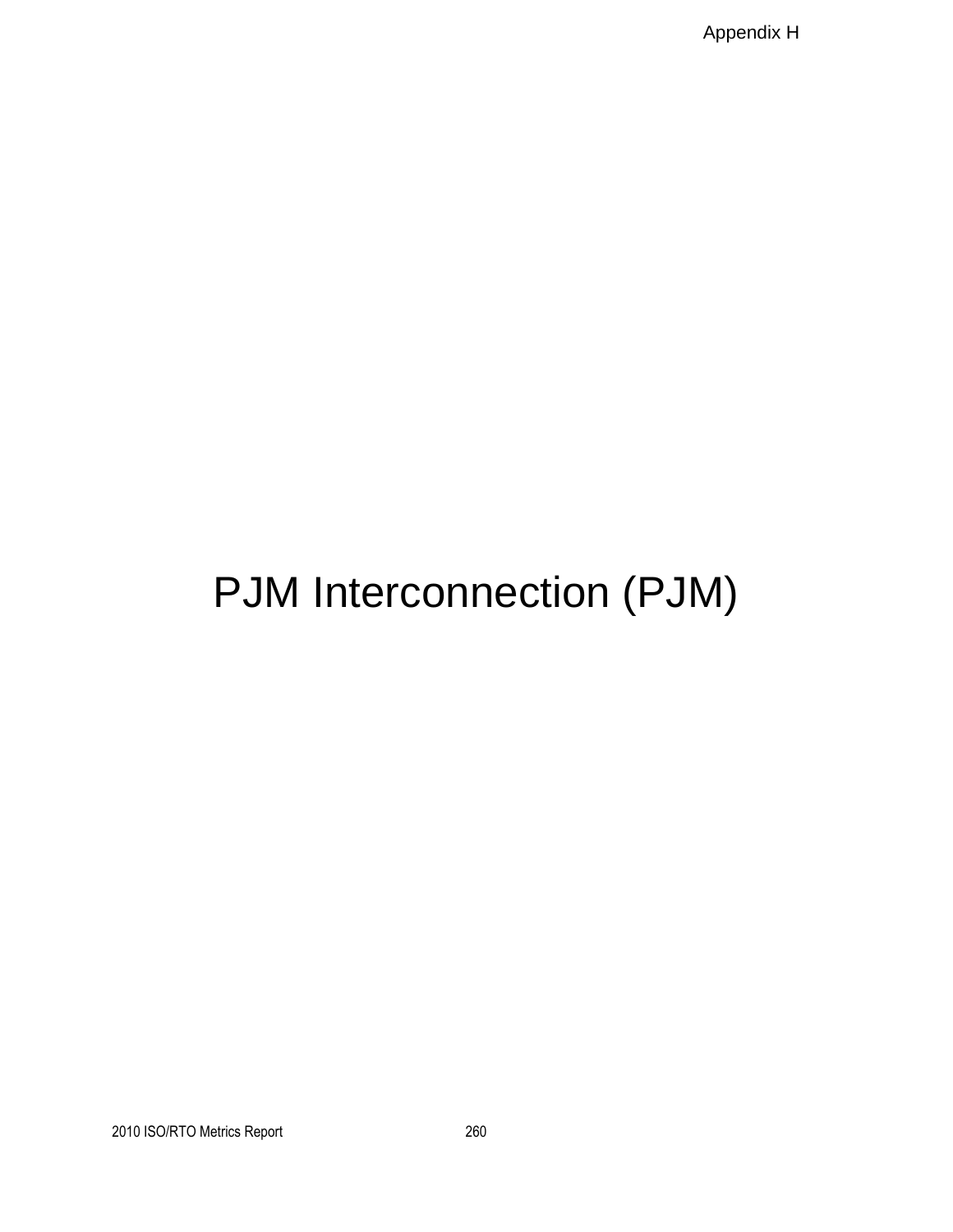## **Section 6 – PJM Performance Metrics and Other Information**

PJM Interconnection is a regional transmission organization (RTO) that coordinates the movement of wholesale electricity in all or parts of Delaware, Illinois, Indiana, Kentucky, Maryland, Michigan, New Jersey, North Carolina, Ohio, Pennsylvania, Tennessee, Virginia, West Virginia and the District of Columbia.

- Acting as a neutral, independent entity, PJM operates a competitive wholesale electricity market and manages the high-voltage electricity grid to ensure reliability for more than 51 million people.
- PJM's long-term regional planning process provides a broad, interstate perspective over a 15-year horizon that identifies the most effective and cost-efficient improvements to the grid to ensure reliability and economic benefits on a system-wide basis.
- An independent board, representing various knowledge and experience requirements, provides oversight on behalf of PJM's 600+ members. Through effective governance and a collaborative stakeholder process, PJM is quided by its vision: "To be the electric industry leader – today and tomorrow – in reliable operations, efficient wholesale markets and infrastructure planning."

Founded in 1927 as a power pool, PJM opened its first bid-based energy market on April 1, 1997. Later that year, the Federal Energy Regulatory Commission (FERC) approved PJM as an independent system operator (ISO). ISOs operate, but do not own, transmission systems in order to provide open access to the grid for non-utility users.

PJM became a regional transmission organization (RTO) in 2001, as FERC encouraged the formation of RTOs to operate the transmission system in multi-state areas as a means to advance the development of competitive wholesale power markets.

From 2002 through 2005, PJM integrated a number of utility transmission systems into its operations. They included: Allegheny Power in 2002; Commonwealth Edison, American Electric Power and Dayton Power & Light in 2004; and Duquesne Light and Dominion in 2005. These integrations expanded the number and diversity of resources available to meet consumer demand for electricity and increased the benefits of PJM's wholesale electricity market.

Currently, PJM administers a day-ahead energy market, real-time energy market, capacity market, financial transmission right congestion hedging market, day-ahead scheduling reserve market, synchronized reserve market and regulation market. PJM ensures sufficient black start service to supply electricity for system restoration in the unlikely event that the entire grid would lose power. PJM also administers demand response programs that help increase operational efficiency and improve resource diversity which in turn can reduce customer costs and reduce wholesale prices.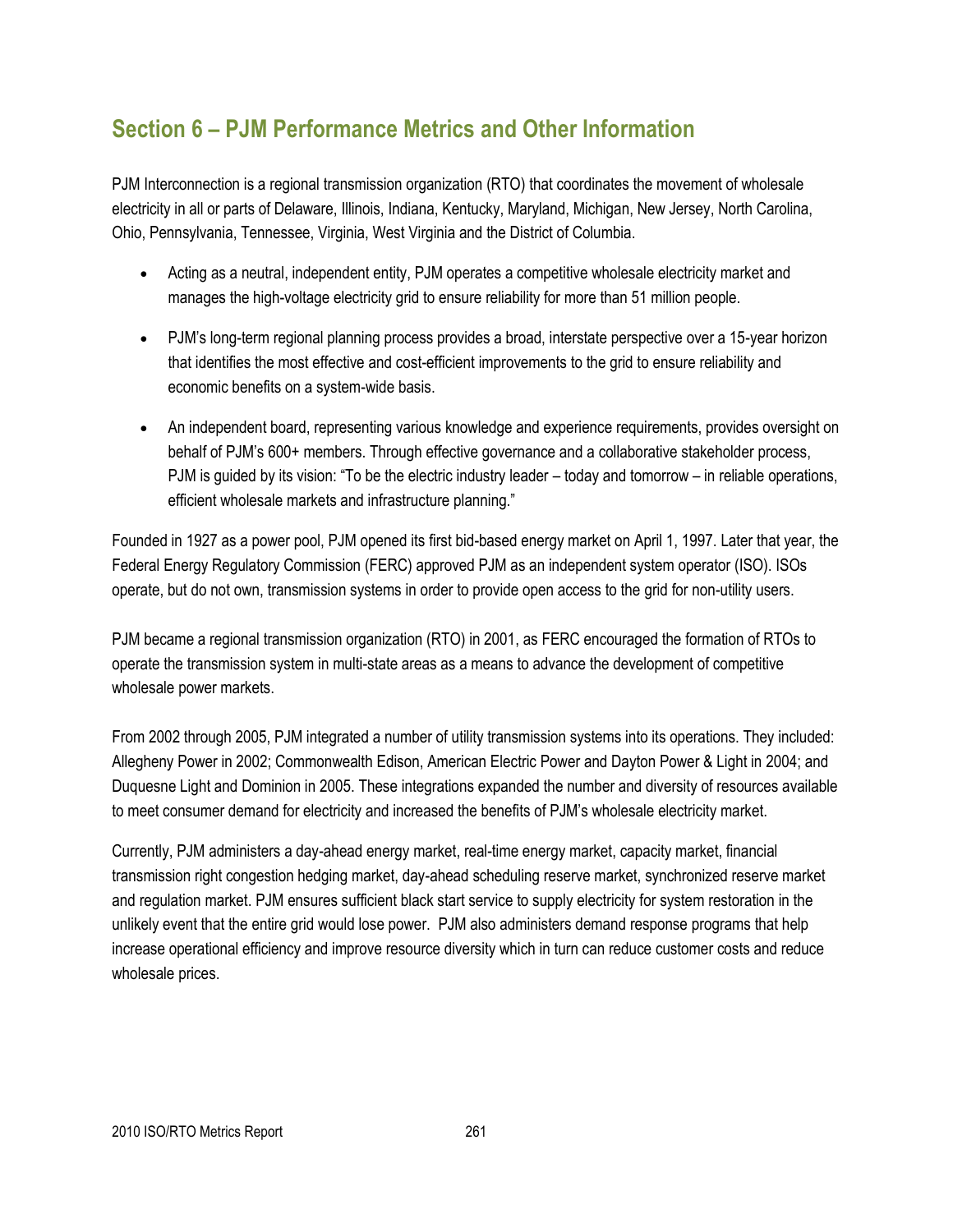## **A. PJM Bulk Power System Reliability**

The table below identifies which NERC Functional Model registrations PJM has submitted effective as of the end of 2009. Additionally, the Regional Entities for PJM are noted at the end of the table with a link to the websites for the specific reliability standards. To date, PJM has had no self-reported or audit-identified violations of NERC or applicable Regional Entities' standards, though certain potential violations are under review based on a first quarter 2010 standards audit. Also, PJM has not shed any load in the PJM region due to violating a NERC or Reliability Entity operating standard.

| <b>NERC Functional Model Registration</b> | <b>PJM</b> |
|-------------------------------------------|------------|
| <b>Balancing Authority</b>                |            |
| Interchange Authority                     |            |
| <b>Planning Authority</b>                 |            |
| <b>Reliability Coordinator</b>            |            |
| Resource Planner                          |            |
| <b>Transmission Operator</b>              |            |
| <b>Transmission Planner</b>               |            |
| <b>Transmission Service Provider</b>      |            |
|                                           |            |

**Regional Entities** Reliability *First* and SERC

Standards that have been approved by the NERC Board of Trustees are available at: <http://www.nerc.com/page.php?cid=2|20>

Additional standards approved by the Reliability*First* Board are available at: <http://www.rfirst.org/Standards/ApprovedStandards.aspx>

Additional standards approved by the SERC Board are available at: <http://www.serc1.org/Application/ContentPageView.aspx?ContentId=111>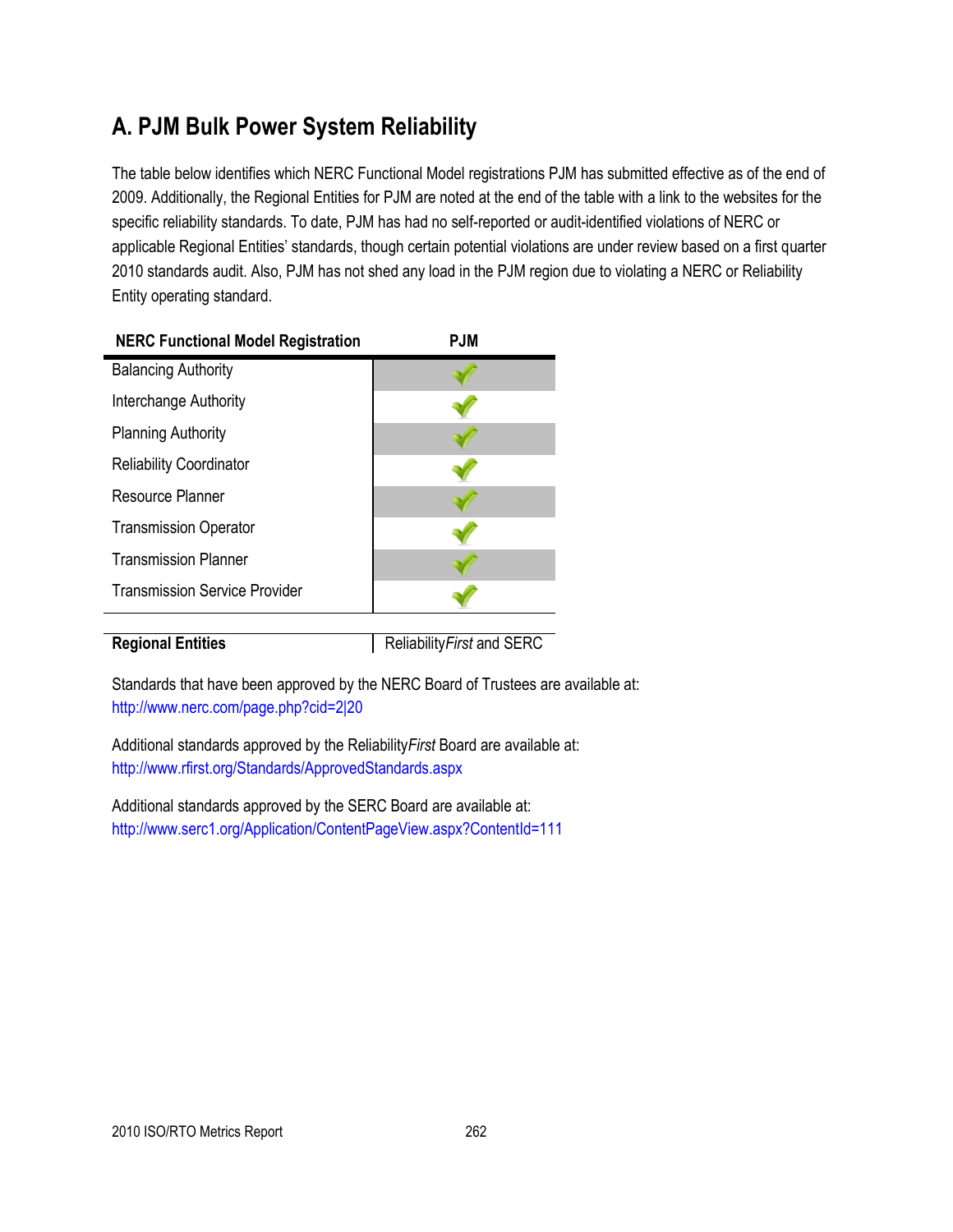### *Dispatch Operations*



**PJM CPS-1 Compliance 2005-2009**

Compliance with CPS-1 requires a performance level of at least 100% throughout a 12-month period. PJM was in compliance with CPS-1 for each of the calendar years from 2005 through 2009. PJM began participating in a field trial to replace CPS-2 as a performance measure in August 2005 and was granted a waiver from the CPS-2 measure at that time. This new control performance measure is the Balancing Authority ACE Limit (BAAL). The BAAL performance measure combines the CPS-1 performance measure with a specific limit known as a Frequency Trigger Limit (FTL). In order to be compliant with the BAAL standard, a Balancing Authority must recover from a FTL excursion within a 30-minute period of time. PJM was in compliance with the BAAL performance standard for each





calendar year from 2005 to 2009.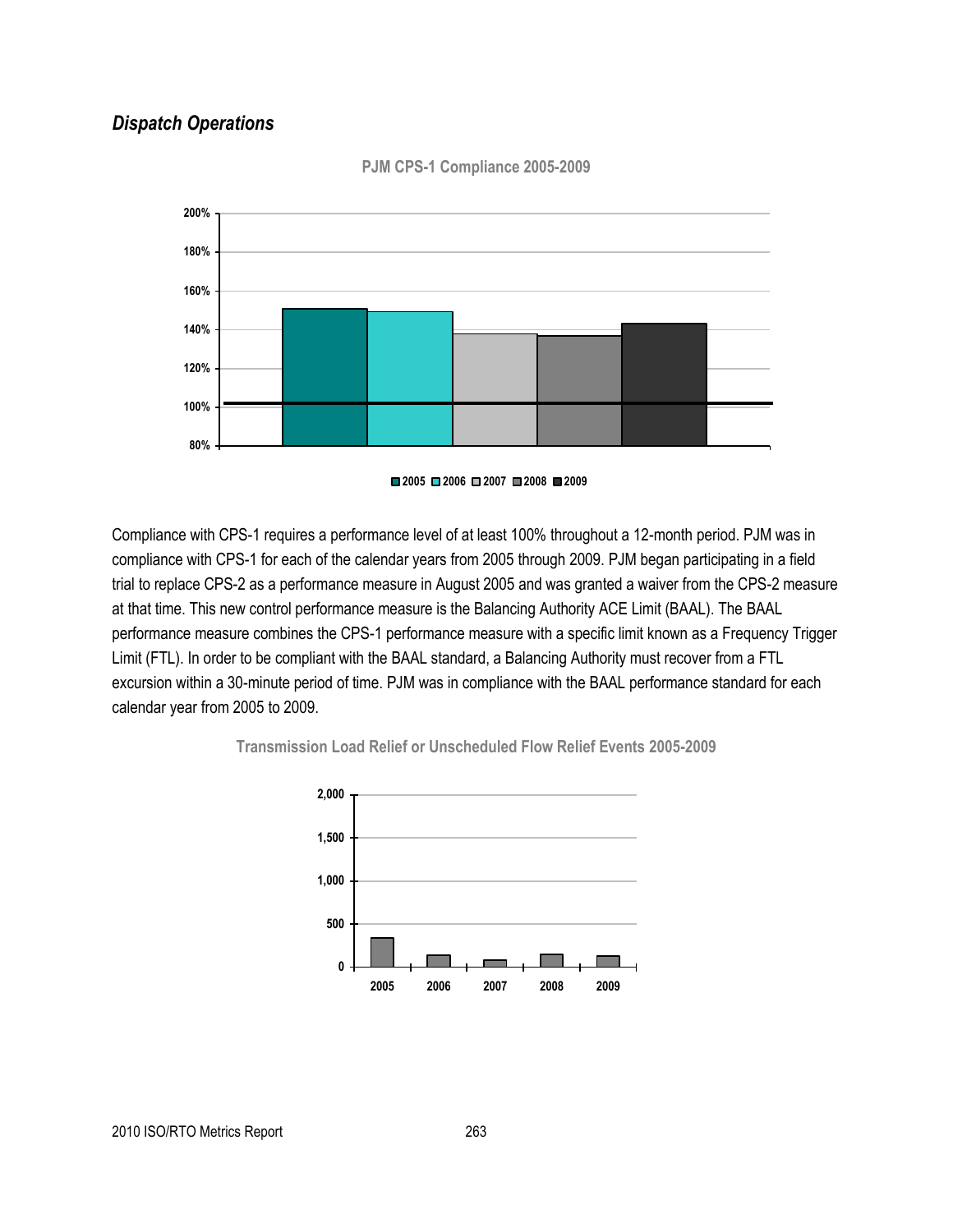PJM data reflects the number of Transmission Load Relief (TLR) events. PJM's TLRs are almost exclusively level 3 and 4 TLRs with less than 1% of TLRs called from 2005 through 2009 being level 5. The number of TLRs in the PJM region has decreased since the integration of several transmission zones in 2003 – 2005. The levels of TLRs are also impacted by lower overall congestion levels in the past few years.

Transaction curtailments implemented under the TLR process are an extremely costly mechanism for reducing the flow on constrained transmission elements when compared to much more specifically targeted security constrained economic dispatch procedures. The TLR process relies on the administrative curtailment of wide area, control areato-control area transactions in order to maintain flow within established ratings on transmission system elements. These transaction curtailments do not in any way reflect the economic desires of the market participants by which they are scheduled, but rather are conducted in a priority order determined by the length and firmness of the transmission service on which they are tagged. Because of the nature of this priority order, the curtailed transactions may have a five percent or smaller flow impact on the transmission constraint being controlled, and transmission system operators may therefore be required to implement thousands of MW of curtailments to achieve the necessary relief on constrained facilities. PJM, on the other hand, relies on security constrained unit commitment and economic dispatch in order to maintain transmission system reliability. This mechanism minimizes out-of-merit dispatch by economically redispatching resources that have the greatest impact on a constrained facility first, and has significantly reduced the transaction curtailments PJM has been required to implement in order to maintain transmission facilities within limits. From 2004 to 2007, PJM transaction curtailment requests were reduced in excess of 1,000,000 gigawatt hours. PJM production cost simulation results conservative estimates of the savings realized from the reduction in these inefficient transaction curtailments between \$78 million and \$98 million per year.

There are additional reliability benefits to the reduced reliance on the TLR procedure that are less quantifiable as a dollar value. Because TLR relies on curtailments of interchange transactions, relief from implementation of that process on a transmission facility cannot begin to be realized until at least 30 minutes after the constraint is recognized. This is because an inherent time delay exists between when a constraint is recognized, applicable transaction curtailments can be determined by the Reliability Coordinator, and those transaction curtailments can actually be implemented via the NERC electronic transaction tagging system. Additionally, because the transactions being curtailed under the TLR process are scheduled from control area to control area, it is impossible for the Reliability Coordinator to know specifically which generation resources will respond to accomplish the curtailments. The relief actually provided can therefore vary from that which was expected based on differences among unitspecific distribution factors on the constraint being controlled. Security constrained economic dispatch, on the other hand, sends electronic dispatch signals to individual generators within minutes of a constraint being identified. Within a few additional minutes, individual generators can respond to those signals and begin to provide relief on the constrained facility. While a monetary quantification is difficult, the reliability benefit of providing much more timely and targeted relief on transmission constraints is undeniable.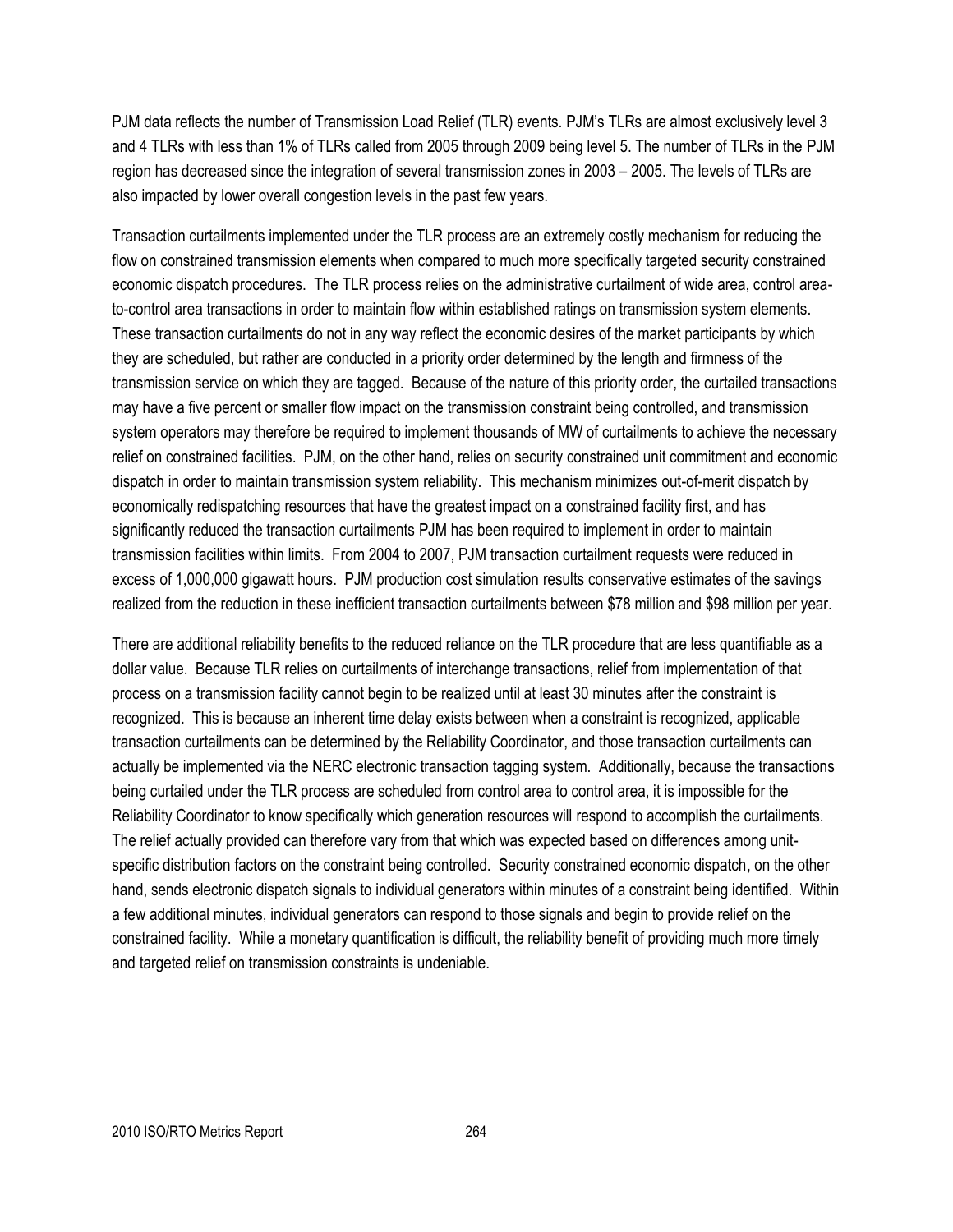#### **PJM Energy Market System Availability 2005-2009**



**2005 2006 2007 2008 2009**

Availability of the Energy Management System (EMS) is key to reliable monitoring of the electric system in the PJM region. For the past four years, PJM's EMS has been unavailable less than 1% of all hours in each year. The majority of the time PJM's EMS system was unavailable to operators reflects challenges with data communications links, not EMS software or hardware issues. With the implementation of PJM's second control center, PJM will have dual, independent data communication links to the EMS systems at each control center to reduce the EMS availability impact of potential data communication link lapses. PJM does not have EMS availability data for 2005.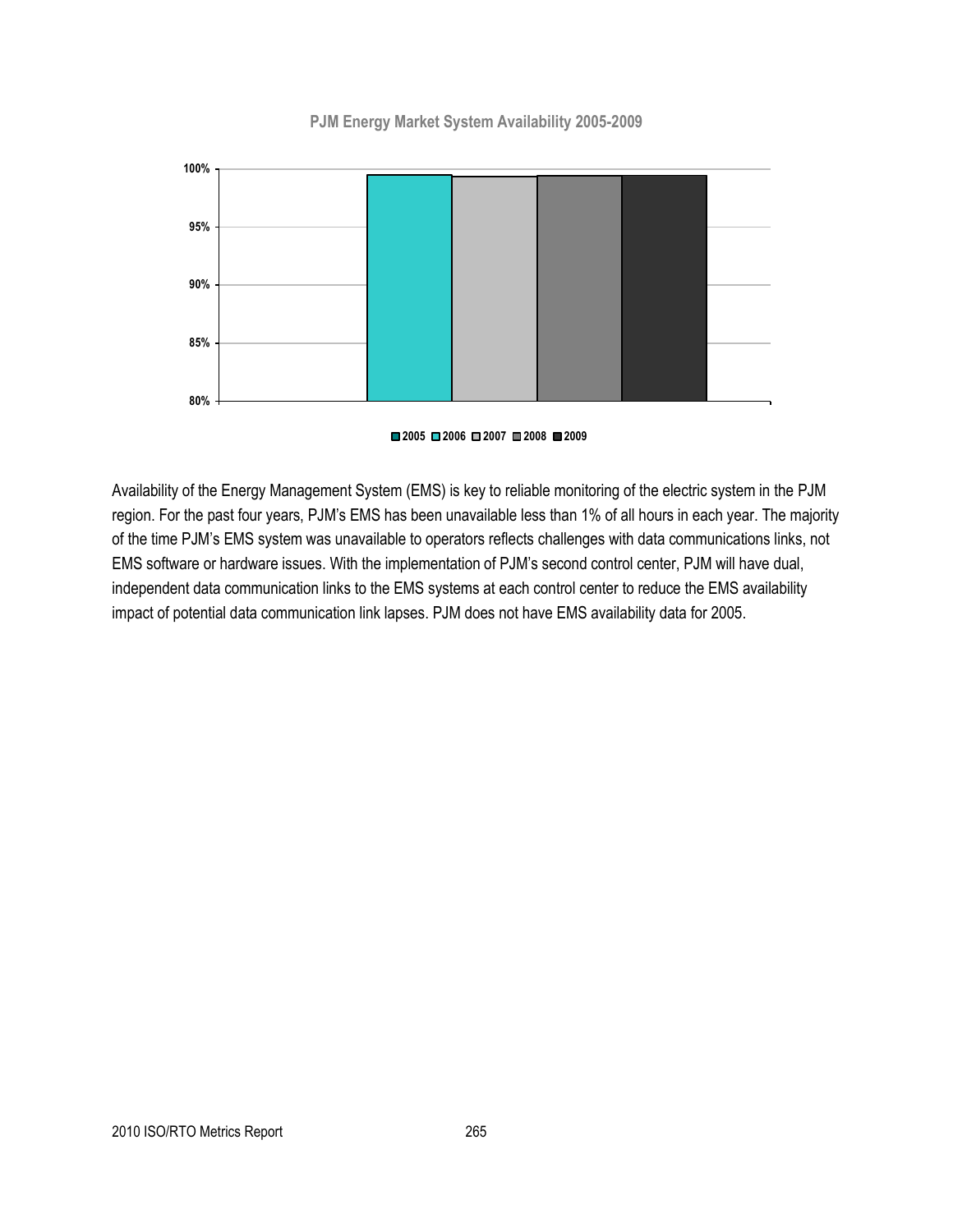### *Load Forecast Accuracy*









2010 ISO/RTO Metrics Report 266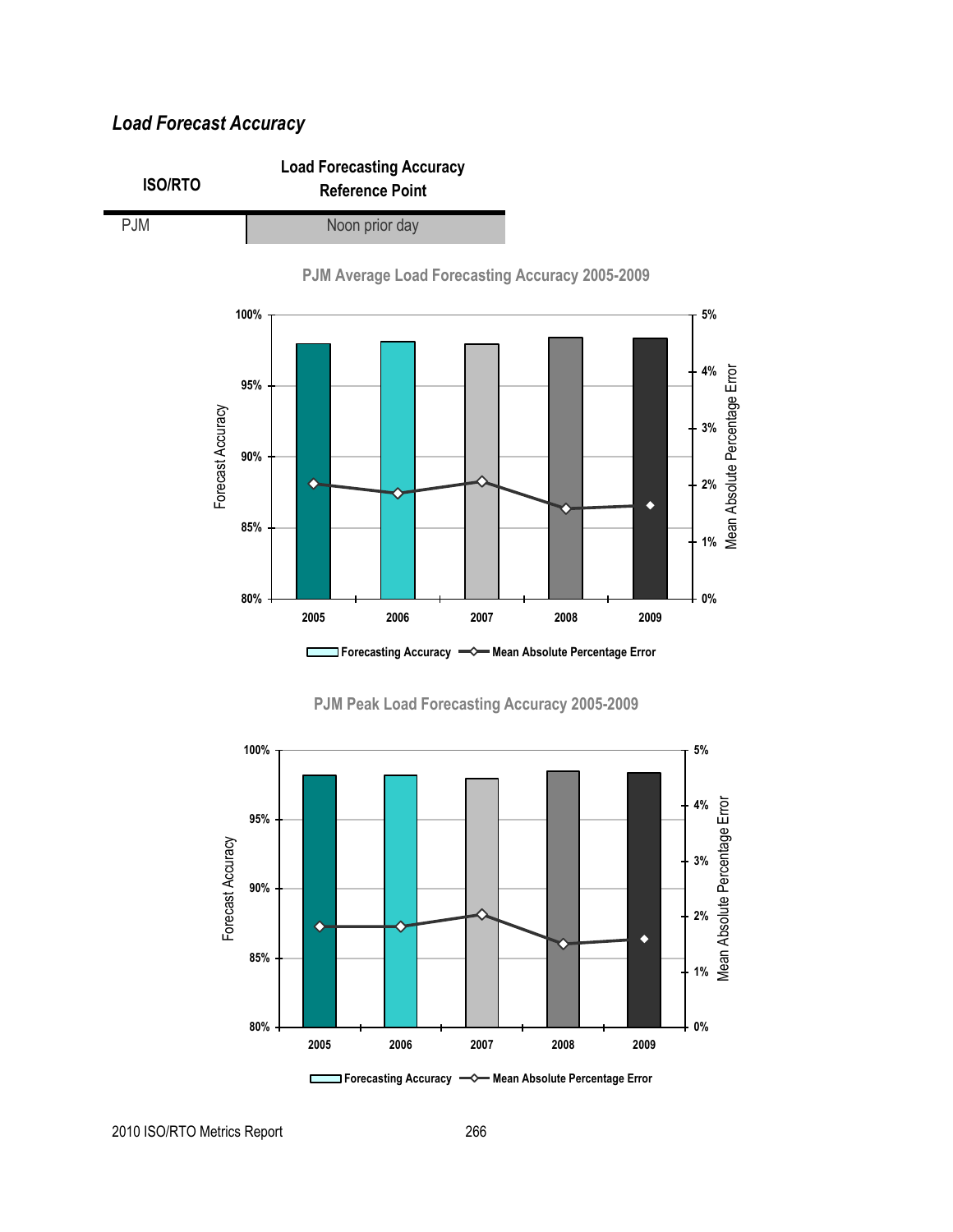

**PJM Valley Load Forecasting Accuracy 2005-2009**

PJM has maintained its approximate 98% load forecasting accuracy for the aggregate PJM region for the years 2005 – 2009. This accuracy level is consistent for the average, peak and valley load forecasting during those years. This means that PJM is forecasting the total generation needs, as well as the daily maximum and minimum generation requirements, for the PJM region within a 2% variance to the actual needs.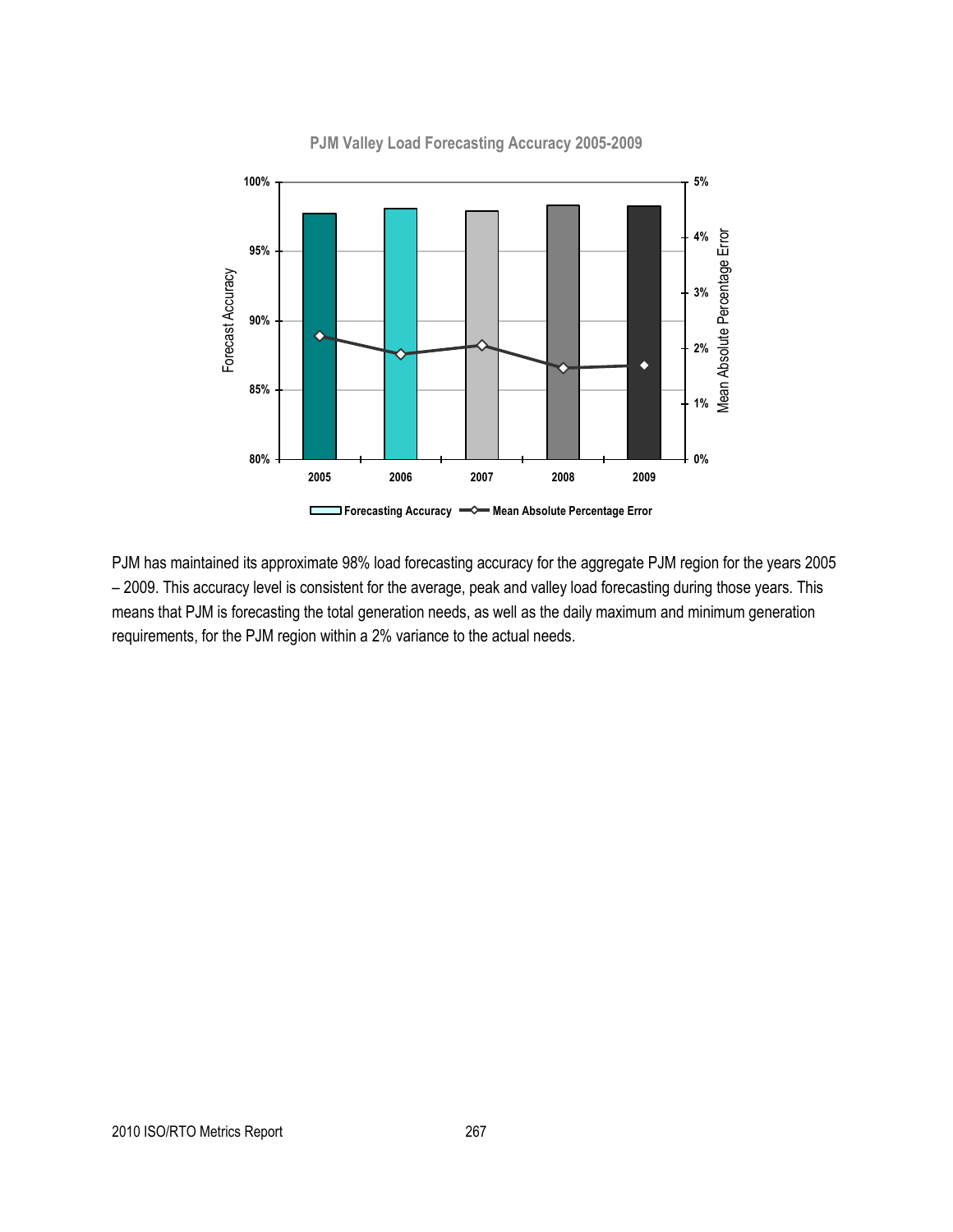### *Wind Forecasting Accuracy*



**PJM Average Wind Forecasting Accuracy 2005-2009 (1)**

#### *(1) PJM data represents the month of December 31, 2009 when PJM began tracking this data.*

PJM began tracking wind forecasting accuracy during December 2009. The data in this report includes the results of that single month and does not yet support any trend analysis. The potential output from a wind generation resource can be impacted by its geographic location, hub height, turbine type, turbine capacity, manufacturer's power curve, and ambient temperature operating limits.

PJM's approach to wind forecasting focuses on gathering the operating and historical data for each wind generation resource and incorporating that information in a forecast model that forecasts anticipated generation output based on predicted future operational and weather conditions. PJM's objective is to improve its wind forecasting accuracy as it gathers more historical data and experience with the current wind generators in the PJM region.

Hydroelectric and pump storage resources are scheduled in PJM's day-ahead energy market and as such do not impact forecast variability. Penetration of variable energy resources aside from wind generation are not significant enough at this time to impact the accuracy of the PJM load forecast.

#### *PJM Wind Forecasting Future Enhancement:*

During 2010 and early 2011, PJM plans to continue to focus on wind forecasting accuracy by:

- Working with wind farms to provide more accurate turbine outage data; and
- Integrating PJM's wind power forecast application with PJM's other dispatch tools, such as security constrained economic dispatch.

**<sup>2005</sup> 2006 2007 2008 2009**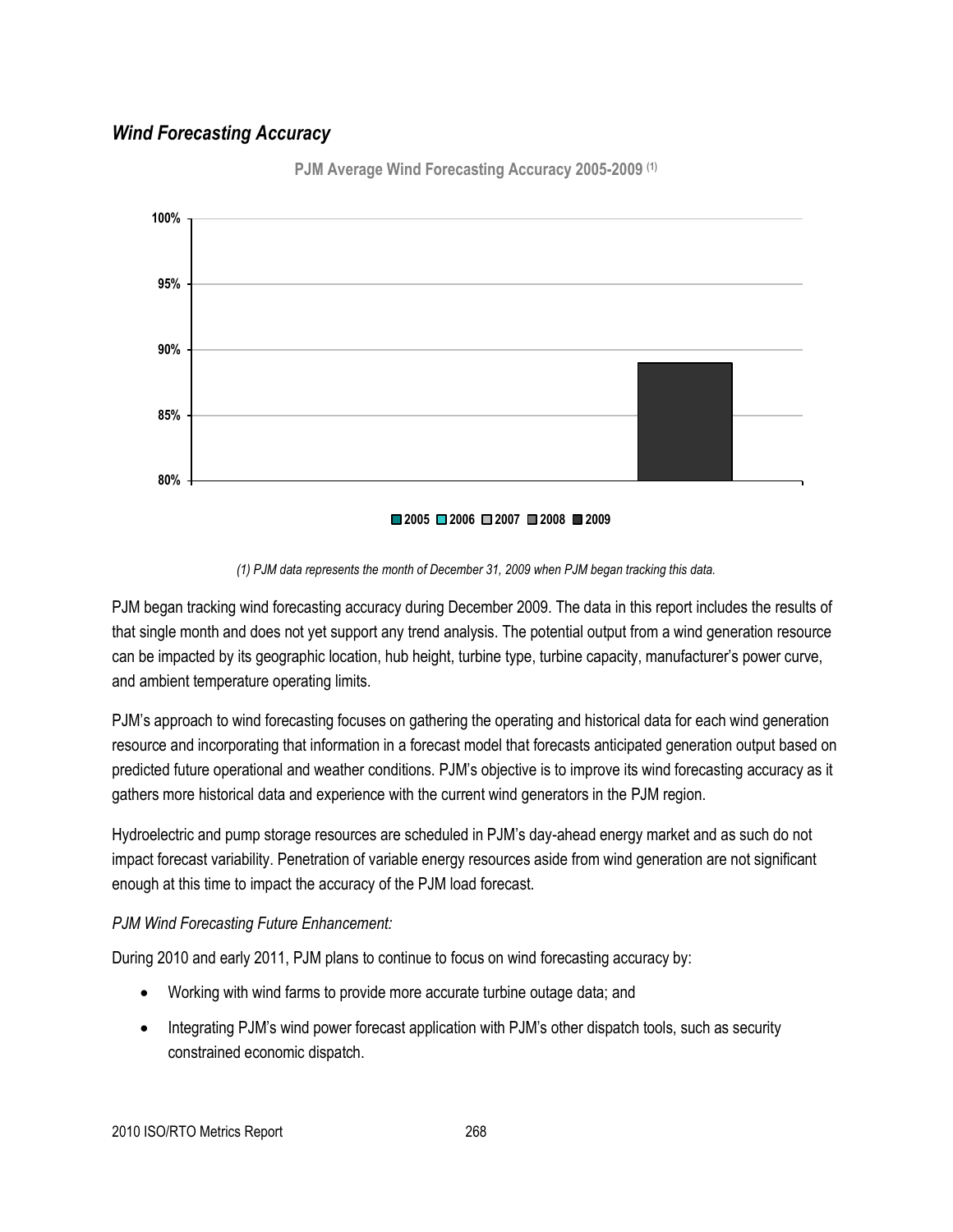### *Unscheduled Flows*



### **PJM Absolute Value of Total Unscheduled Flows 2005-2009** *(terawatt hours)*

#### **2005 2006 2007 2008 2009**

For context, the table below notes the number of external interfaces in 2009 over which PJM may have experienced unscheduled flows.

| <b>ISO/RTO</b> | <b>Number of External Interfaces</b> |
|----------------|--------------------------------------|
| <b>PJM</b>     |                                      |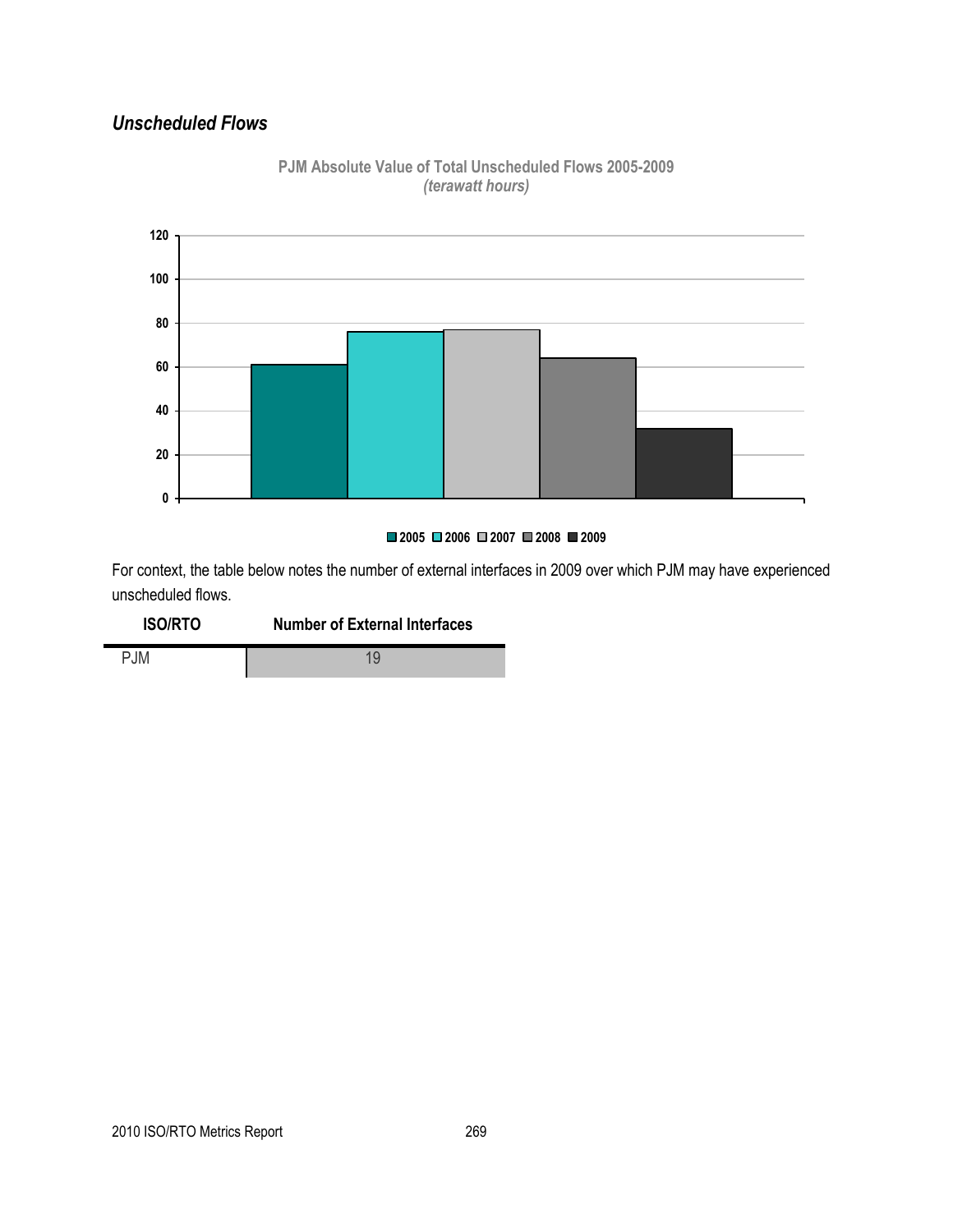

**PJM Absolute Value of Unscheduled Flows as a Percentage of Total Flows 2005-2009**

**2005 2006 2007 2008 2009**

PJM's unscheduled flows in both absolute terms and as a percentage of total flows have decreased over the past few years. This downward trend is primarily a function of a slower economy and milder weather in both 2008 and 2009 that resulted in lower transaction volumes into, out of, and through the PJM transmission system. Also, PJM has been actively engaged in the Broader Regional Markets effort with the NYISO, the Independent Electric System Operator of Ontario, and the Midwest ISO to develop effective solutions to continue to reduce unscheduled flows around Lake Erie.

|                                              | (in terawatt hours) |      |      |      |      |
|----------------------------------------------|---------------------|------|------|------|------|
| <b>PJM Unscheduled Flows</b><br>by Interface | 2005                | 2006 | 2007 | 2008 | 2009 |
| Progress Energy Carolinas                    | (4)                 | (3)  | (5)  | (6)  | (7)  |
| Midwest ISO (1)                              | ----                | (10) | (14) | (3)  |      |
| <b>Ohio Valley Electric Cooperative</b>      |                     | (1)  | (1)  | 2    | 4    |
| <b>Tennessee Valley Authority</b>            | (10)                | (10) | (6)  | (4)  | (4)  |
| Duke Energy Carolinas                        | 3                   | 5    | 6    | 4    | 3    |

(1) Inadvertent flows with Midwest ISO tracked commencing in 2006.

PJM's list of the highest magnitude unscheduled flows by interface demonstrates the primary unscheduled flow patterns involving the PJM region – flows from west of PJM through PJM and then out to the regions south of PJM. PJM is working on joint operating agreements with its neighboring balancing authorities to identify means to minimize such unscheduled flows. For example, PJM has been working actively with Progress Energy and Duke Energy on enhancements to the current Joint Operating Agreement to provide for enhanced congestion management between the respective organizations.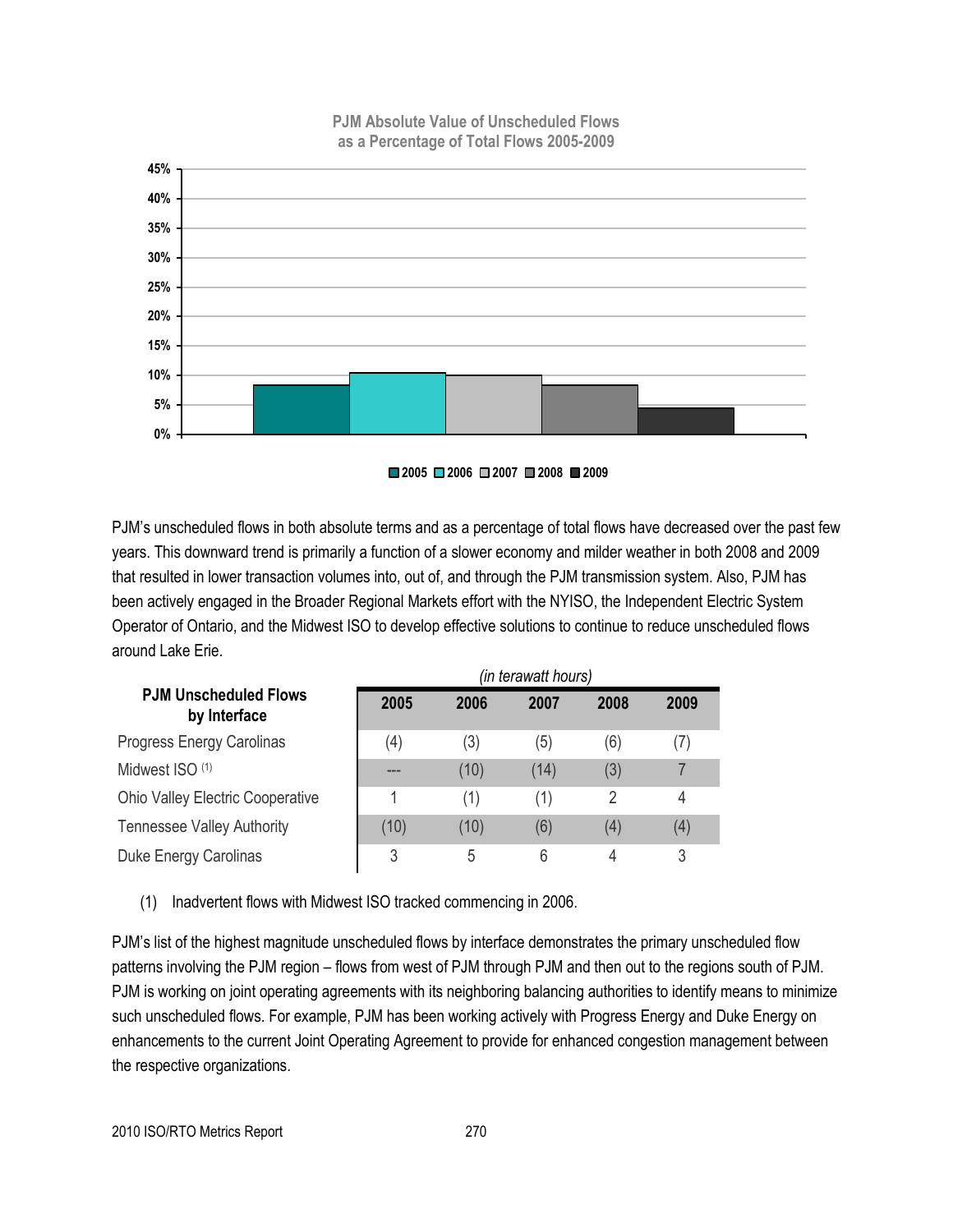### *Transmission Outage Coordination*

**PJM Percentage of > 200kV Planned Outages of 5 Days or More that are Submitted to ISO/RTO at least 1 Month Prior to the Outage Commencement Date 2005-2009**





PJM's Tariff requires transmission owners to provide PJM at least five days notice of a planned transmission outage for 200 kV or higher transmission facilities. Longer term outages should be reported to PJM at least one month prior to the target outage commencement date. As noted in the preceding chart, a significant portion of the planned outages in the PJM region have been reported to PJM well before the minimum reporting requirements in the PJM Tariff.

**PJM Percentage of Planned Outages Studied in the PJM Tariff/Manual established timeframes 2005-2009**



#### **2005 2006 2007 2008 2009**

The data in the preceding chart indicates its members' substantial compliance with the PJM Tariff minimum transmission outage 5-day reporting requirement. These five days allow PJM to study the proposed transmission facility outage for potential reliability implications before the transmission outage commences. The very small percentage of outages not reported to PJM at least five days prior to the target outage commencement date will only be approved by PJM if that requested outage does not cause increased congestion or have any adverse reliability impacts.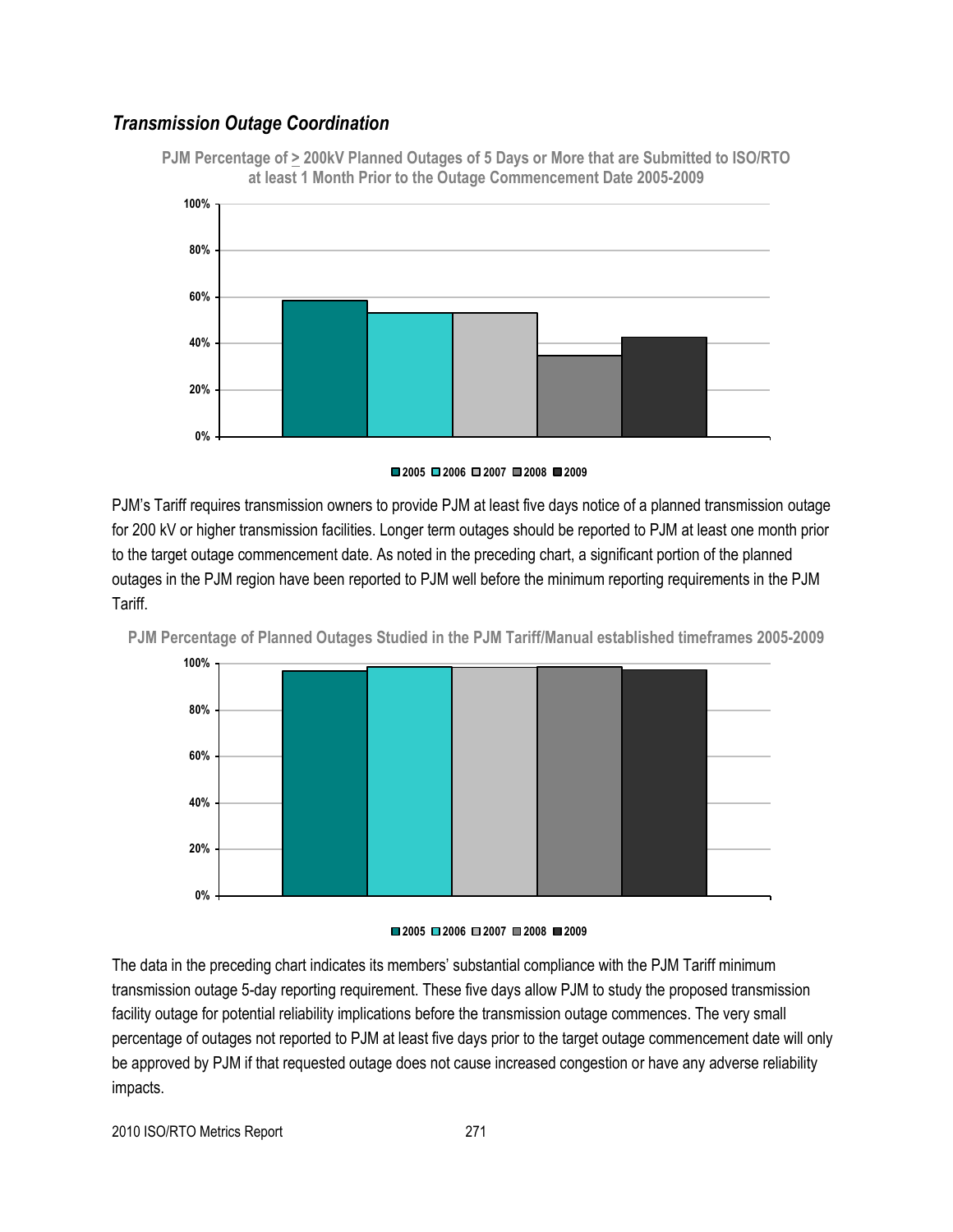

**PJM Percentage of > 200 kV Outages Cancelled by PJM After Having Been Previously Approved 2005-2009**

**2005 2006 2007 2008 2009**

PJM has the authority to cancel or reschedule previously-approved planned transmission outages if such outages would jeopardize system reliability conditions at the time the outage is ready to commence. As such, an outage that would require an emergency procedure will be cancelled and rescheduled. When a transmission outage would impact generation availability, PJM works to schedule the transmission outage at a time where the impact is mitigated (such as when the generation would be on a maintenance outage) where possible. Historically, PJM has only needed to cancel or reschedule a very small percentage of transmission outages that it had previously approved.



**PJM Percentage of Unplanned > 200kV Outages 2005-2009**



Unplanned transmission outages may occur due to equipment malfunctions on the transmission line or an adjacent substation. They can also occur due to weather conditions that cause a transmission facility to trip out of service. Historically, 22 – 24% of the outages of transmission assets in the PJM region with 200 kV or higher voltages have been unplanned.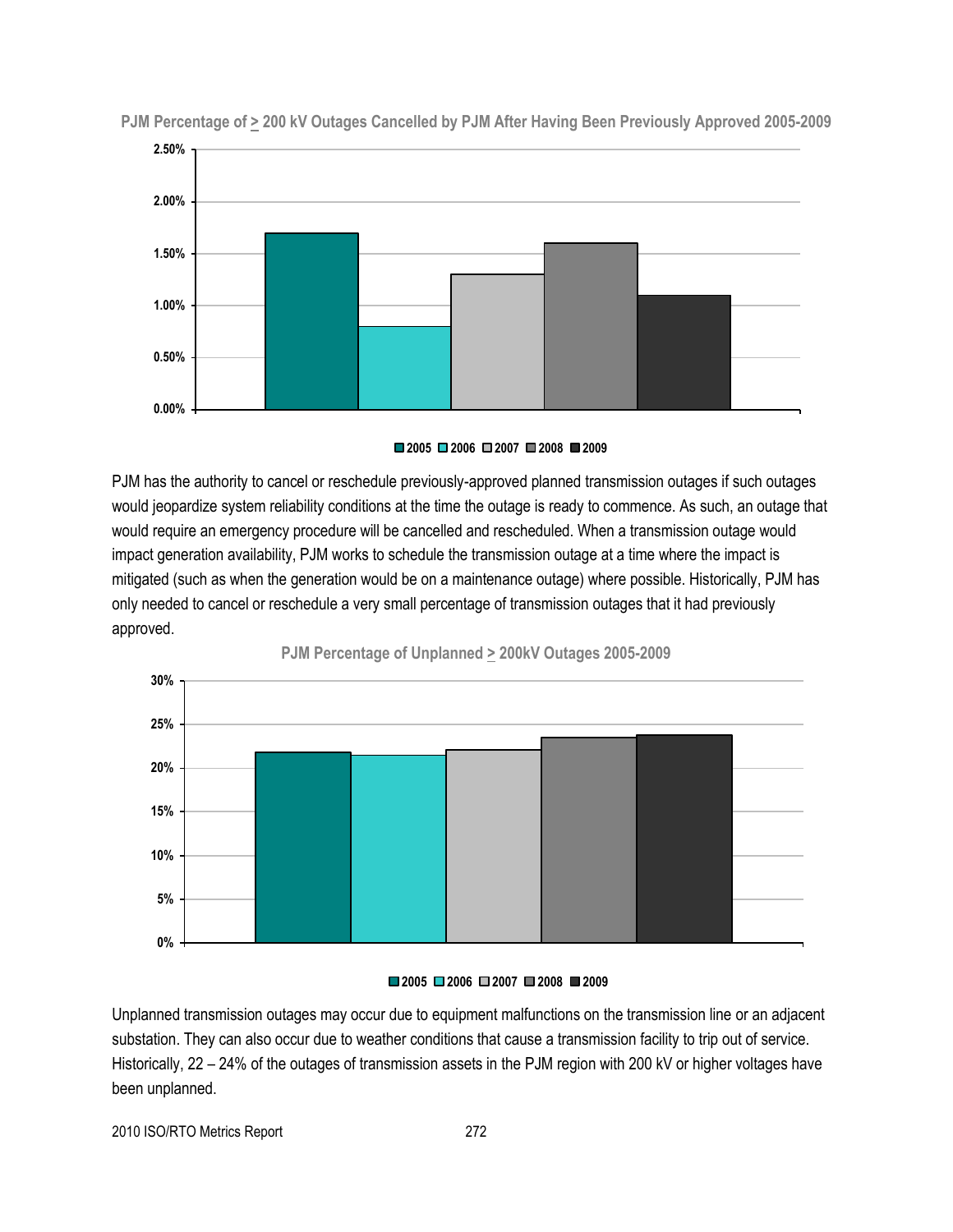### *Transmission Planning*



**PJM Number of Transmission Projects Approved to be Constructed for Reliability Purposes 2005-2009**

**2005 2006 2007 2008 2009**



**PJM Percentage of Approved Construction Projects In-Service by December 31, 2009**



PJM's Regional Transmission Expansion Plan (RTEP) identifies transmission system additions and improvements needed to keep electricity flowing to 51 million people throughout 13 states and the District of Columbia. Studies are conducted that test the transmission system against mandatory national standards and PJM regional standards. These studies look 15 years into the future to identify transmission overloads, voltage limitations and other reliability standards violations. PJM then develops transmission plans in collaboration with the stakeholders' Transmission Expansion Advisory Committee (TEAC) which provides advice and recommendations to aid in the development of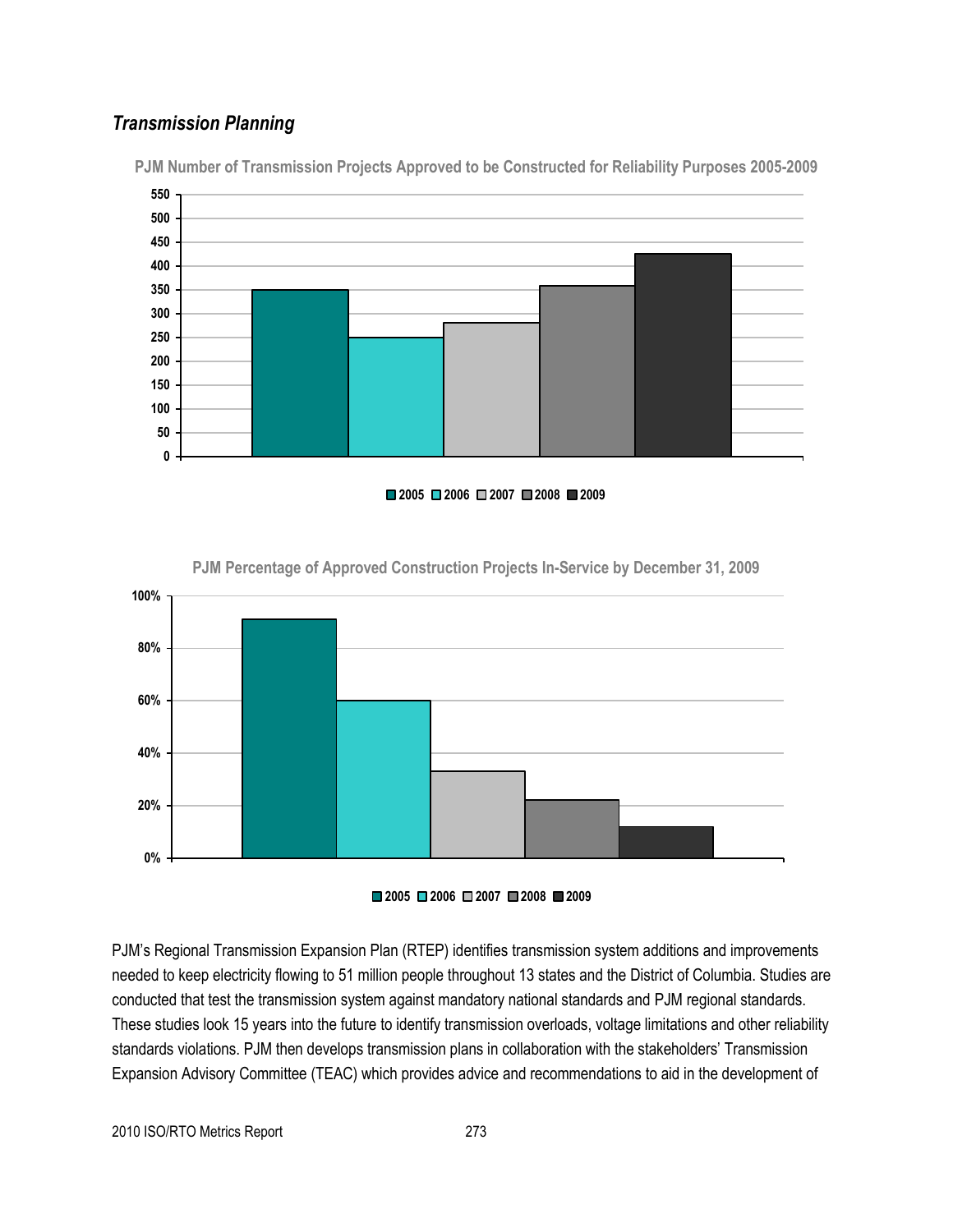the RTEP to resolve violations that could otherwise lead to overloads and black-outs. This process culminates in one recommended plan – one RTEP – for the entire PJM region that is subsequently submitted to PJM's independent governing Board for consideration and approval.

PJM's RTEP process includes both five-year and 15-year dimensions. Five-year-out planning enables PJM to assess and recommend transmission upgrades to meet forecasted near-term load growth and to ensure the safe and reliable interconnection of new generation and merchant transmission projects seeking interconnection within PJM. PJM's 15-year planning horizon permits consideration of many long-lead-time transmission options. These options often comprise larger magnitude transmission facilities that more efficiently and globally address reliability issues. Typically, these are higher voltage upgrades that simultaneously address multiple NERC reliability criteria violations at all voltage levels. A 15-year horizon also allows PJM to consider the aggregate effects of many system trends including long-term load growth, impacts of generation deactivation, and broader generation development patterns, including renewable resources and storage technologies that may be under development across PJM.

PJM's RTEP process throughout 2009 culminated in a series of upgrades approved by the PJM Board. PJM identified and recommended these upgrades to resolve reliability criteria violations identified through 2024. Now part of PJM's RTEP, 2009 upgrade plans have been integrated with those RTEP upgrades which were approved by PJM's Board between 1999 and December 31, 2008. Consistent with findings in prior years, 2009 RTEP transmission upgrades and enhancements cover a range of power system elements: circuit breaker replacements to accommodate increased current interrupting duty cycles, new capacitors to increase reactive power support, new lines, line reconductoring, new transformers to accommodate increased power flows and other circuit reconfigurations and upgrades to accommodate power system changes.

Load growth remains a fundamental driver of transmission expansion plans. Over time, experience has demonstrated that load growth in eastern PJM load centers, if not coupled with increases in new generation and demand response, leads to increased west-to-east flows on transmission facilities in the PJM region, potentially aggravating an already heavily-loaded system. Incorporating the impacts of the economic downturn in the US since the fall of 2008 has resulted in revised dates when certain extra high-voltage (EHV) transmission lines are projected to be needed to avoid reliability standard violations.

Various state renewable portfolio standard initiatives promote demand response and energy efficiency programs. Such programs can have the effect of moderating peak demand and energy growth. PJM supports these programs and is closely monitoring developments. Currently, PJM includes demand response and energy efficiency values into its RTEP process based on the degree to which such programs clear in Reliability Pricing Model capacity auctions and are factored into reliability analyses based on the circumstances under which the programs are expected to be implemented in actual operations.

Within PJM, demand response participation may be price responsive, contractually obligated, or directly controlled. As more experience with these programs is gained, PJM will be better able to assess their impact on energy usage and peak load. PJM sensitivity studies in 2010 will attempt to provide as assessment bracketing the potential effect of states' demand response and energy efficiency programs on reliability criteria violations which drive the need for new transmission.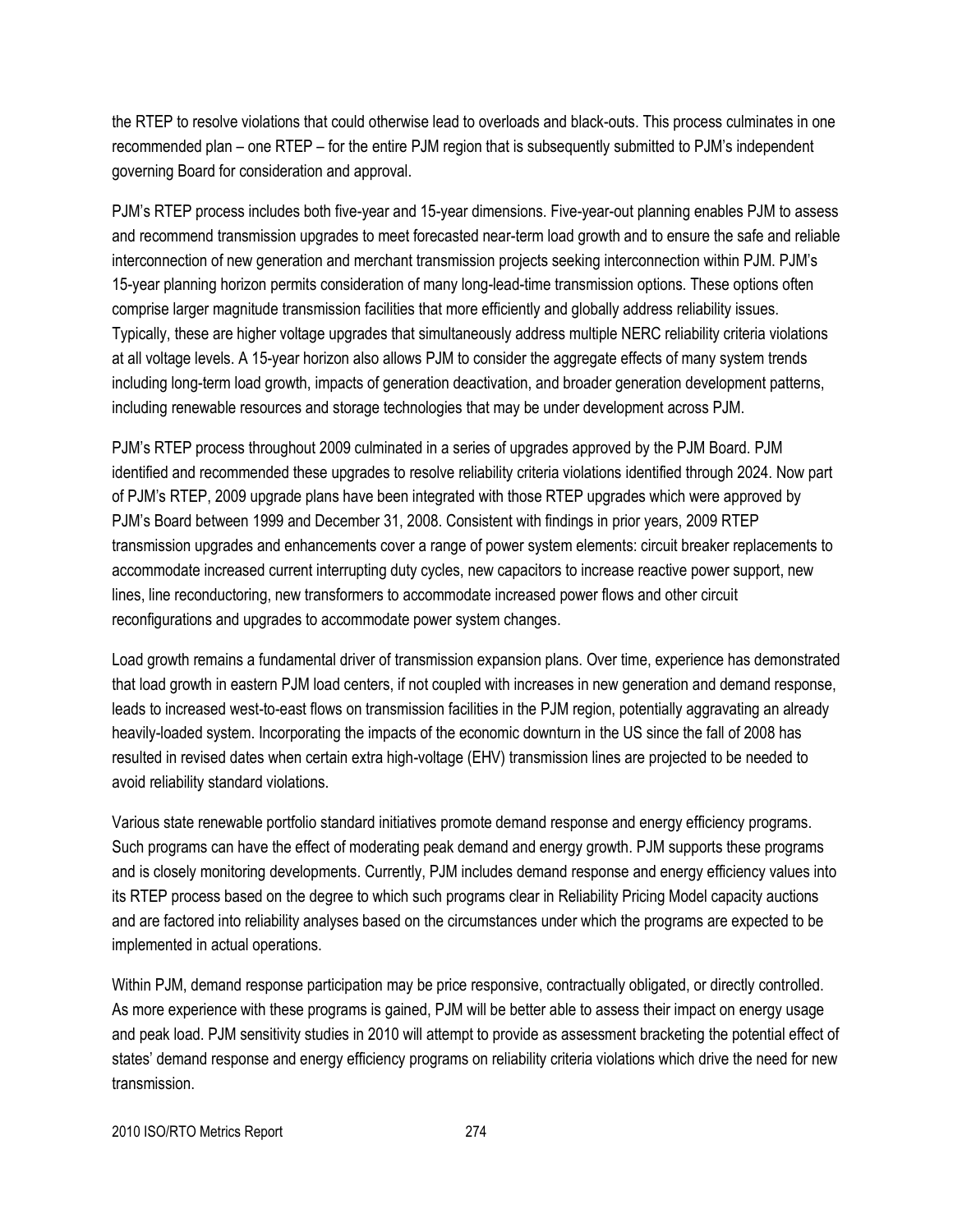Through the end of 2009, the PJM RTEP process has resulted in about \$15 billion of actual and planned transmission infrastructure development in the PJM footprint. In addition to their reliability benefits, the transmission upgrades planned under the PJM RTEP process have resulted in significant economic efficiencies. As of 2007, PJM incorporates economic efficiency analysis into the regional planning process in order to supplement the reliability criteria on which transmission infrastructure development decisions are based. PJM's analysis indicates that for the year 2012 alone, the transmission upgrades in the current RTEP will result in over \$390 million of increased economic efficiency for the footprint. This single-year value provides a conservative estimate of the annual economic value of the PJM reliability planning process, because this value can be expected to accrue year over year into the future, and will increase with every transmission project constructed and implemented in future years as well.

The 2009 RTEP reaffirmed the need for several major transmission line projects that the PJM Board of Managers previously had authorized to address power supply problems. These transmission backbone projects are:

- Trans-Allegheny Interstate Line (TrAIL), 502 Junction to Loudon: Construction is well under way on TrAIL, and it will be in service in 2011. This 500-kV transmission line will run from near the border of Pennsylvania and West Virginia to northern Virginia. .
- Potomac-Appalachian Transmission Highline, (PATH), Amos to Kemptown: This 765-kV transmission line will extend about 300 miles from the Amos Substation in West Virginia to the Kemptown Substation in Maryland.
- Susquehanna to Roseland: This 500-kV line will run approximately 130 miles from northern Pennsylvania to northern New Jersey.
- Mid-Atlantic Power Pathway Project (MAPP): This 500-kV line will connect the Possum Point Substation in Virginia to Indian River Substation on the Delmarva Peninsula.

Market efficiency simulation results have indicated that approved RTEP upgrades will significantly reduce PJM constrained operations. These simulations project that PJM annual system congestion costs will decrease 90% (or approximately \$1.7 billion) compared with the congestion costs expected absent the upgrades. The majority of the congestion cost reduction can be attributed to the addition of the new 765-kV and 500-kV RTEP backbone projects listed above.

In compliance with FERC's Order 890, PJM expanded its stakeholder process in 2008 to enhance coordinated, open and transparent planning at both the regional and local level. PJM and stakeholders already conduct a compliant planning process filed with the Commission and incorporated in Schedule 6 of the PJM Operating Agreement. Valuable stakeholder discussions culminated in the establishment of three Sub-Regional RTEP Committees – Mid-Atlantic, Western and Southern – commissioned to review proposed upgrades of more local concern. Each Sub-Regional RTEP Committee increases the opportunity for direct stakeholder participation in the planning process from initial assumption setting stages through review of the planning analyses, violations and alternative transmission expansions. The Subregional RTEP Committee provides a more local forum for gathering and considering planning issues.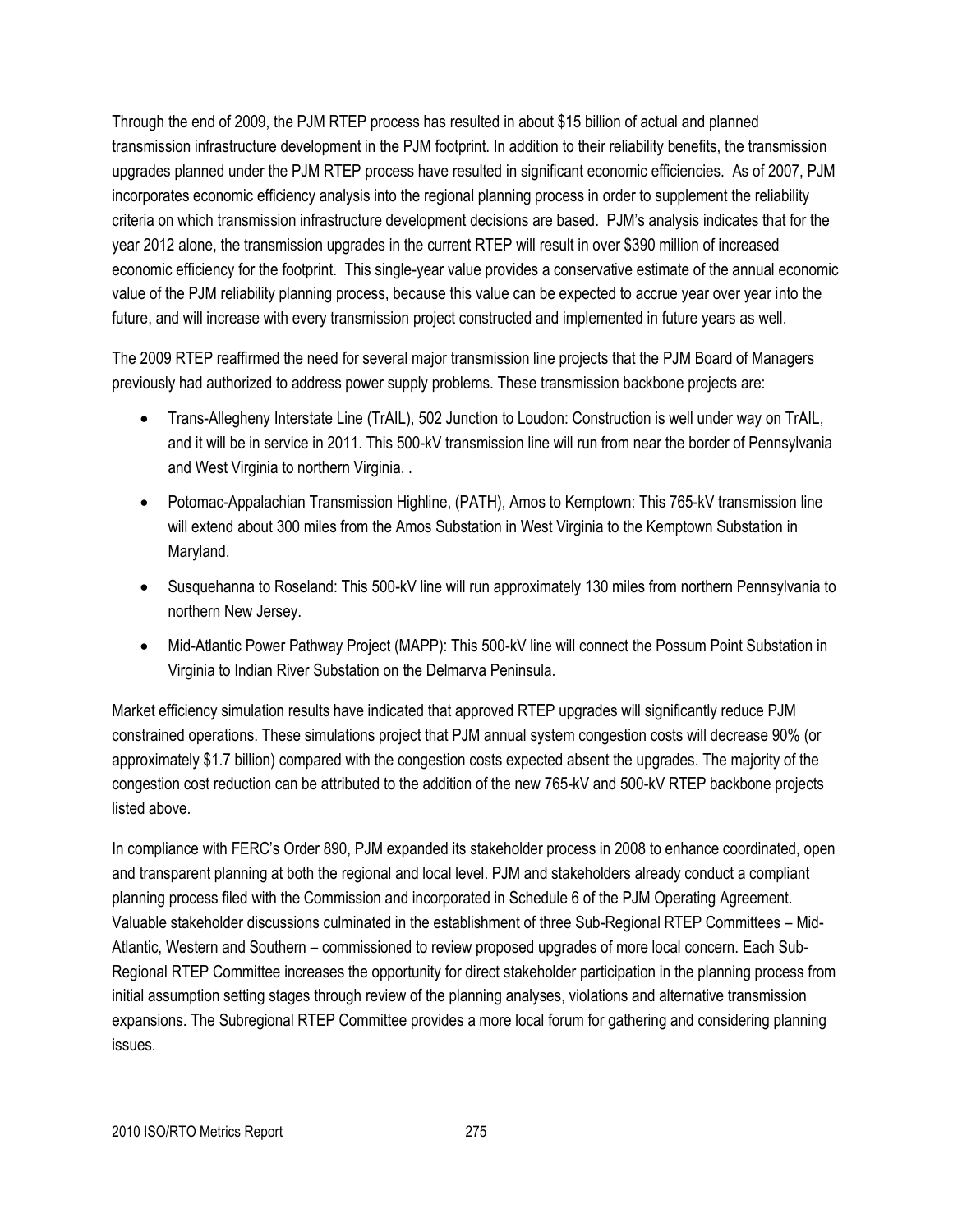Recent developments in such areas as renewable energy resources are greatly expanding the scope of interregional planning efforts. Not least among these are the following:

- Eastern Interconnection Planning Collaborative (EIPC)
- Joint Coordinated System Planning Study (JCSP)
- Eastern Wind Integration Transmission Study (EWITS)
- PJM / MISO Joint Operating Agreement studies
- PJM / NYISO / ISO-NE Northeast Coordinated System Plan
- PJM / NYISO Focused Study
- North Carolina Planning Collaborative Coordination

In particular, the PJM-NYISO study is based on a more expansive scope than similar studies in prior years. The current study includes extensive reliability analysis of the northern New Jersey / southeast New York interface.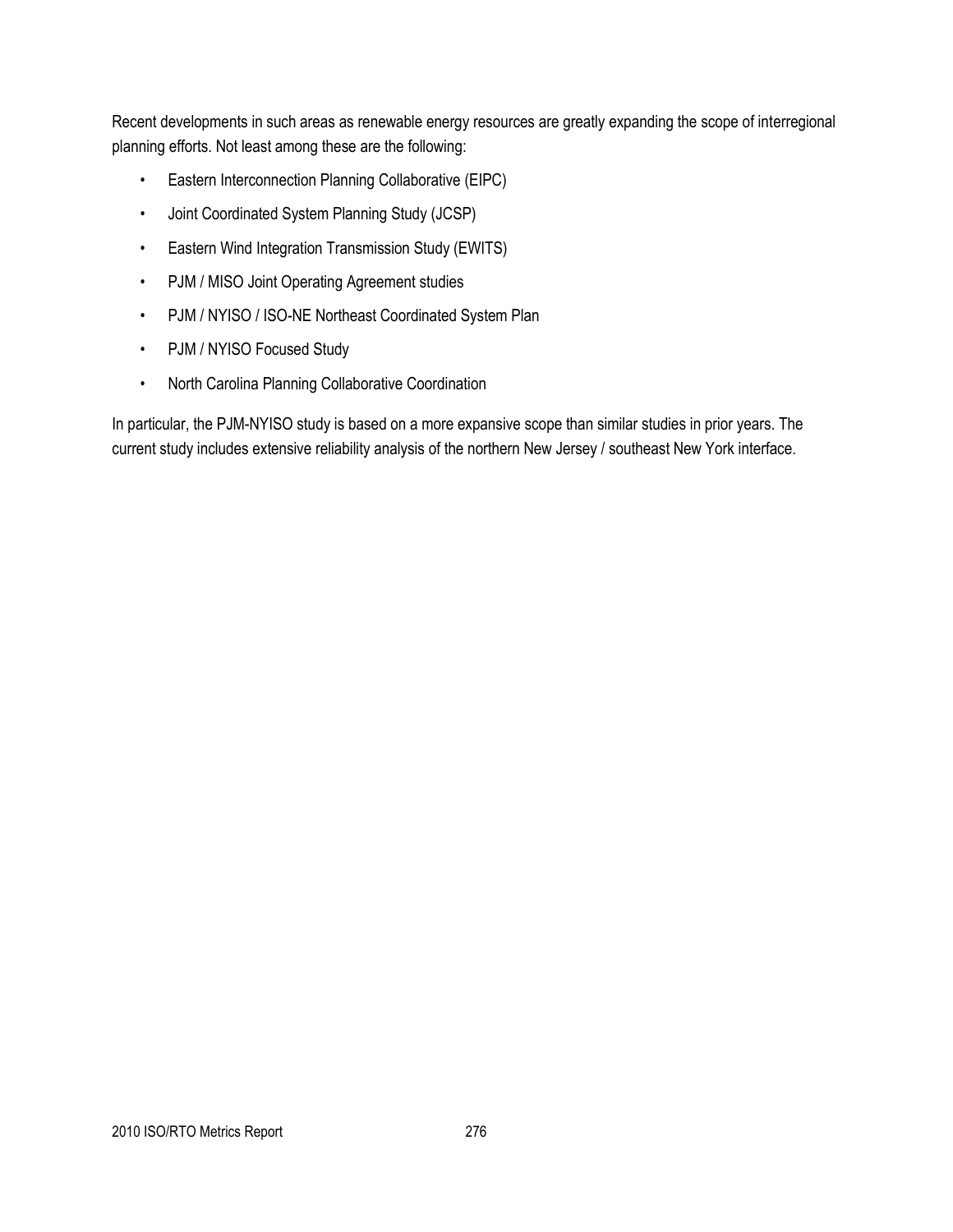### *Generation Interconnection*



**PJM Average Generation Interconnection Request Processing Time 2005-2009** *(calendar days)*

#### **2005 2006 2007 2008 2009**

PJM has made timely processing of generation interconnection study requests a high priority for the past few years with additional engineering staff and contractors engaged to complete these studies and the implementation of clustering of geographically similar studies to expedite study completion.



**PJM Planned and Actual Reserve Margins 2005 – 2009**

In 2007, PJM implemented a forward capacity market, the Reliability Pricing Model (RPM), which provides incentive for forward investment in generation and demand response by requiring capacity contracts to be procured three years prior to the delivery year. The RPM utilizes variable resource requirement curves to optimize the amount of installed capacity procured to minimize costs while satisfying the capacity requirements of the region. Assuming sufficient capacity resources are available, the variable resource requirement curve will allow the market to clear at quantities between the regional planned installed reserve margin (IRM) and the IRM plus five percent. Quantities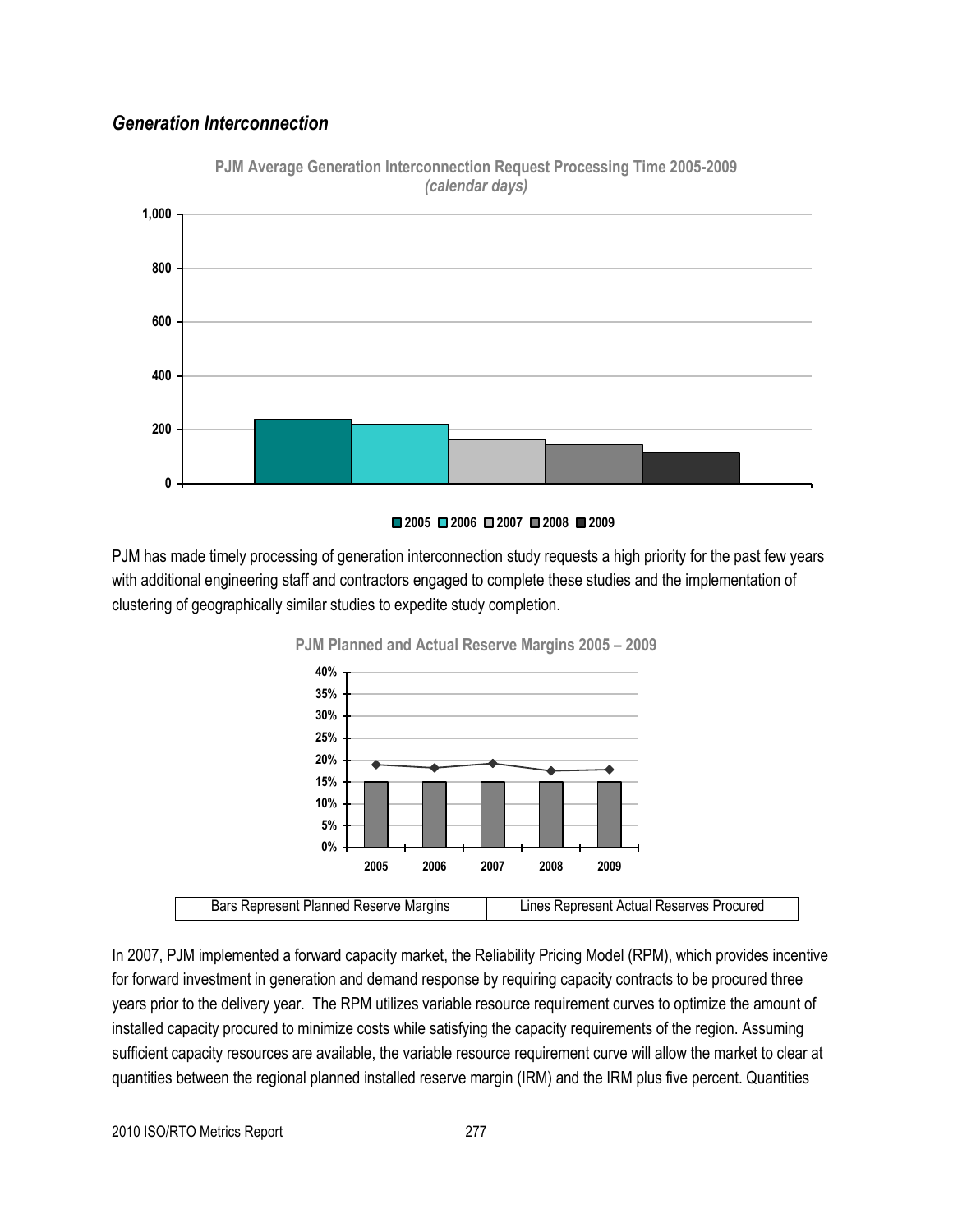above the IRM will only clear if the total procurement cost is reduced when compared to clearing at the reserve margin. Therefore, in PJM, the actual reserve margins resulting from RPM are expected to be and have been between the IRM and the IRM plus 5%.

One of the parameters of each RPM auction is the annual load forecast for the planning year for which the RPM auction is procuring capacity resources. Given RPM auctions occur three years prior to the planning year for which capacity is being procured, the planning year load forecasts will vary from the date of the initial RPM base residual auction and the actual planning year. To be able to adapt to future load fluctuations, PJM's RPM auction incorporates two features – short-term resource procurement targets and incremental auctions. In each RPM auction, the capacity that clears will reflect 2.5% less than the forecasted resource requirement to avoid over-procurement of capacity due to potential variability in the short-term resource procurement target and the uncertainty of the economic recovery. To address the risk of under-procurement, PJM also has the ability to hold incremental RPM auctions to procure additional capacity if forecasts project greater capacity needs than procured in the RPM base residual auction.

Since the implementation of the RPM auctions in 2007, approximately 11,600 MWs of incremental capacity resources have offered into PJM's RPM auctions. This incremental capacity includes 6,400 MWs of new capacity, 4,700 MWs of uprates to existing capacity resources, and 500 MWs of capacity from reactivated units.

With the 2007 implementation of PJM's forward capacity market, demand resources can offer demand response as a forward capacity resource. Under this model, demand response providers can submit offers to provide a demand reduction as a capacity resource in the forward RPM auctions. If these demand response offers are cleared in the RPM auction, the demand response provider will be committed to provide the cleared demand response amount as capacity during the delivery year and will receive the capacity resource clearing price for this service.





2010 ISO/RTO Metrics Report 278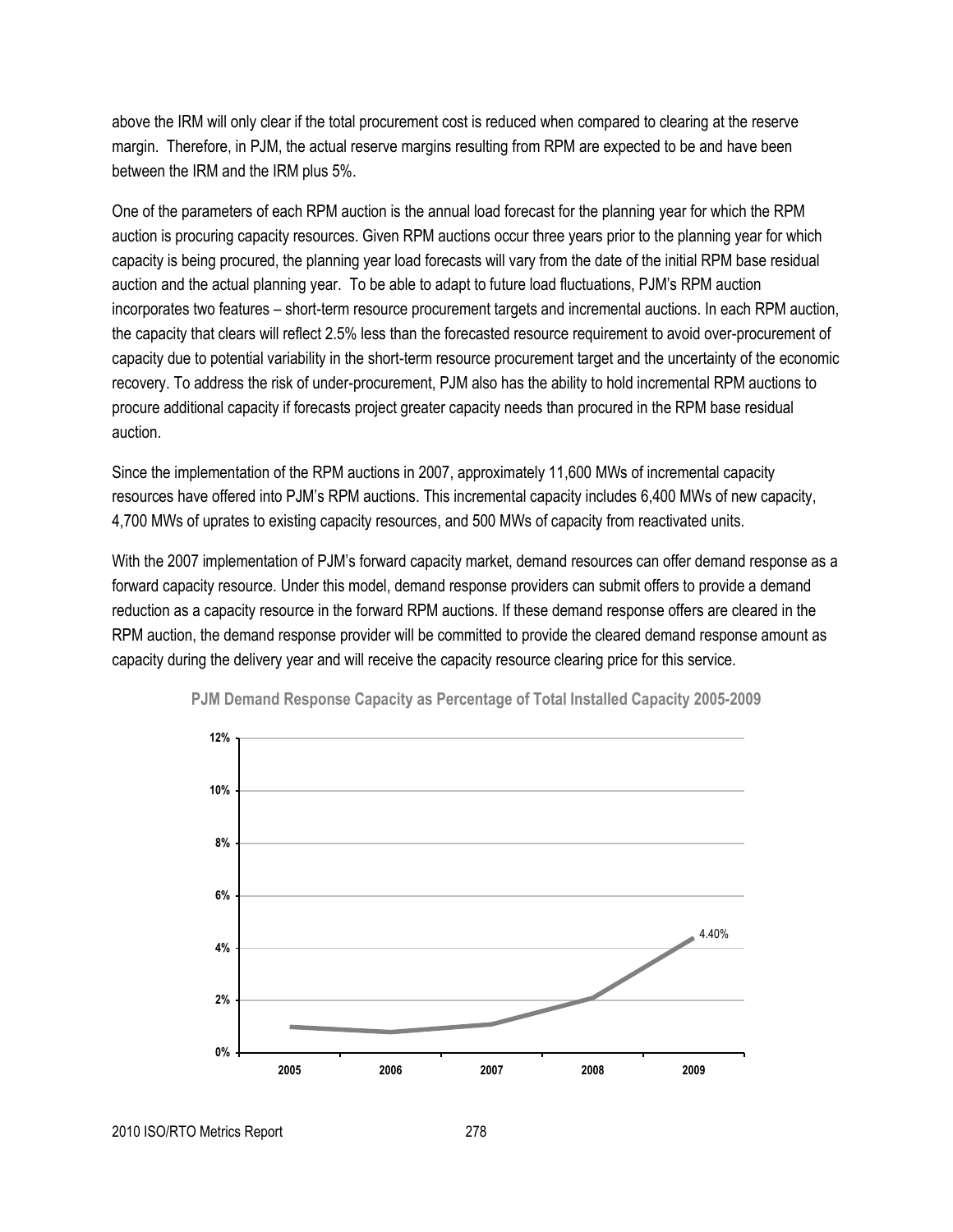Additional generation infrastructure investment savings is realized through the commitment of demand response resources to provide reliability assurance. If reliability can be maintained through the commitment of demand resources to reduce load during times of system peaks, the cost of building generation facilities to provide the additional required capacity is avoided. The PJM RPM provides a mechanism by which generation, demand response and transmission can compete on equal footing, thereby providing a transparent mechanism by which demand response can participate in the capacity market. Through this mechanism, the quantity of demand response that is providing capacity in the PJM footprint has increased by over 1,800 MW. The resulting avoidance of infrastructure development represents savings to the region of approximately \$275 million per year.



**Percentage of Generation Outages Cancelled by PJM 2005-2009**

#### **2005 2006 2007 2008 2009**

Less than 1% of planned generation outages were cancelled by PJM from 2005 through 2009. This low cancellation rate allows generation owners to complete maintenance as they have planned without incurring rescheduling costs or delays due to PJM cancellation.

#### **PJM Generation Reliability Must Run Contracts 2005-2009**

PJM did not have any generating units under Reliability Must Run (RMR) contracts from 2005 through 2008. During 2009, PJM placed one 383 MW nameplate capacity generation station under an RMR that is scheduled to expire during 2010.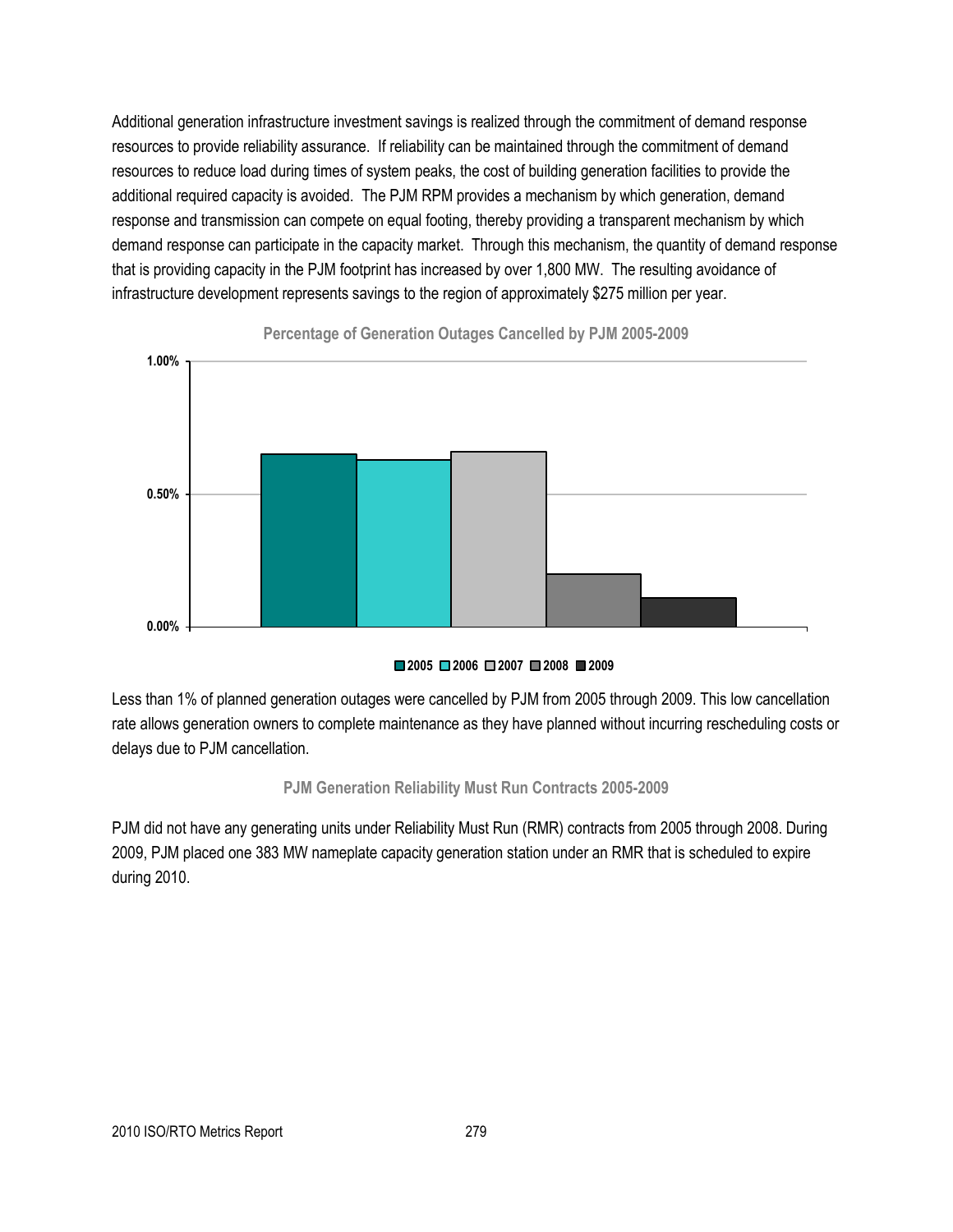### *Interconnection / Transmission Service Requests*



**PJM Number of Study Requests 2005-2009**

#### **2006 2007 2008 2009**



### **PJM Number of Studies Completed 2005-2009**

**2006 2007 2008 2009**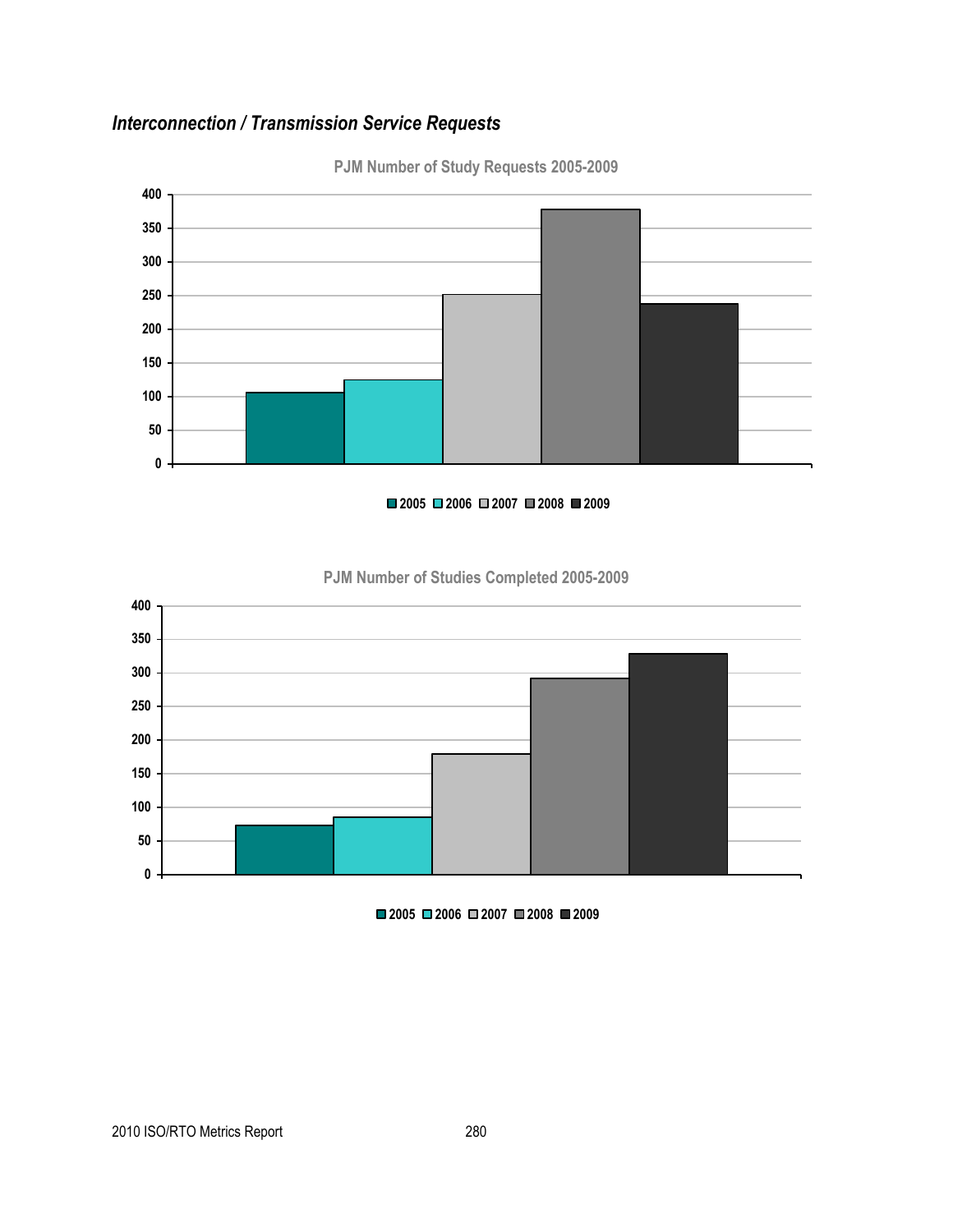

### **PJM Average Aging of Incomplete Studies 2005-2009** *(calendar days)*

**2006 2007 2008 2009**





**2006 2007 2008 2009**

From 2005 through 2009, PJM received approximately 1,100 study requests from companies interested in adding new generation or upgrading current generation output in the PJM region. On average, approximately 12% – 15% of megawatts of potential generating capacity in interconnection study requests progress to the execution of an interconnection service agreement to commence construction of the new generating capacity. So, over 80% of the studies completed by PJM relate to potential projects that withdraw from the generation interconnection queue.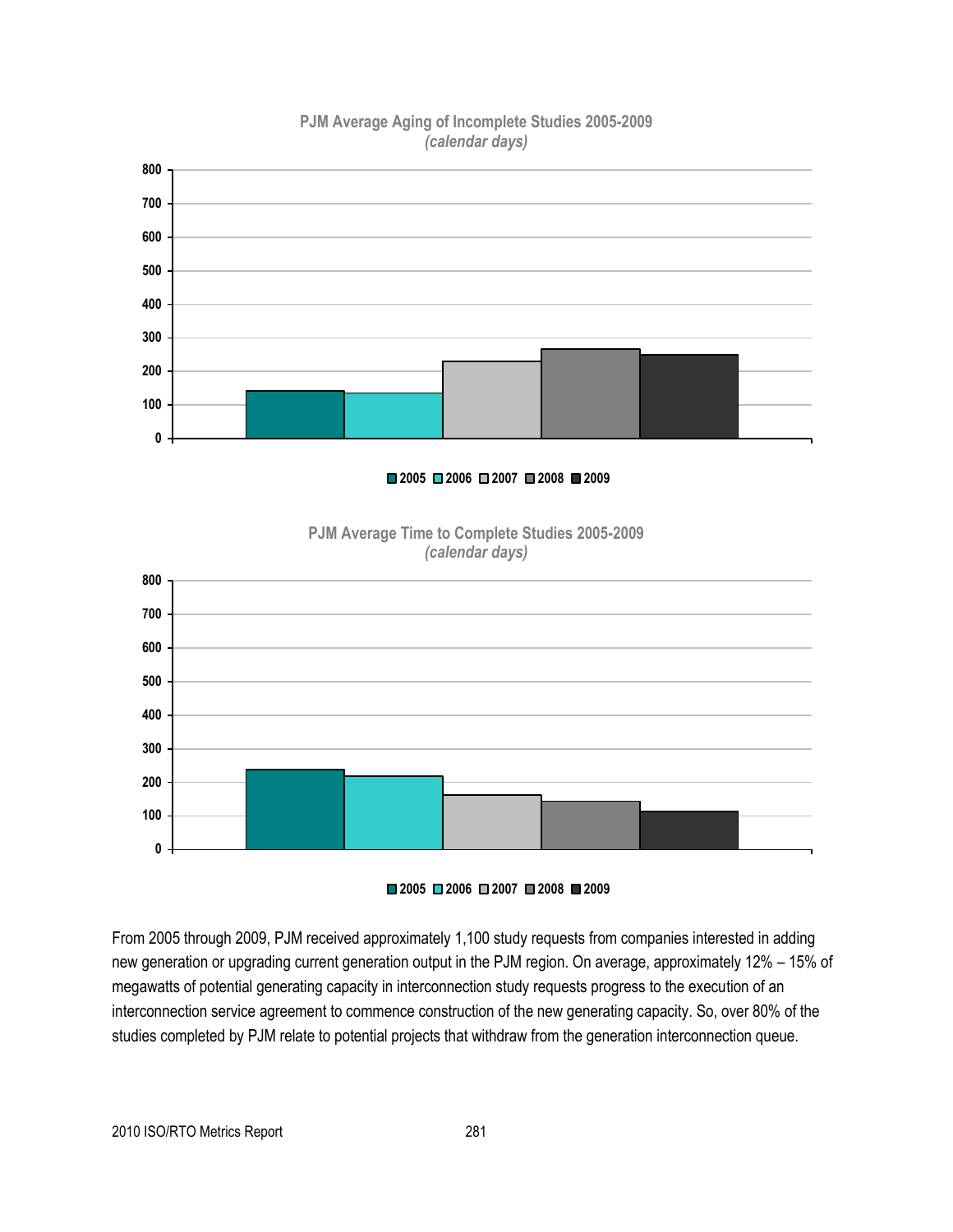A large number of those study requests were geographically concentrated in the western part of the PJM region with an increasing number of the potential developers investigating the use of storage technologies such as batteries, flywheels and compressed air, as well as wind and solar fuel sources. In terms of megawatts of potential new generating capacity, more than 50% of PJM's year-end 2009 interconnection queues relates to potential wind or solar plants. It is significant to note that the total potential new generating capacity in PJM's year-end 2009 interconnection queues represent 46% of the year-end 2009 generating capacity installed in the PJM region.

PJM completed study requests faster each year from 2005 through 2009, as represented by the more than 50% reduction in average time to complete studies during that period. At the same time, the average age of incomplete studies has actually increased. The decreasing number of incomplete studies represents older study requests that are concentrated in areas of the PJM region where transmission system complexity and study data availability have delayed completion of the feasibility portion of the study process. PJM has reduced the number of incomplete studies significantly in the past few years. For example, PJM reduced the number of open studies by more than 35% during 2009.

PJM's generation interconnection process includes three potential types of studies – feasibility studies, system impact studies and facility studies. Feasibility studies assess the practicality and cost of transmission system additions or upgrades required to accommodate the interconnection of the generating unit or increased generating capacity with the transmission system. System impact studies provide refined and comprehensive estimates of cost responsibility and construction lead times for new transmission facilities and system upgrades that would be required to allow the new or increased generating capacity to be connected to the transmission system in the PJM region. Facility studies develop the transmission facilities designs for any required transmission system additions or upgrades due to the interconnection of the generating unit or increased generating capacity. PJM has had no formal complaints regarding the interconnection processes in recent years.

The table below reflects the average costs incurred by PJM for each type of generation interconnection study. These costs are billed to and collected from the entities requesting each type of study, not from PJM's administrative costs charged to its members.

|                            | Average Obst of Each Type of Olduy |          |          |          |          |
|----------------------------|------------------------------------|----------|----------|----------|----------|
|                            | 2005                               | 2006     | 2007     | 2008     | 2009     |
| <b>Feasibility Studies</b> | \$5,474                            | \$4,121  | \$4,538  | \$3,514  | \$4,057  |
| System Impact Studies      | \$12,015                           | \$10,537 | \$11.224 | \$10,263 | \$14,406 |
| <b>Facility Studies</b>    | \$30,137                           | \$29,458 | \$28,635 | \$66,648 | \$54,380 |

### **Average Cost of Each Type of Study**

PJM's average costs incurred for feasibility and system impact studies have not varied materially in the past five years. The complexity of each proposed generation project impacts primarily the costs of completing facility studies, the average cost of which has varied accordingly in the past five years.

*PJM Interconnection / Transmission Service Request Future Enhancement:*

 During 2010 and 2011, PJM plans to focus on process improvements to reduce both the number of incomplete generation interconnection studies and the average aging of such incomplete studies.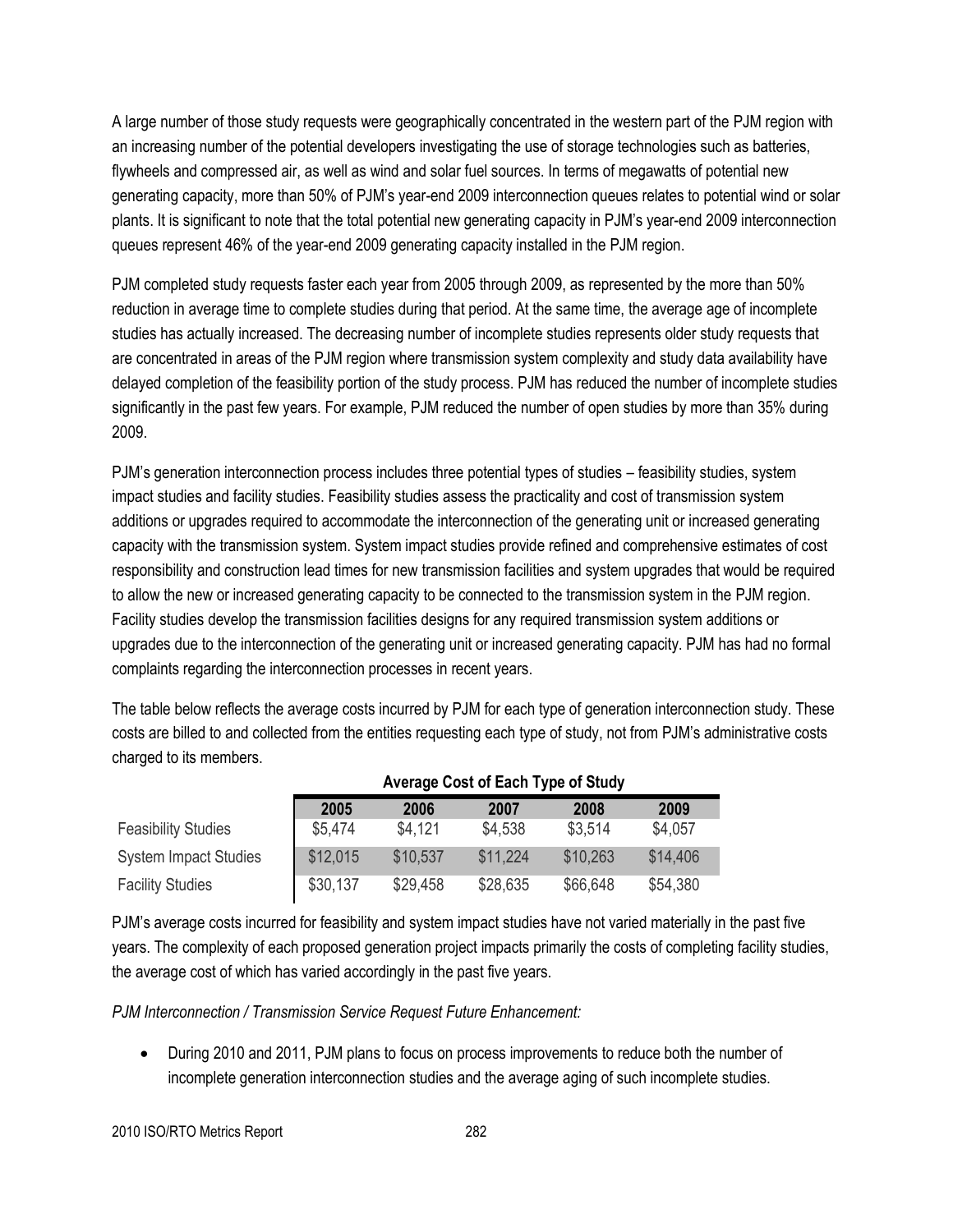### *Special Protection Schemes*



**PJM Number of Special Protection Schemes 2009**

There are 37 Special Protection Schemes (SPSs) in place in the PJM region. These SPSs are automatic protection systems designed to maintain system reliability by detecting abnormal or predetermined system conditions and isolating selected equipment. All SPSs in the PJM region must be reviewed and approved by PJM to ensure they support all applicable reliability standards. Those SPSs are established throughout the PJM region as a source of automatic system protection that is in addition to the manual system adjustments available to PJM system operators.

In PJM, there were no misoperations of SPSs during 2009. There were no intended or unintended activations of SPSs during 2009.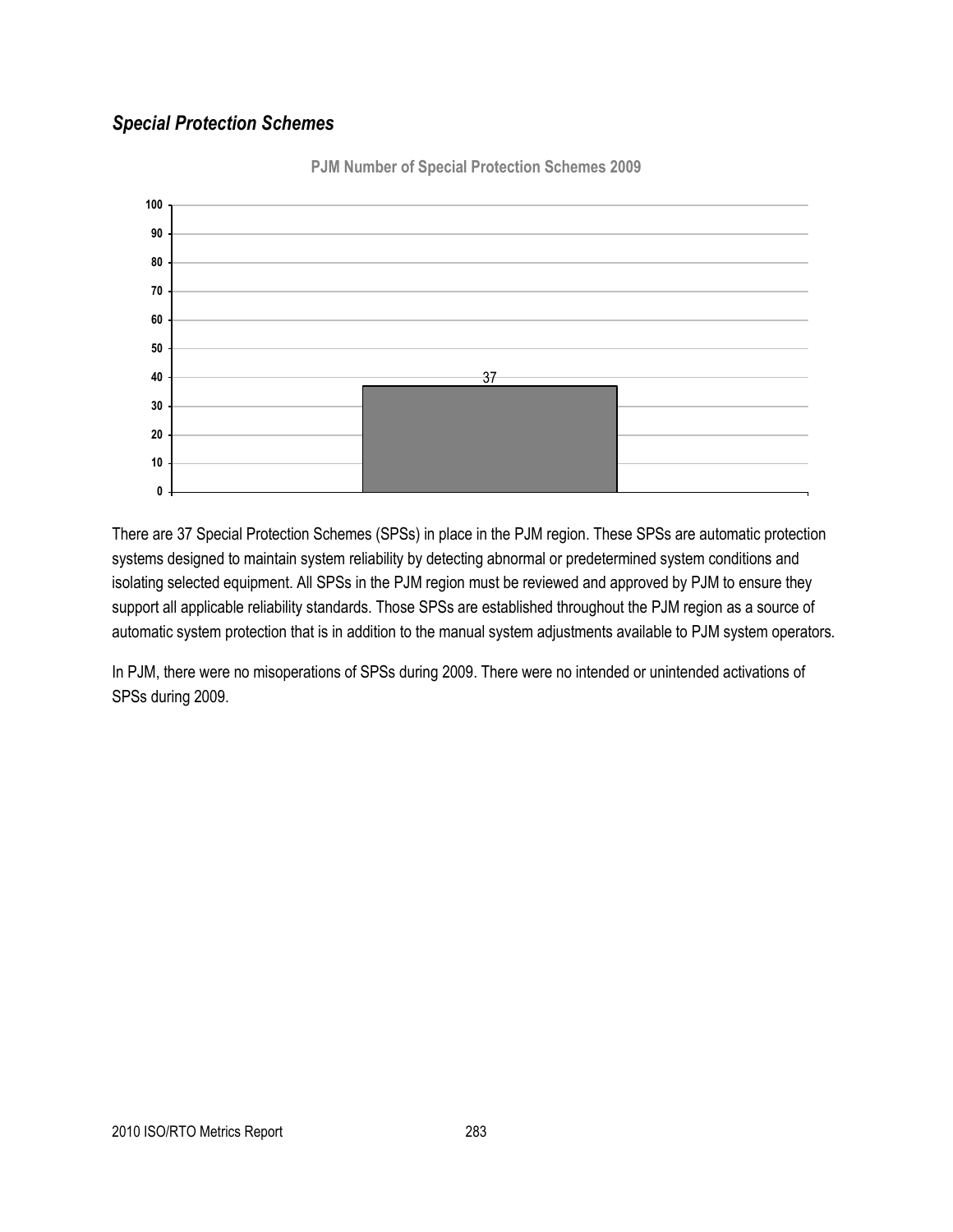### **B. PJM Coordinated Wholesale Power Markets**

For context, the table below represents the split of the \$26.6 billion dollars billed by PJM in 2009 into the primary types of charges its members incurred for their transactions.

| (dollars in millions)              | 2009 Dollars Billed | Percentage of 2009<br><b>Dollars Billed</b> |
|------------------------------------|---------------------|---------------------------------------------|
| <b>Energy Markets</b>              | \$11,163.1          | 42.0%                                       |
| Capacity                           | 8,752.4             | 33.0%                                       |
| <b>FTR Auction Revenues</b>        | 1,902.2             | 7.2%                                        |
| <b>Transmission Service</b>        | 1,352.5             | 5.1%                                        |
| <b>Transmission Losses</b>         | 1,267.6             | 4.8%                                        |
| <b>Transmission Congestion</b>     | 784.6               | 3.0%                                        |
| <b>Operating Reserves</b>          | 323.5               | 1.2%                                        |
| <b>Reactive Supply</b>             | 239.5               | 0.9%                                        |
| <b>Regulation Market</b>           | 228.3               | 0.9%                                        |
| <b>Transmission Enhancement</b>    | 164.2               | 0.6%                                        |
| <b>PJM Administrative Expenses</b> | 155.6               | 0.6%                                        |
| Other                              | 217.8               | 0.8%                                        |
| Total                              | \$26,551.3          | 100.0%                                      |

PJM has conducted an annualized, production cost analysis of the savings attributable to operating a single footprint compared to operation of the previously independently operated control areas. As is typical in such analyses, hurdle rates were utilized to simulate the ability of these independent control areas to transact with the remainder of the footprint without the benefit of a centrally operated dispatch. Based on this analysis, the energy production cost impact of the expanded PJM RTO operation is between \$240 million and \$345 million per year. PJM also has enhanced the efficiency of its dispatch since these integrations. The benefits of this enhanced efficiency are realized in reduced make-whole payments to generators known as Balancing Operating Reserve costs. Reduction in these costs has resulted in additional savings exceeding \$100 million per year.

In addition to the production cost benefit of operating the larger footprint, the transparent price signals produced by the operation of the LMP energy market enable demand response to actively participate and compete directly with generation. Because the value of energy is made transparent in real time, demand responders that otherwise would have no incentive to reduce demand can do so in response to real time prices, thereby competing directly with generation resources. This ability, although difficult to quantify as an annual average value, has the effect of reducing the cost to all load by reducing real-time prices, most particularly during times of high system demand.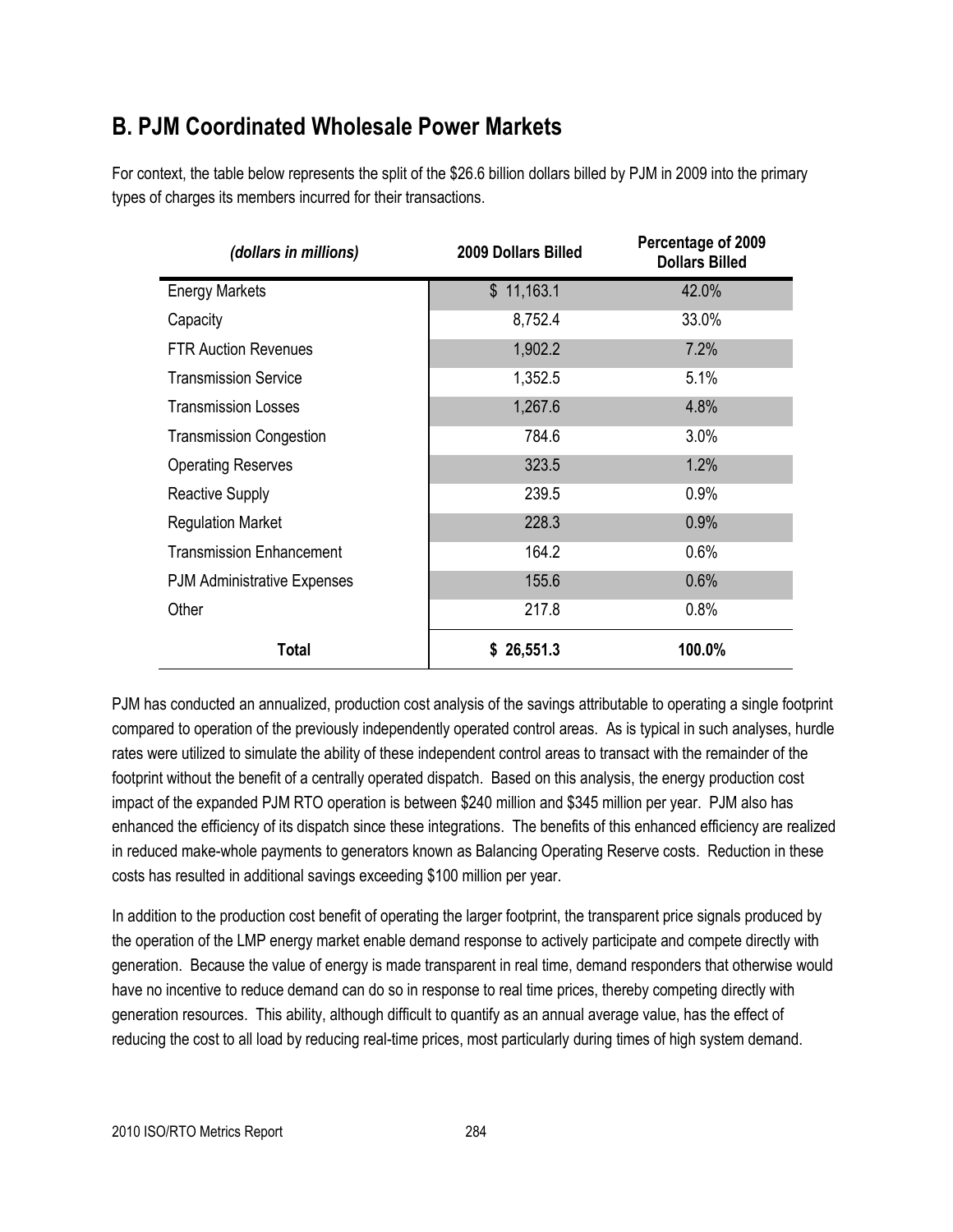PJM maintains synchronized reserve in the amount of the largest single contingency in the entire RTO footprint and procures regulation from the most cost-efficient resources across the entire footprint. The savings attributable to the procurement of these services utilizing a market mechanism that spans the RTO footprint is between \$80 million and \$105 million per year.

Demand response resources are eligible to participate in PJM's Regulation and Synchronized Reserve Markets. Through the end of 2009, demand response resources have not yet participated in the PJM regulation market. During 2009, demand side responders earned over \$300 million through PJM energy, capacity and ancillary services markets.



**PJM Demand Response as a Percentage of Synchronized Reserve Market 2005-2009**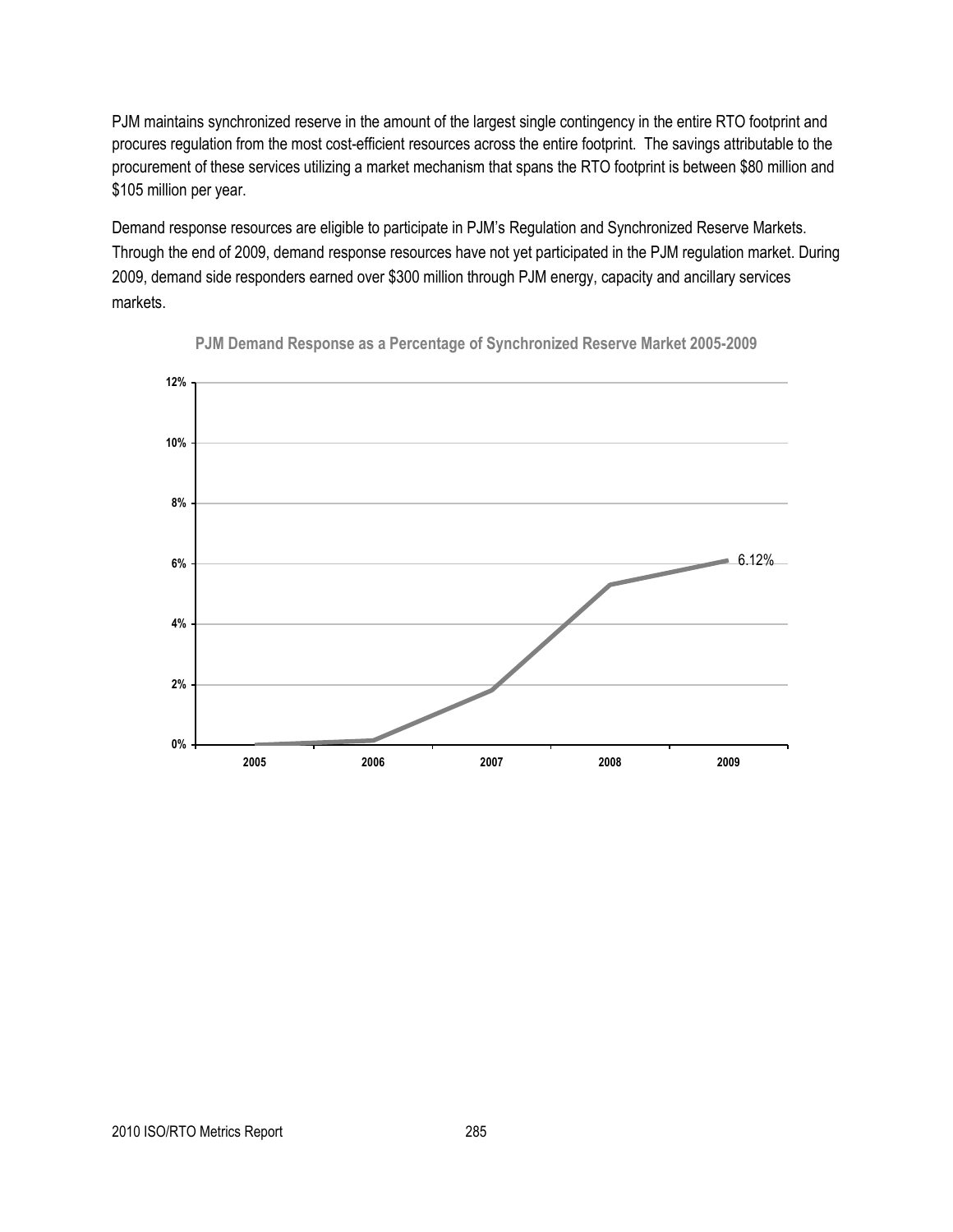### *Market Competitiveness*

*Note: The data in this Market Competitiveness section was obtained from the 2005 – 2009 State of the Market Reports issued by PJM"s independent market monitor.*



**PJM Energy Market Price Cost Markup 2005-2009**



The overall price cost markup percentages for the past four years support the conclusion that prices in PJM are set, on average, by marginal units operating at or close to their marginal costs. PJM does not have data for this metric for 2005.

A substantial portion of the 2007 markup occurred on high-load days during the summer of 2007. Markup on highload days is likely to be the result of appropriate scarcity pricing rather than market power. For reference, PJM's annual 2007 load was 763 terawatt hours, which is the highest annual load ever served in the PJM region. These high usage volumes drove higher locational marginal prices (LMPs) and contributed to the higher 2007 energy market price cost markup percentage.

During 2009, both coal steam units and combined cycle units that use gas as their primary fuel source had negative price cost markup percentages due to the low usage volumes that resulted in lower 2009 LMPs that were insufficient to cover those units' costs.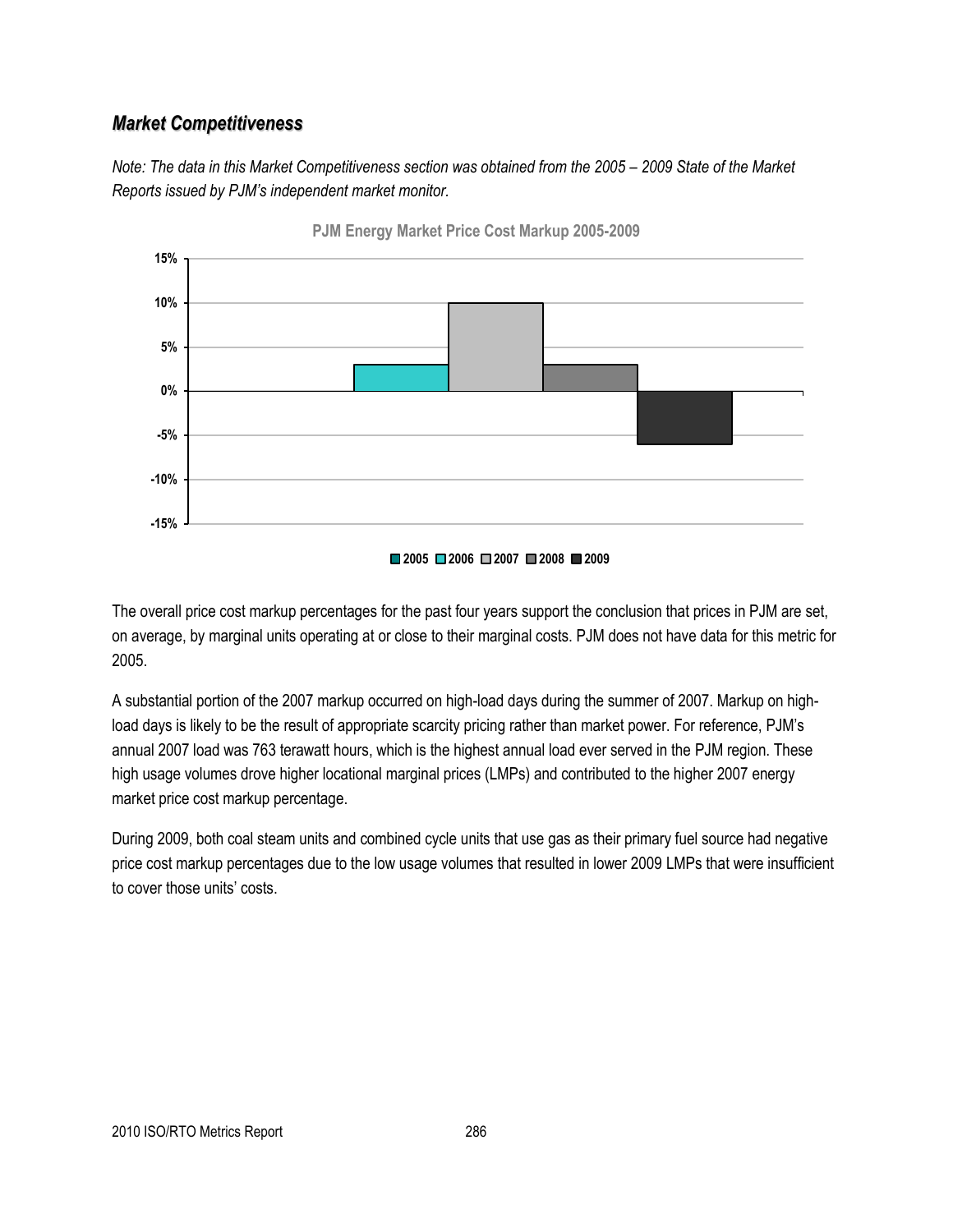

**PJM New Entrant Gas-Fired Combustion Turbine (CT) Net Generation Revenues 2005-2009 (dollars per installed megawatt year)**

**PJM New Entrant Gas-Fired Combined Cycle (CC) Net Generation Revenues 2005-2009 (dollars per installed megawatt year)**



For both the CT technologies and the CC technology, RPM revenue has provided an adequate supplemental revenue stream to incent continued operations in PJM for units that do not recover 100 percent of fixed costs through energy market revenue.

In 2009, total net revenues were not adequate to cover annualized total fixed costs for a new entrant CT or CC in any zone. While the results varied by zone, the net revenues for the CT and CC technologies generally covered a larger proportion of total fixed costs, reflecting their greater reliance on capacity market revenues. Energy net revenues are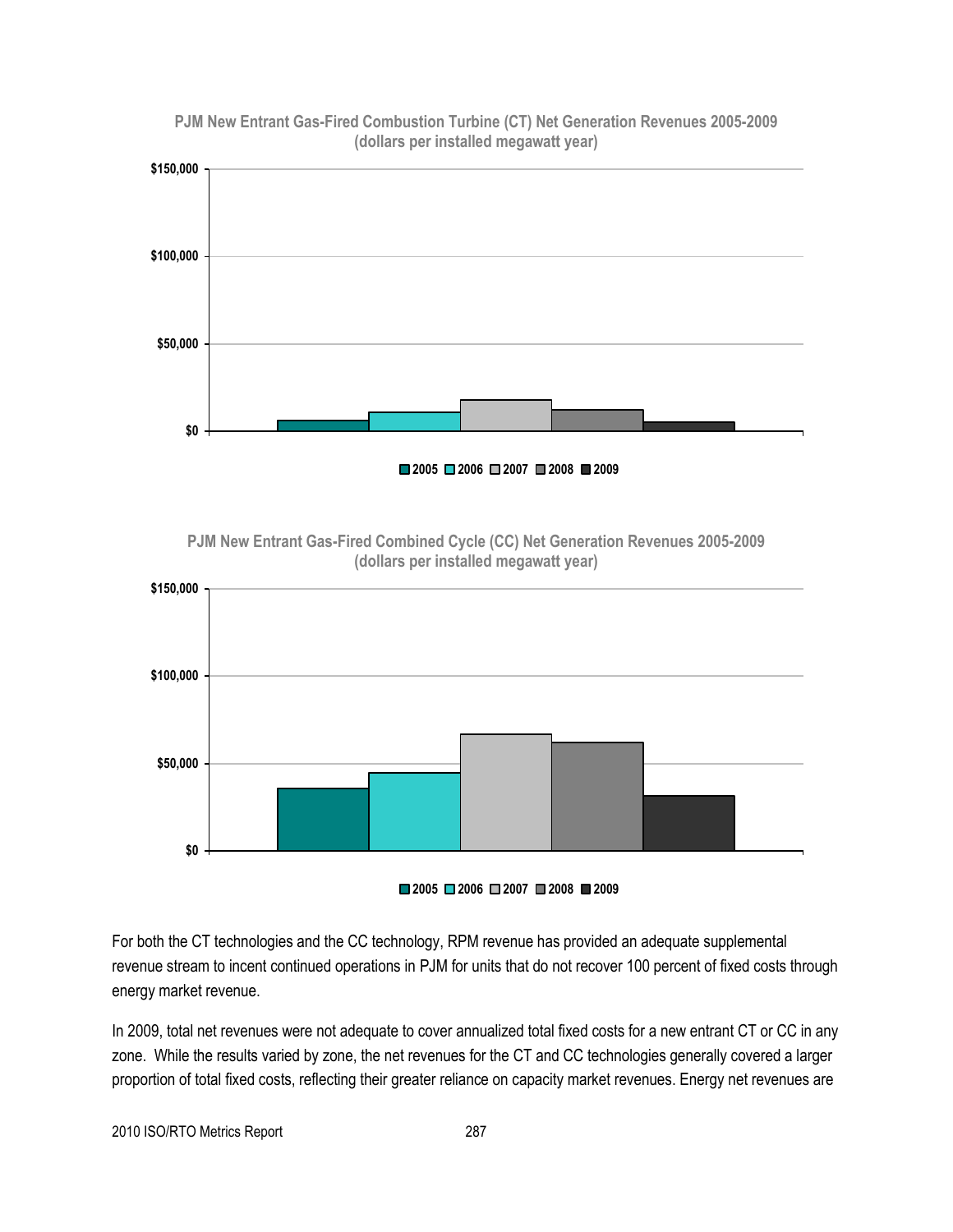generally lower for each technology in most zones compared to 2008, while capacity market revenues are higher in every zone compared to 2008. For the CT and CC technologies, the increase in capacity revenue offset the reduction in energy market revenue.

There is a set of sub-critical coal units in 2008 and 2009 and a set of super-critical coal units in 2009 that did not recover avoidable costs even with capacity revenues. The total installed capacity associated with coal units that did not cover avoidable costs in 2009 was 11,250 MW. There were 122 coal units in PJM in 2009 with capacity less than or equal to 200 MW. Of those units, 35 did not cover avoidable costs and 52 were close to not covering avoidable costs.

The coal plant technologies have higher avoidable costs and are more dependent on net revenues received in the energy market. In 2009, with lower load levels and, generally, lower price levels relative to operating costs, some coal-fired units in PJM did not fully recover avoidable costs even with capacity revenues. If this result is expected to continue, the retirement of these plants would be an economically rational decision.

#### **Market Concentration**

Concentration ratios are a summary measure of market share, a key element of market structure. High concentration ratios indicate comparatively smaller numbers of sellers dominating a market, while low concentration ratios mean larger numbers of sellers splitting market sales more equally. High concentration ratios indicate an increased potential for participants to exercise market power, although low concentration ratios do not necessarily mean that a market is competitive or that participants cannot exercise market power. Analysis of the PJM Energy Market indicates moderate market concentration overall. Analyses of supply curve segments indicate moderate concentration in the baseload segment, but high concentration in the intermediate and peaking segments.

Despite their significant limitations, concentration ratios provide useful information on market structure. The concentration ratio used here is the Herfindahl-Hirschman Index (HHI), calculated by summing the squares of the market shares of all firms in a market. Hourly PJM Energy Market HHIs were calculated based on the real-time energy output of generators, adjusted for hourly net imports by owner.

Actual net imports and import capability were incorporated in the hourly Energy Market HHI calculations because imports are a source of competition for generation located in PJM. Energy can be imported into PJM under most conditions. The hourly HHI was calculated by combining all export and import transactions from each market participant with its generation output from each hour. A market participant's market share increases with imports and decreases with exports. Hourly HHIs were also calculated for baseload, intermediate and peaking segments of generation supply. Hourly Energy Market HHIs by supply curve segment were calculated based on hourly Energy Market shares, unadjusted for imports.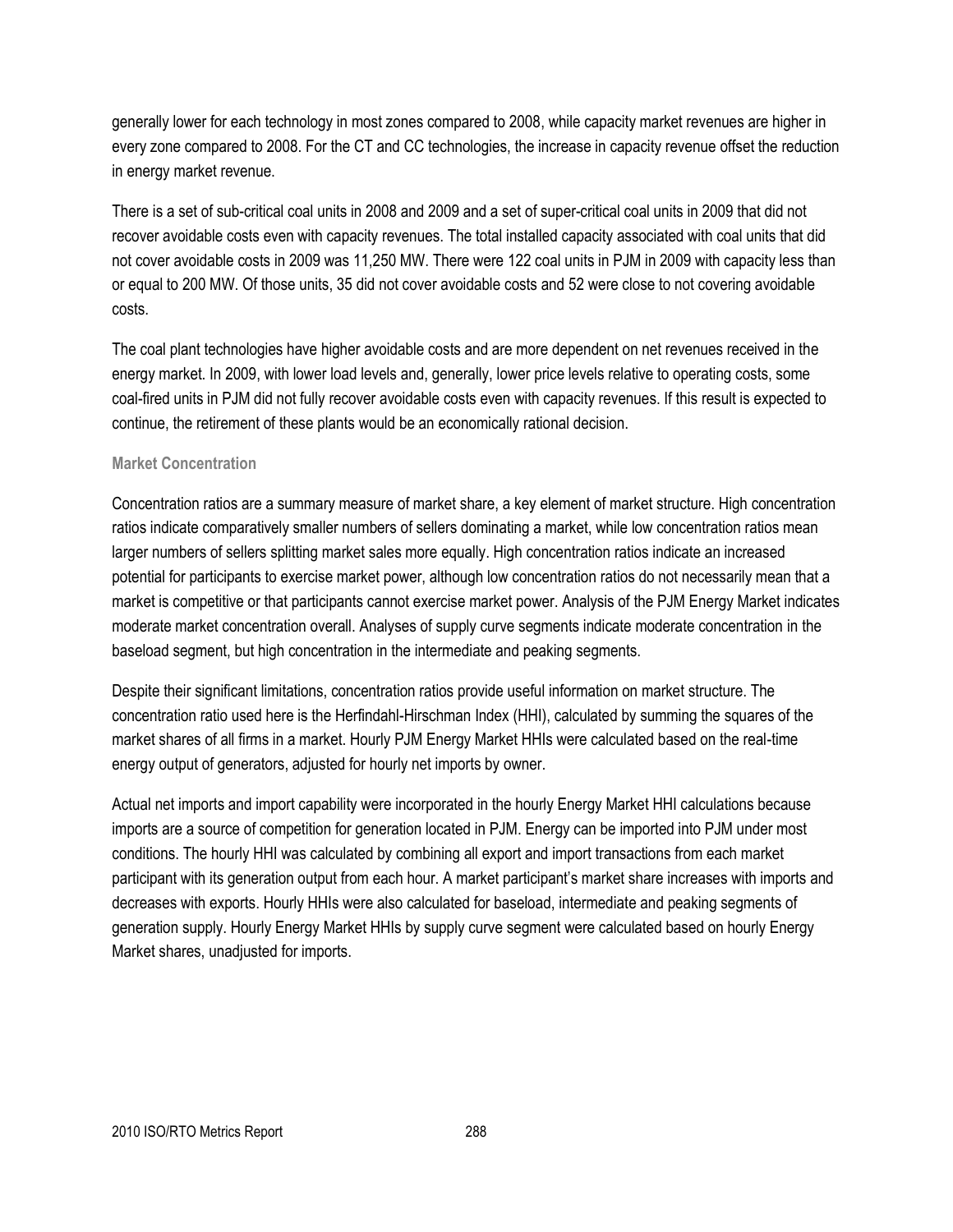

#### **PJM Average Hourly Energy Market HHI 2005-2009**



The "Merger Policy Statement" of the Federal Energy Regulatory Commission states that a market can be broadly characterized as:

- Unconcentrated. Market HHI below 1000, equivalent to 10 firms with equal market shares;
- Moderately Concentrated. Market HHI between 1000 and 1800; and
- Highly Concentrated. Market HHI greater than 1800, equivalent to between five and six firms with equal market shares.

Calculations for hourly HHI indicate that by the FERC standards, the PJM Energy Market was moderately concentrated each of the years 2005 through 2009. For the same time period, an examination of the supply curve on a segment basis, including base, intermediate and peaking plants, the hourly HHI measure indicated that, on average, intermediate and peaking segments of the supply curve are highly concentrated, while the baseload segment is moderately concentrated.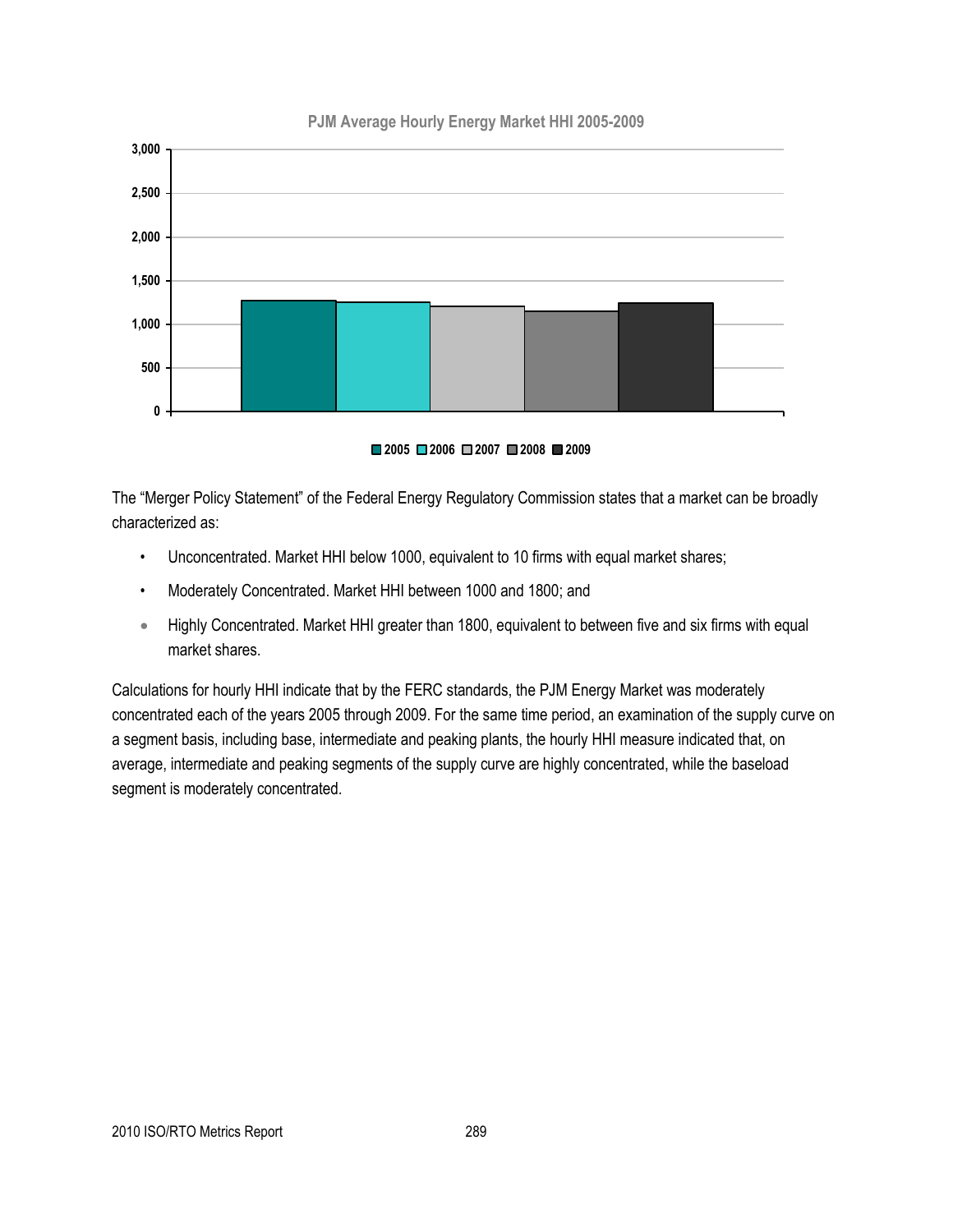

**PJM Real-Time Energy Market Percentage of Unit Hours Offer Capped due to Mitigation 2005-2009**

**2005 2006 2007 2008 2009**

Noncompetitive local market structure is the trigger for offer capping. PJM applied a flexible, targeted, real-time approach to offer capping (the three pivotal supplier test) as the trigger for offer capping in 2009. PJM offer caps units only when the local market structure is noncompetitive. Offer capping is an effective means of addressing local market power. Offer-capping levels have historically been low in PJM. In the Real-Time Energy Market offer-capped unit hours fell from 1.0 percent in 2008 to 0.4 percent in 2009.

The analysis of the application of the three pivotal supplier test to local markets demonstrates that it is working successfully to offer cap pivotal owners when the market structure is noncompetitive and to ensure that owners are not subject to offer capping when the market structure is competitive.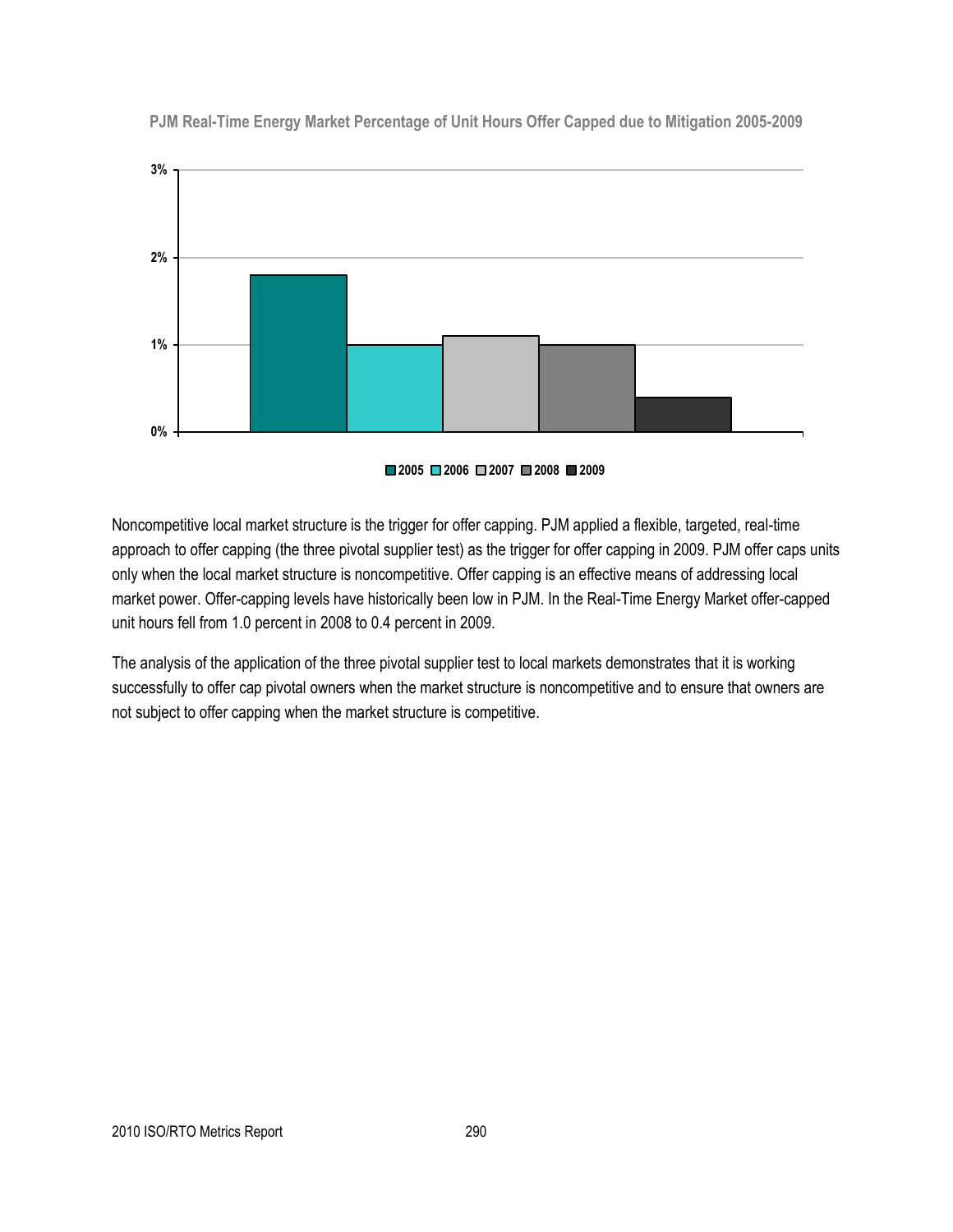### *Market Pricing*



**PJM Average Annual Load-Weighted Wholesale Energy Prices 2005-2009** *(\$/megawatt-hour)*

The PJM average load-weighted wholesale energy prices varied during the 2005 – 2009 period due in part to variances in underlying fuel costs and also due to 4.6% lower customer demand in 2009. For example, approximately 72% of the 2008 to 2009 reduction in wholesale electricity prices in the PJM region was due to fuel cost decreases, while the remaining 28% of the reduction was due to lower customer demand. In nominal terms, that means the fuel cost reductions from 2008 to 2009 led to a 32% decrease in wholesale electricity prices in the PJM region, while lower demand contributed an additional 13% reduction in wholesale electricity prices in the PJM region.

Conservation during heat waves not only stretches power supplies, it saves money. Reductions in electricity use during the early August 2006 heat wave produced price reductions estimated to be equivalent to more than \$650 million in payments for energy for the week. Customers in the 13-state PJM region set a new record for power consumption of 144,796 megawatts on August 2, 2006. On that day alone, voluntary reductions in electricity use through demand response resulted in price reductions estimated to be equivalent to more than \$230 million in payments for energy.

These voluntary curtailments through PJM's Demand Response program reduced wholesale energy prices by more than \$300 per megawatt hour during the highest usage hours in early August 2006. While many wholesale customers, such as utilities, were hedged against high real-time spot-market prices, all customers benefit from the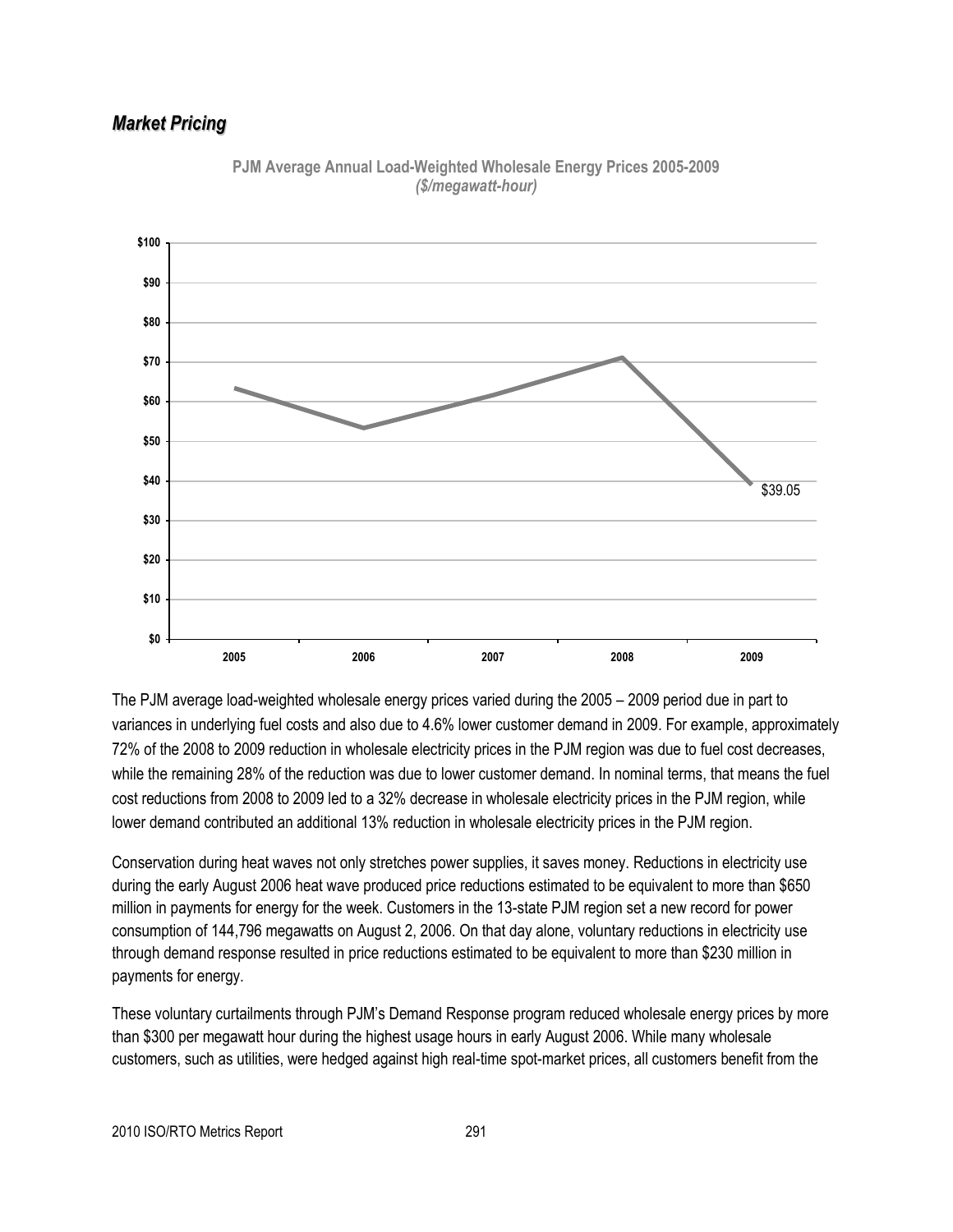dramatic price reductions because future longer-term electricity sales are based on prices set in the real-time market, where prices were lower as a result of demand response.

The chart below from the U.S. Energy Information Administration is a visual representation of the fuel cost inputs from 2005 – 2009 that influenced the energy prices in the PJM region. The consistency in the trends between the preceding chart and several of the fuel cost trends on the chart on the following page are significant, because they illustrate the high correlation between wholesale energy prices and underlying fuel costs.



**U.S. Nominal Fuel Costs 2005-2009** *(\$ per million Btu)*

*Source:* U.S. Energy Information Administration, Independent Statistics and Analysis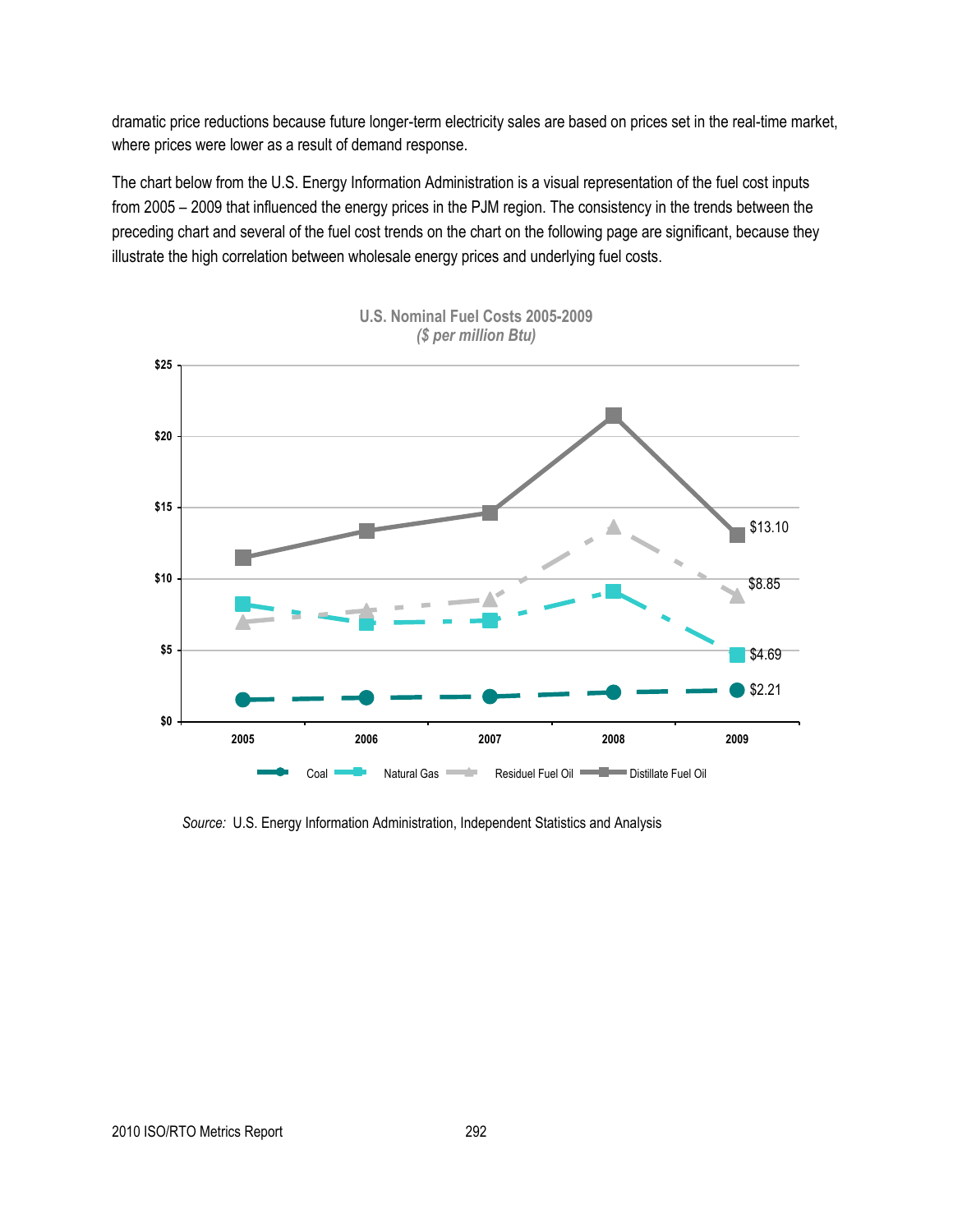

**PJM Average Annual Load-Weighted Fuel-Adjusted Wholesale Spot Energy Prices 2005-2009** *(\$/megawatt-hour)*

For the five-year period ended December 31, 2009, the load-weighted fuel-adjusted wholesale spot energy prices in the PJM region have decreased 30% from \$30.45 to \$21.46. The trend in these fuel-adjusted prices reflects the lower demand particularly in 2008 and 2009 that resulted from both the economic downturn and mild weather patterns. With the lower demand, the prices of electricity decreased in the past few years in the PJM region.

PJM's base year for fuel cost references is 1999 as this is the first full year that PJM administered both spot and dayahead energy prices.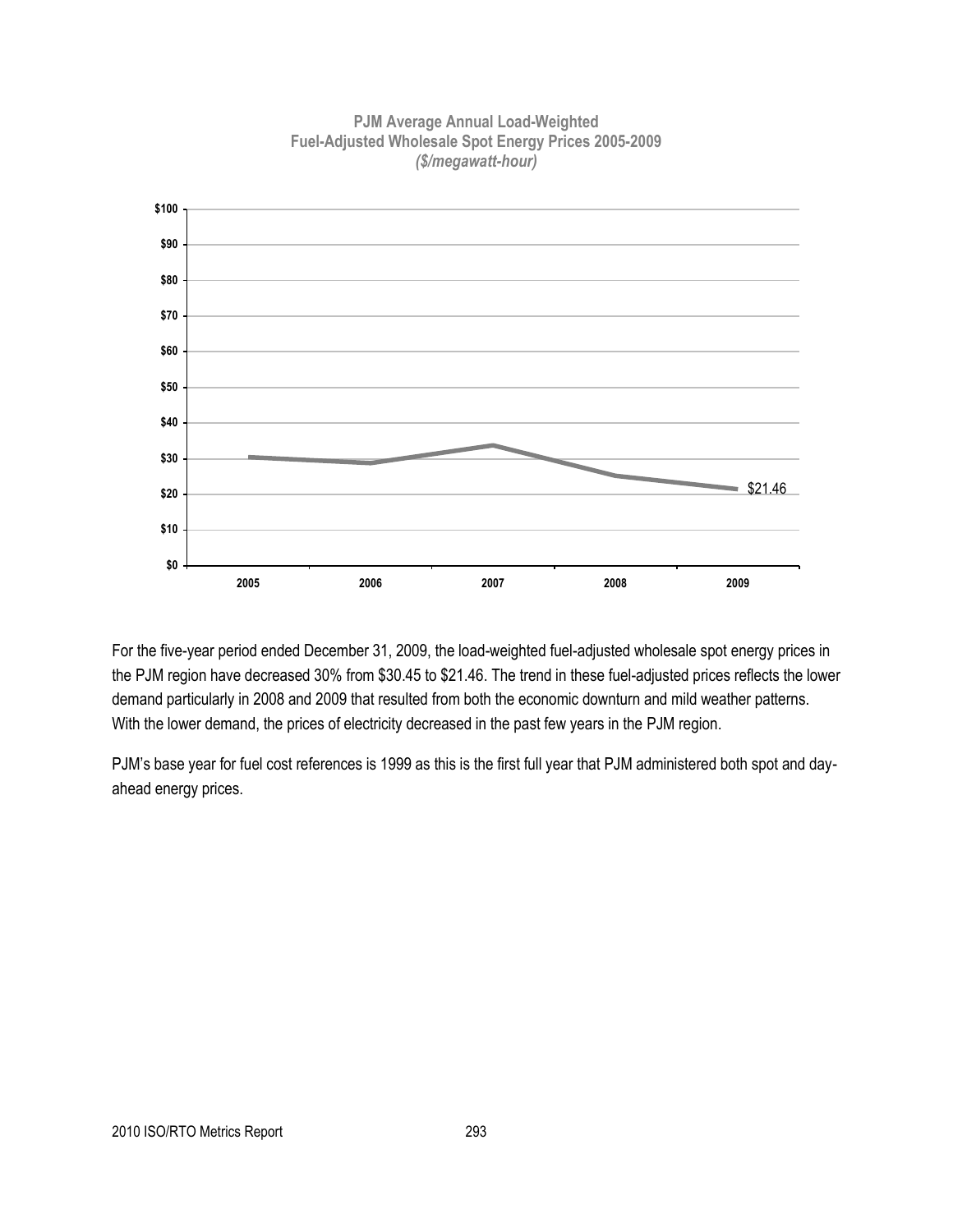

# *(\$/megawatt hour)*

On an annual basis, energy costs have comprised 70 – 90% of PJM's total wholesale power costs for the past five years. PJM implemented its three-year forward capacity market, the Reliability Pricing Model (RPM), in 2007. Capacity revenues earned through RPM are netted against the energy cost component of total power costs per megawatt hour. If combined, the energy plus capacity components represent more than 90% of total power costs per megawatt hour for each of the five years in the period 2005 – 2009.

Recent sensitivity analyses indicate that the completion of all transmission backbone projects in PJM's Regional Transmission Expansion Plan (RTEP) would reduce total RPM capacity costs by about \$3 billion (or more than 30%) annually.

And, as noted previously, fuel costs drive approximately 70% of wholesale electricity price changes in the PJM region. So, it is again logical that the trends in total wholesale power costs in the PJM region have moved consistently with fuel cost trends.

All other components of PJM's wholesale power cost per megawatt hour, exclusive energy and capacity, account for less than 10% of the total costs per megawatt hour. In particular, the operating reserve costs (sometimes referred to as uplift) have been less than \$1.00 per megawatt hour of the total wholesale power cost in the PJM region. In 2005 through 2009, such uplift costs represented 1.4% or less of the total wholesale power cost per megawatt hour during that five-year period.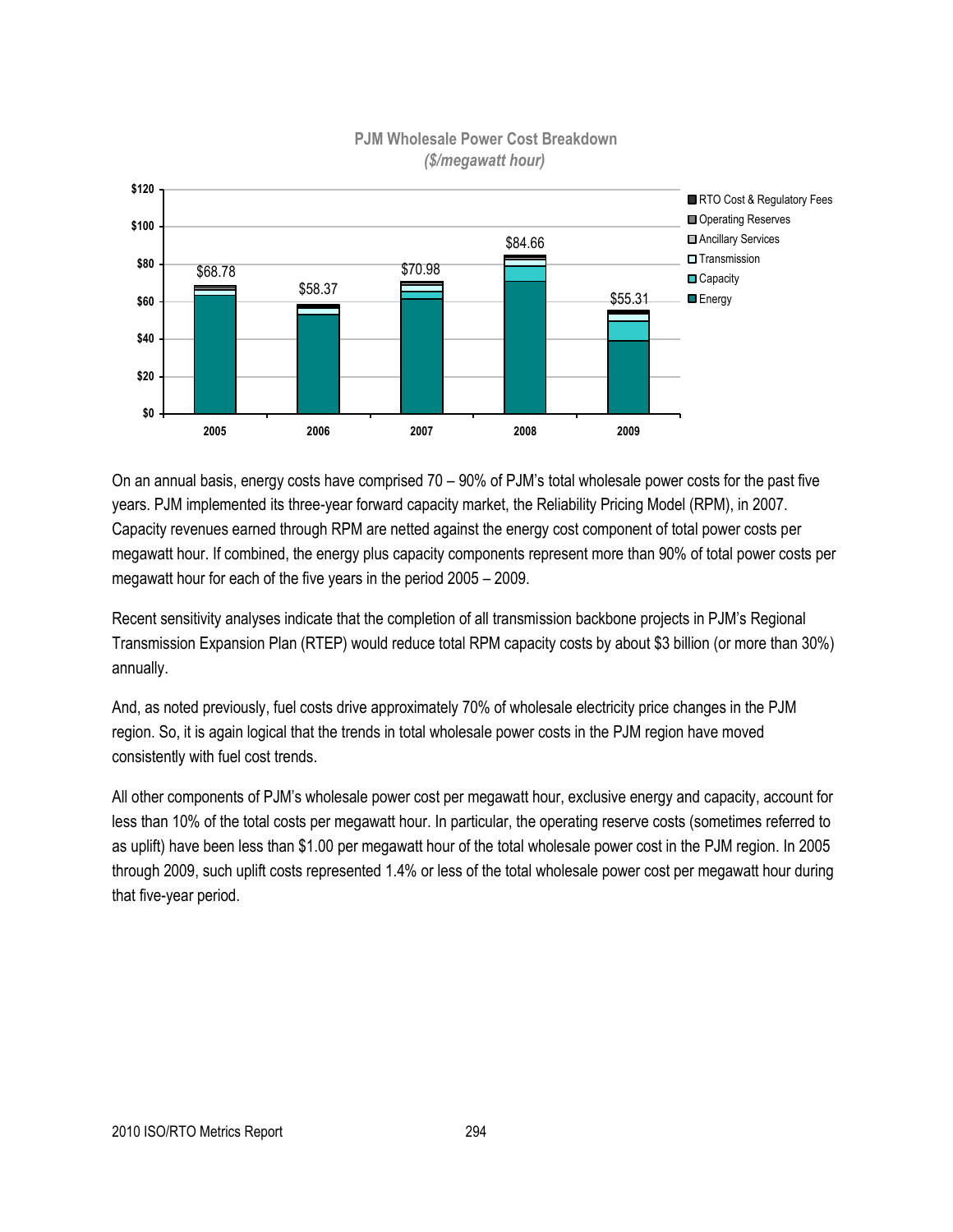### *Unconstrained Energy Portion of System Marginal Cost*



**PJM Annual Average Non-Weighted, Unconstrained Energy Portion of the System Marginal Cost 2005-2009**

■2005 ■2006 ■2007 ■2008 ■2009

The unconstrained energy portion of system marginal cost is the marginal price of maintaining power balance in the economic dispatch in the PJM region ignoring transmission limitations. This trend chart reflects the annual average marginal price of energy across the PJM region over all hours. The trend closely follows the trend of aggregate fuel prices from 2005 through 2009, which illustrates the fact that marginal energy price fluctuations are primarily driven by fuel prices.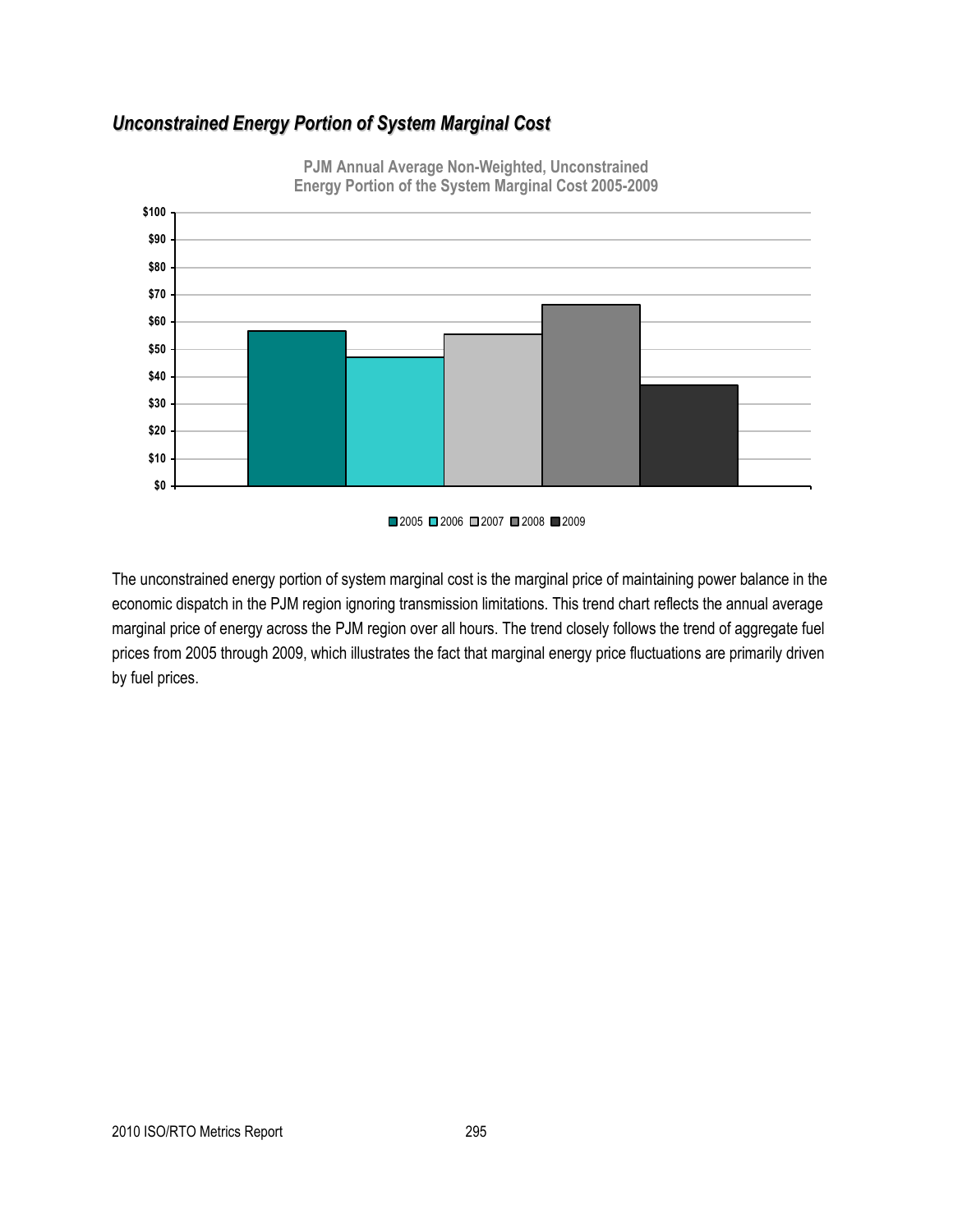### *Energy Market Price Convergence*



**PJM Day-Ahead and Real-Time Energy Market Price Convergence 2005-2009**









PJM's nominal difference between day-ahead and real-time prices was highest in 2007 when there was greater volatility in real-time prices, reflecting high constraint levels in fall 2007 when weather remained hot in the PJM region as the fall transmission maintenance season commenced. However, the percentage of day-ahead and real-time price convergence in the PJM electricity markets averaged over 98% from 2005 through 2009.

To improve reliability and reduce potential competitive seams issues, PJM and its neighbors have developed, and continue to work on, joint operating agreements. These agreements are in various stages of development and include a reliability agreement with the NYISO and an implemented operating agreement with the Midwest ISO. One objective of such interregional coordination agreements is the harmonization of border prices. Price convergence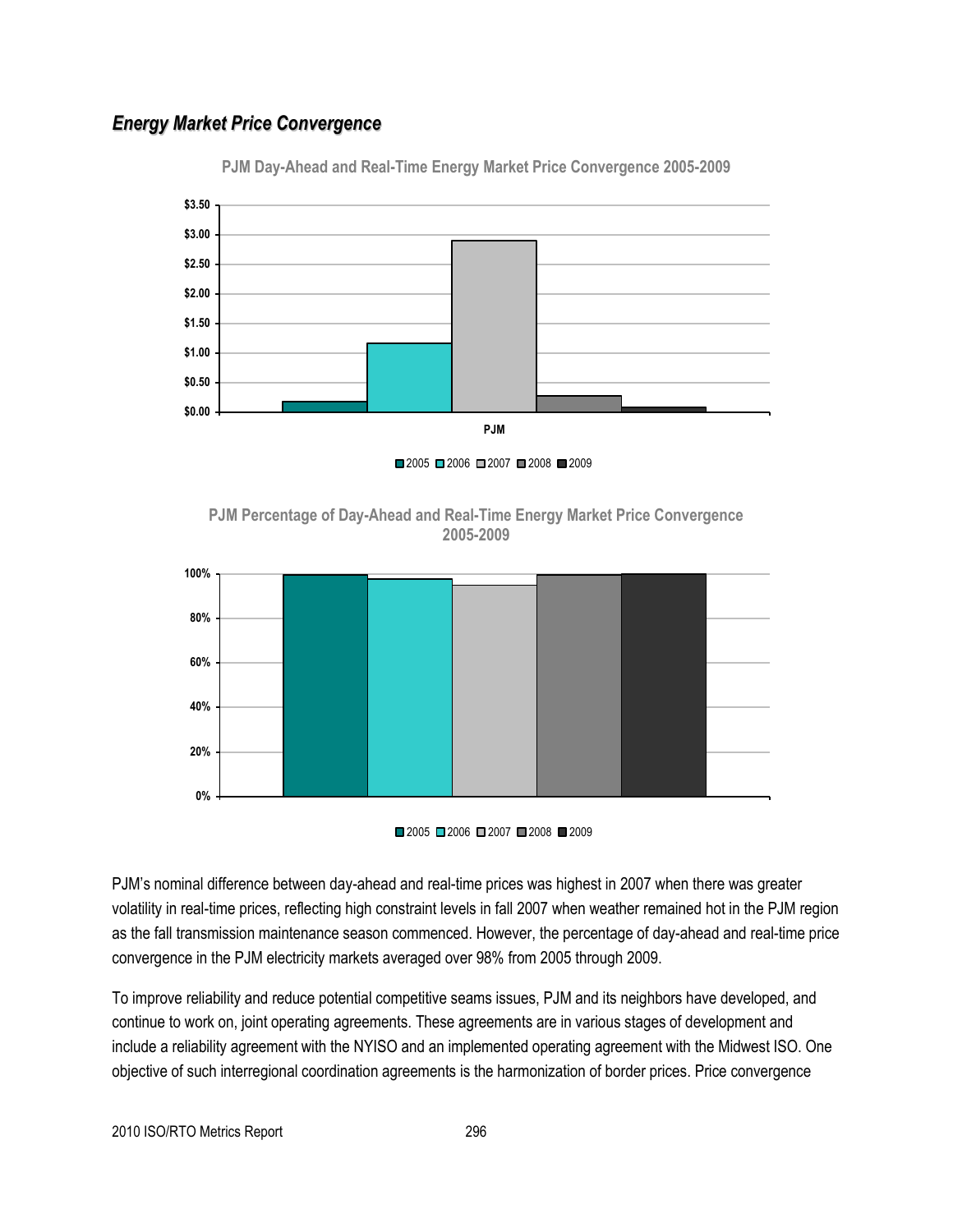between PJM's and bordering region's wholesale competitive market prices is one data point to assess the effectiveness of these agreements.

The 2009 real-time hourly average interface prices for PJM/Midwest ISO and Midwest ISO/PJM were \$29.67 and \$29.68, respectively. The simple average difference between the real-time Midwest ISO/PJM Interface price and the PJM/Midwest ISO Interface price decreased from \$1.17 per megawatt hour in 2008 to \$0.01 per megawatt hour in 2009. These differences represent 97.68% and 99.97% price convergence, respectively, for 2008 and 2009. This is consistent with the fact that PJM's net exports in 2009 were significantly lower than in 2008, as the price convergence in 2009 did not provide the incentives to purchase power from PJM and export to or through the Midwest ISO.

Several factors are responsible for the relationship between interface prices. The simple average interface price difference suggests that competitive forces prevent price deviations from persisting, an observation further supported by the frequency with which price differential switches between positive and negative. In addition, there is a significant correlation between the real-time monthly average hourly PJM/Midwest ISO and Midwest ISO/PJM Interface prices during the 2009 period.

PJM's price for transactions with the NYISO (excluding those transactions across the Neptune and Linden lines), termed the NYIS Interface pricing point by PJM, represents the value of power at the PJM/NYISO border, as determined by the PJM market. PJM defines its NYIS Interface pricing point using two buses. Similarly, the NYISO's price for transactions with PJM, termed the PJM proxy bus by the NYISO, represents the value of power at the NYISO/PJM border, as determined by the NYISO market. In the NYISO market, transactions are required to have a price associated with them. Import transactions are treated as generator offers at the NYISO/PJM proxy bus. Export transactions are treated as load bids. Competing bids and offers are evaluated along with the other NYISO resources and a proxy bus price is derived.

The 2009 real-time hourly average PJM/NYIS Interface price and the NYISO/PJM proxy bus price were \$37.37 and \$39.16. The simple average difference between the PJM/NYIS Interface price and the NYISO/PJM proxy bus price increased from \$0.86 per megawatt hour in 2008 to \$1.79 per megawatt hour in 2009. These differences represent 98.81% and 95.32% price convergence, respectively, for 2008 and 2009. PJM's net export volume to the NYIS Interface for 2009 was significantly higher than in 2008. This is consistent with the fact that the PJM/NYIS price was, on average, lower than the NYISO/PJM price in 2009.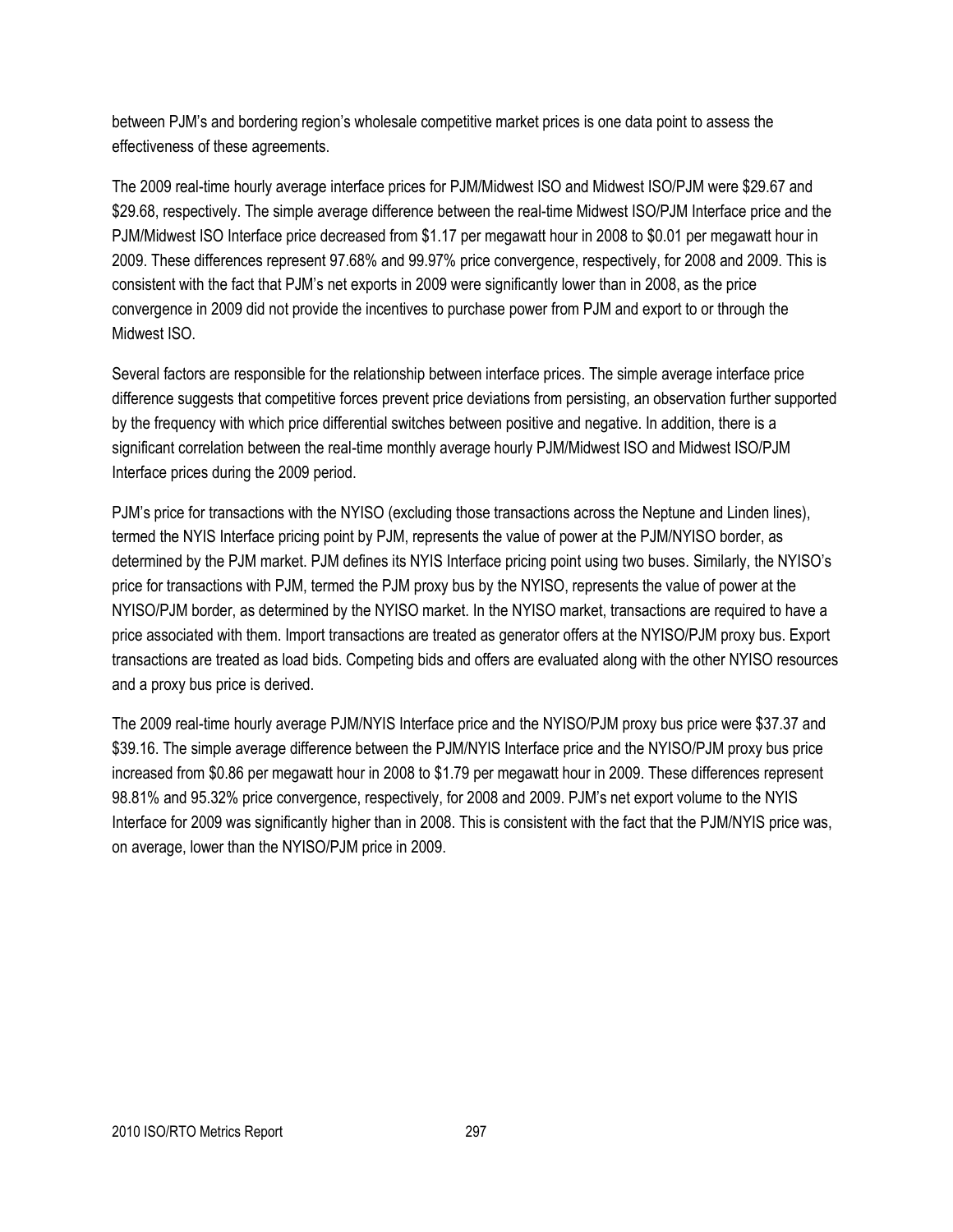### *Congestion Management*



**PJM Annual Congestion Costs per Megawatt Hour of Load Served 2005-2009**

Congestion costs in the PJM region are influenced by weather, energy prices and available transmission system capacity. For example, the higher wholesale energy prices in 2008 resulted in a higher congestion cost per megawatt hour of load served that year, while lower wholesale energy prices and lower demand in 2009 caused per megawatt hour congestion to fall over 60%.

PJM's Regional Transmission Expansion Plan (RTEP) includes several extra high voltage transmission lines that will increase the available transmission system capacity in the PJM region. In the aggregate, those transmission lines are expected to alleviate 90% of the current congestion costs in the PJM region.

In order to address the need for long-term transmission rights, PJM added a stage to its FTR market. In stage 1A of the allocation process, each network service user may request auction revenue rights (ARRs) for a term covering 10 consecutive PJM planning periods. ARRs allocated in stage 1A will be modeled in a 10-year analysis in which a zonal growth rate will be applied and anticipated ARR allocation increases will be determined. If during any year of this 10-year analysis it is determined that the anticipated ARRs will not be feasible, then PJM will recommend transmission upgrades into the PJM RTEP to ensure the 10-year feasibility of stage 1A ARRs.

<sup>■2005 ■2006 ■2007 ■2008 ■2009</sup>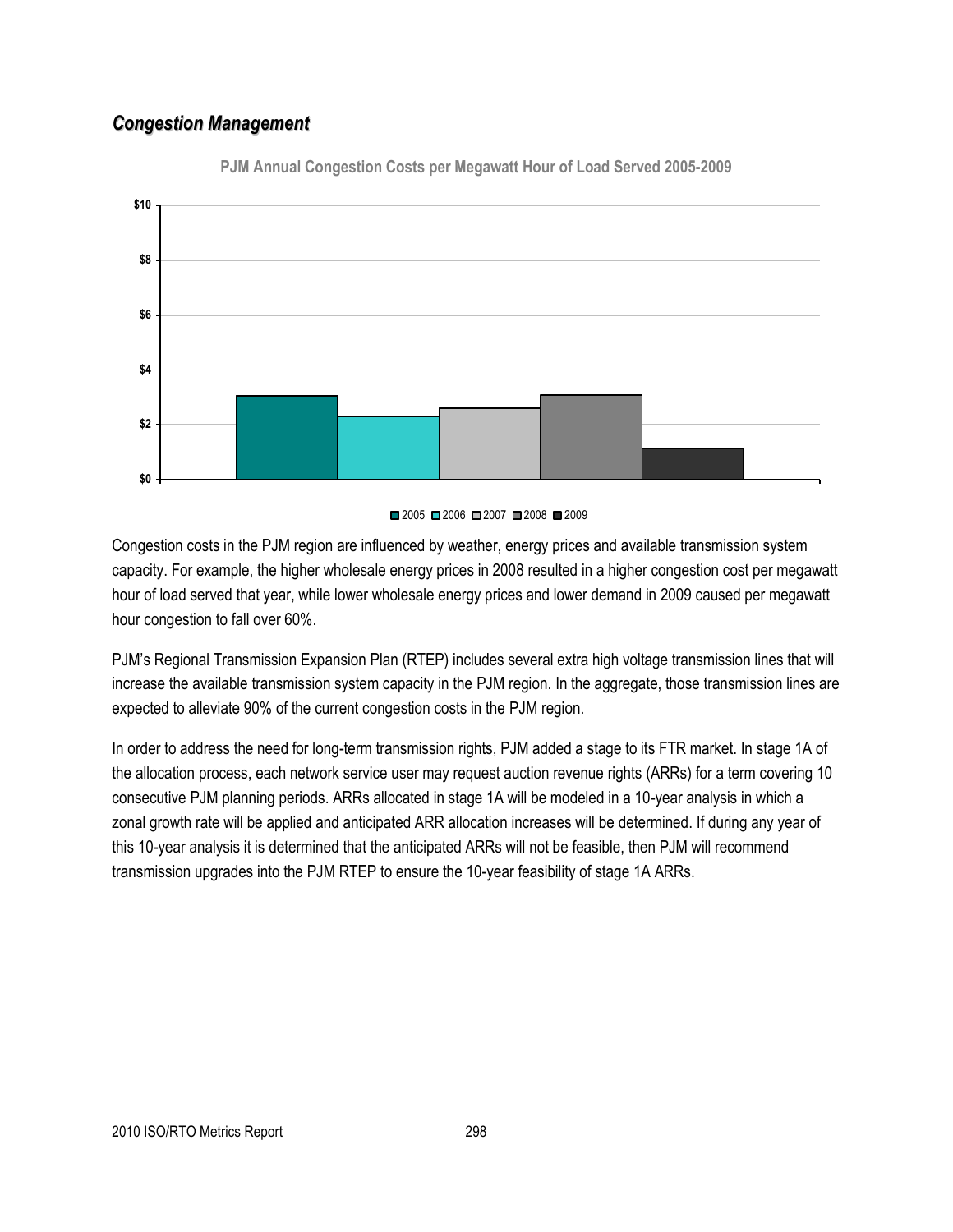

**PJM Percentage of Congestion Dollars Hedged Through PJM's Congestion Management Markets 2005-2009**

#### ■2005 ■2006 ■2007 ■2008 ■2009

PJM's financial transmission rights (FTR) are financial instruments that entitle the holder to a stream of revenues (or charges) based on the hourly congestion price differences across a transmission path in the Day-Ahead Energy Market. FTRs provide a hedging mechanism that can be traded separately from transmission service. Market participants are able to hedge against their congestion costs by acquiring FTRs that are consistent with their energy deliveries. Participants use PJM's FTR market tool to post their FTRs for bilateral trading as well as to participate in the scheduled monthly, annual and long-term (three-year) FTR auctions.

For the past five years, PJM's FTR market has had sufficient liquidity and capacity to allow the overwhelming majority (98 – 100%) of congestion to be hedged. PJM's FTR market was 93% and 96% revenue adequate in 2005 and 2006, respectively, and 100% revenue adequate from 2007 through 2009. FTR market revenue adequacy reflects the relationship of actual FTR revenues to the target allocations for all FTR holders in the aggregate.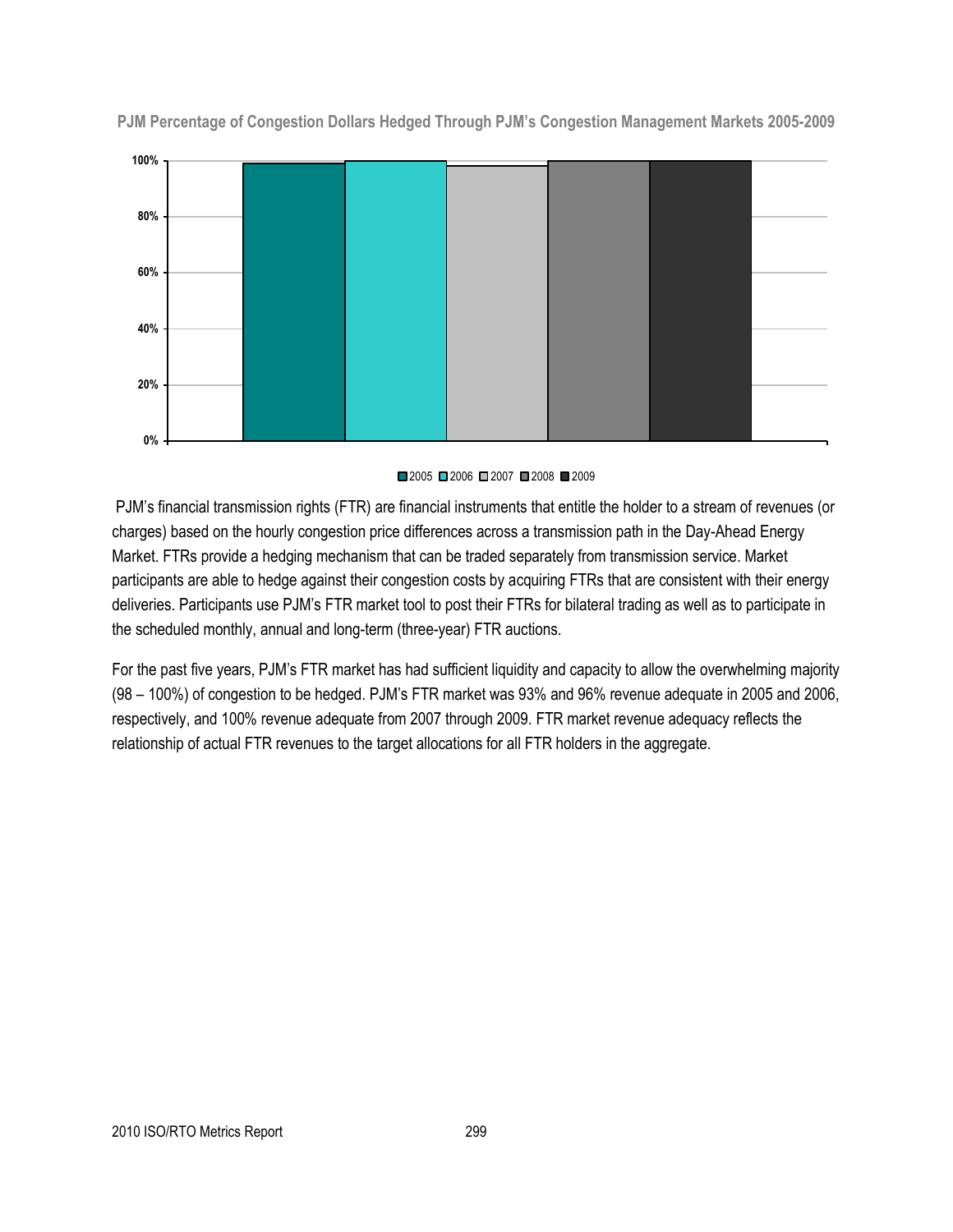### *Resources*

Balancing customer demand and available resources can be achieved by a combination of changing generation output and/or reducing the total customer demand. The charts and discussion below reflect PJM's history with generation and demand response resources being available when called upon by PJM to revise output or usage levels.

**PJM Annual Generator Availability 2005 – 2009**



Generator availability in the PJM region has been strong during the last five years. Older coal-fired generating units in the PJM region have had decreased availability approximately 1% in the past few years. These units have run less frequently based on their costs, and investments in upgrades to those units have become challenging financial decisions for their owners in light of the uncertainty over the impact on those units of potential future state and federal environmental legislation.

The incentives provided by PJM's transparent, single clearing price energy market have directly resulted in improved generator performance and reduced outage rates, further decreasing the required reserve margin. The PJM average forced outage rate has decreased over 2% since the initiation of the PJM locational marginal pricing (LMP) energy market in 1998. Multiplying the megawatts of reduced reserve margin times the cost of installing the additional capacity that would be required absent centralized dispatch and the improved generator availability yields a savings of between \$366 million and \$900 million each year.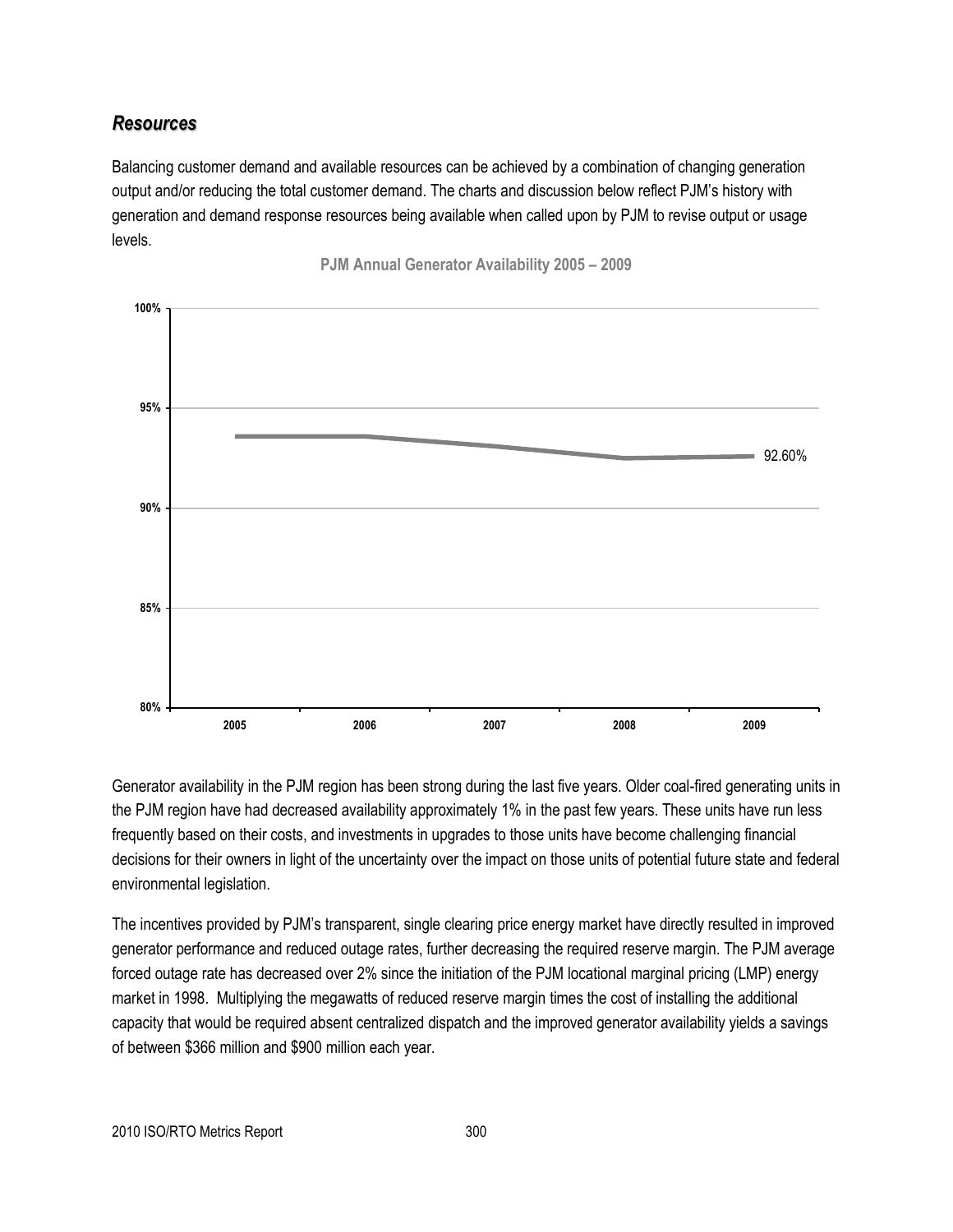#### **PJM Annual Demand Response Availability 2005 – 2009**



Historically, load serving entities in PJM have had the ability to meet their capacity requirements through the commitment of demand side resources. With the advent of the Reliability Pricing Model, demand side resources are able to participate in the capacity procurement process as either demand resources or interruptible load for reliability.

The 2006 Demand Response Availability represents the actual response PJM received when PJM called on demand resources in August 2006.

The 2009/2010 delivery year marks the first time PJM has required demand side resources to test their capability to deliver the reductions committed to meet capacity requirements. The test results for the 2009/2010 deliver year demonstrate that in aggregate, committed demand side resources performed at 118% of their committed capacity values.

Demand resources in 16 of the 17 transmission zones in the PJM region tested at more than 100% of their respective commitment levels. These commitments were made by 80 Curtailment Service Providers (CSPs) in 17 transmission zones with a total of 336 CSP/zone combinations.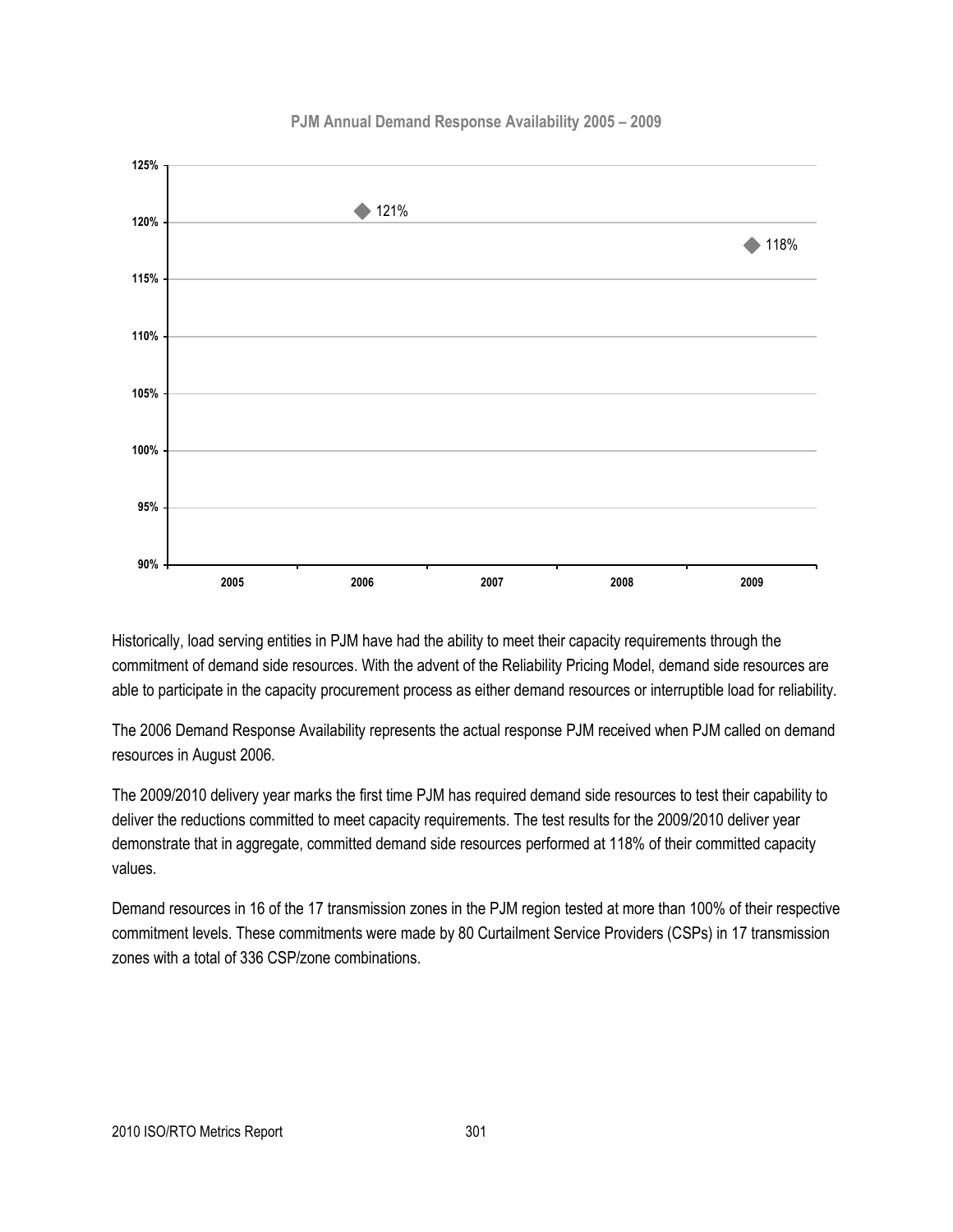#### *PJM Demand Response Future Enhancements:*

In 2007 and 2008, PJM worked collaboratively with its members and regulators to identify a Demand Response (DR) Roadmap of the opportunities for the evolution of DR resource participation in PJM. The DR Roadmap for the PJM region includes potential improvements in the following areas: dispatch of demand resources, data management, settlement of DR activity, DR in the planning process, and forward price signals for DR.

The suggestions in PJM's DR Roadmap were assembled from a variety of sources. These include Mid-Atlantic Demand Resources Initiative (MADRI) activities, recommendations from PJM Symposium on Demand Response, state commission demand response working groups, PJM's Demand Side Response Working Group, and the NARUC/FERC demand response collaborative. The next steps in PJM DR Roadmap include:

- Shortage Pricing implementation in 2011 Shortage pricing allows for the joint optimization of energy and ancillary services in the real-time dispatch algorithm together, as well as incorporates demand curves to set energy and reserve prices during periods of operating reserve shortage. Managing ancillary service requirements simultaneously with energy in real time and calculating prices every five minutes together with locational marginal pricing (LMP) promotes more efficient commitment of resources for energy or ancillary services and clearing prices that are reflective of actual operating conditions. The joint optimization of energy and ancillary services provides benefit to the system by lowering overall production costs and the resulting five-minute pricing for reserves will enhance opportunities for innovative resources, such as storage devices, to provide ancillary services. Developing a shortage pricing mechanism will adapt market design to more readily provide shortage price signals to take advantage of innovations in demand response and smart grid technologies.
- Price Responsive Demand (PRD) implementation in 2011 PRD is the predictable reduction in consumption in response to changing wholesale prices. In the PJM region, Smart Grid investment is under development for many market participants and this evolving Advance Metering Infrastructure will enable the enhanced measurement and control required for the implementation of PRD. As a new PJM market option, to the extent retail rates are directly linked to varying wholesale prices, PRD can enable end-use sites with load reduction capability to reduce energy bills by reducing usage during times of high wholesale prices. PRD implementation will enhance market efficiency by increasing the direct participation by demand in the wholesale market.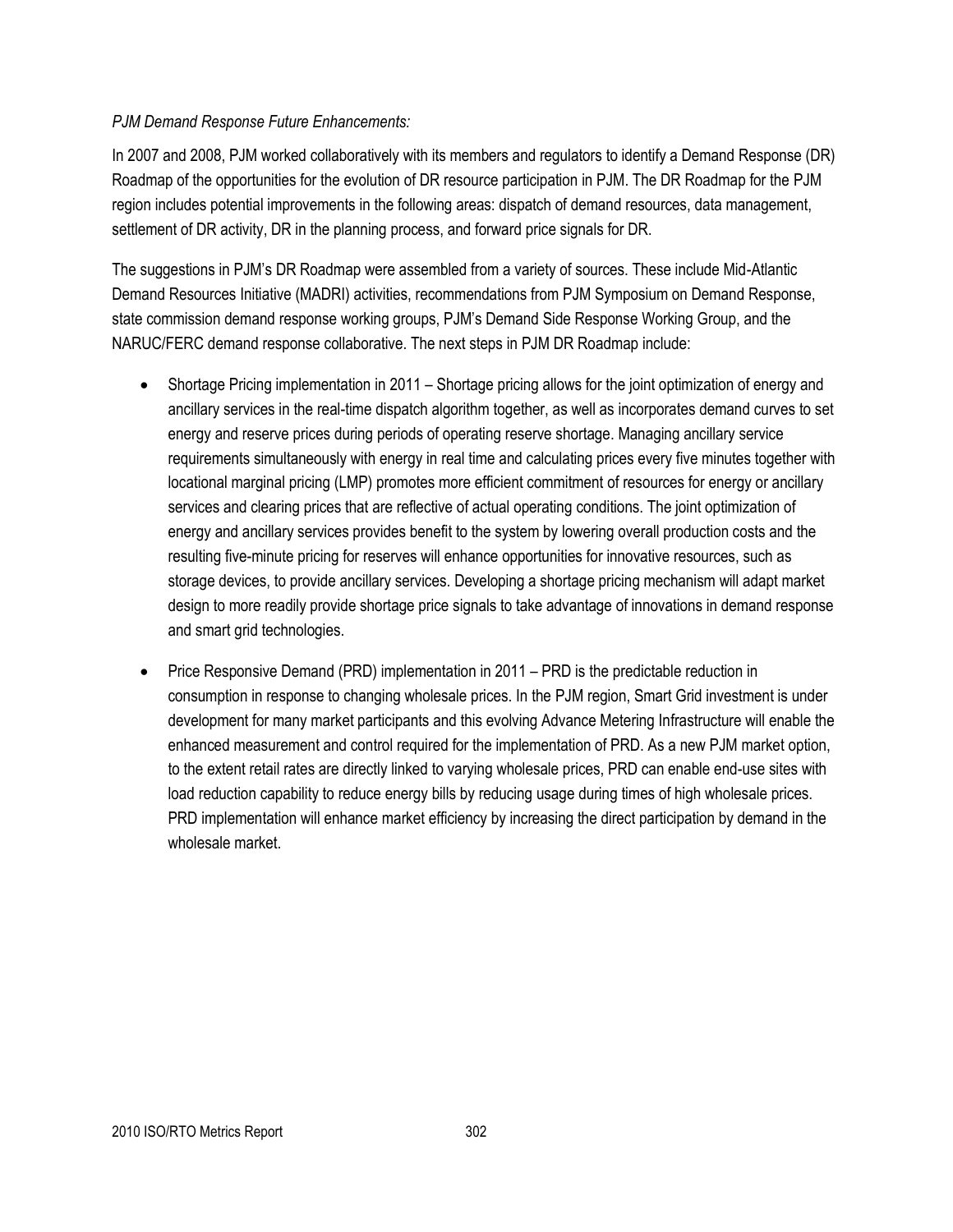### *Fuel Diversity*



#### **PJM Fuel Diversity 2005-2009**

The installed generating capacity in the PJM region is roughly 40% coal, 30% gas and 20% nuclear. However, based on the costs of running the generators in the PJM region, security-constrained economic dispatch actually results in the energy for the PJM region being comprised of 55 – 65% coal, 25 – 35% nuclear and less than 10% from all other fuel sources.

Generation in the PJM footprint does not typically encounter issues around fuel availability or deliverability. PJM has identified approximately 12,000 to 19,000 MW of coal-fired generation that may be at risk of retirement due to potential environmental policy considerations. This range of potential generation at risk represents 7 – 12% of the installed generation capacity in the PJM region. PJM is examining the issue so that reliability may continue to be maintained at the lowest possible cost.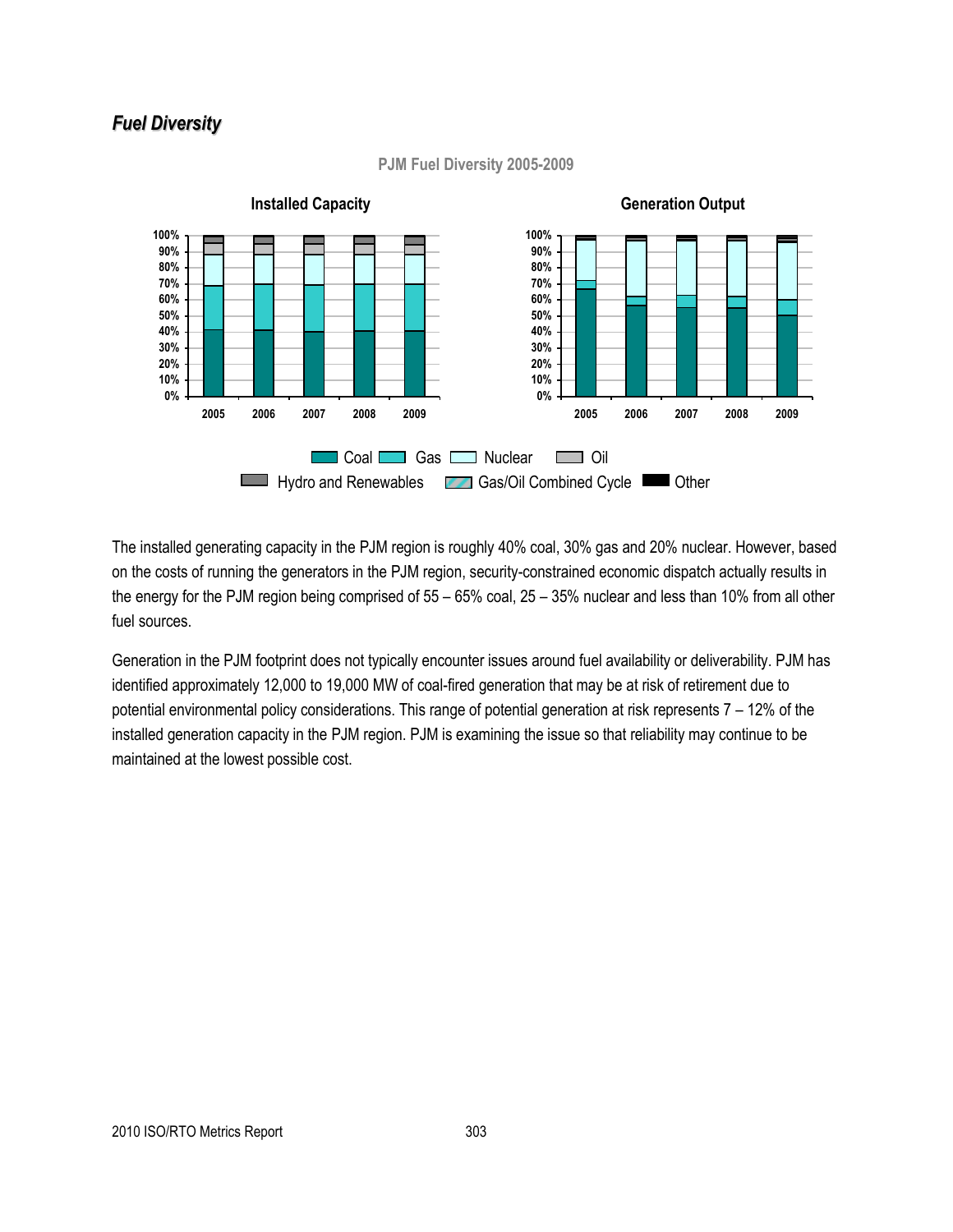### *Renewable Resources*



**PJM Renewable Megawatt Hours as a Percentage of Total Energy 2005-2009**



**PJM Renewable Megawatts as a Percentage of Total Capacity 2005-2009**

■2005 ■2006 ■2007 ■2008 ■2009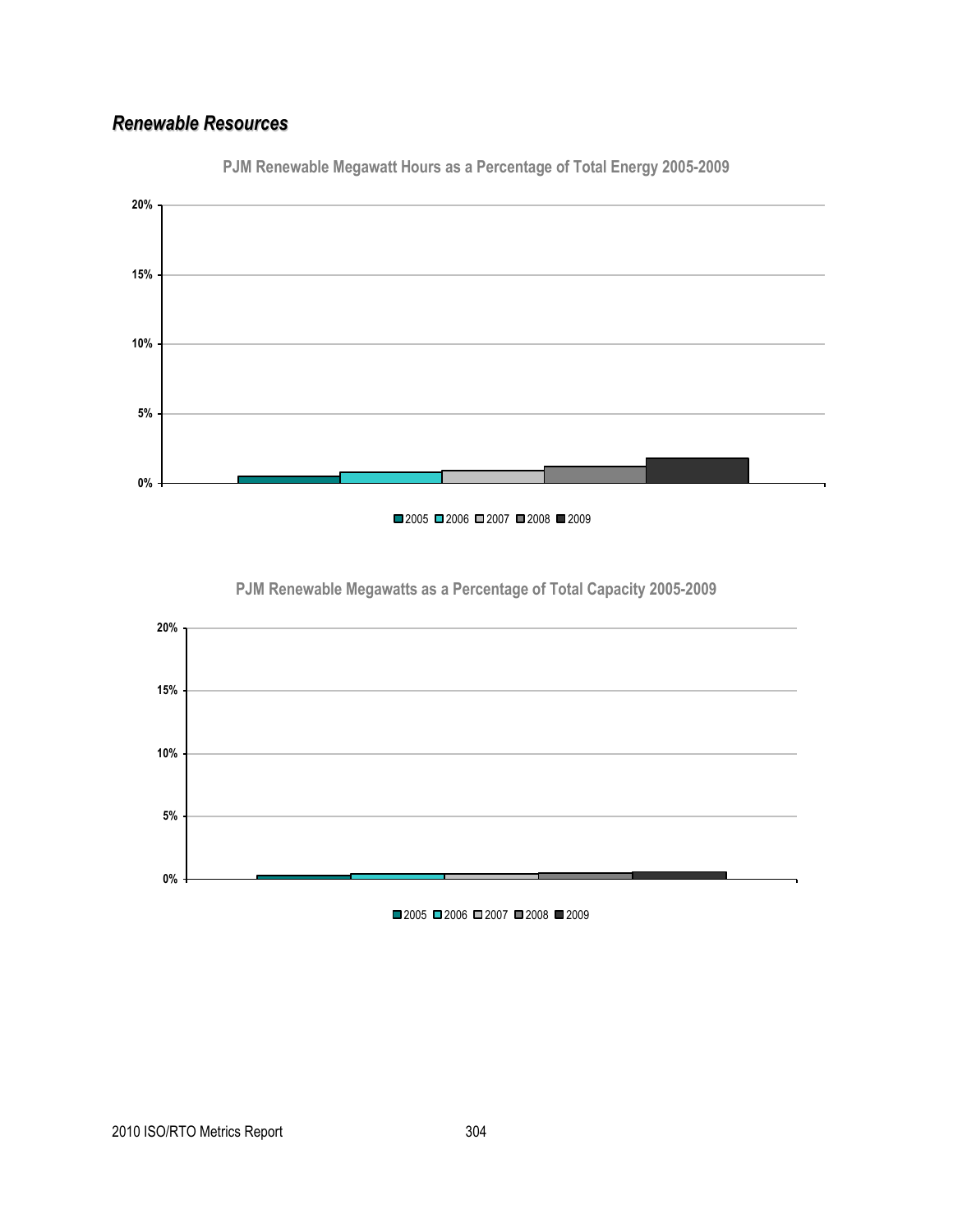

#### **PJM Hydroelectric Megawatt Hours as a Percentage of Total Energy 2005-2009**





#### **PJM Hydroelectric Megawatts as a Percentage of Total Capacity 2005-2009**

 $2005$  2006 2007 2008 2009

Energy and installed capacity contributions from renewable fuel has been growing in the PJM region in the past few years, with tens of thousands of megawatts of potential renewable capacity currently being studied for potential future construction. Installed hydroelectric capacity in the PJM region has not changed materially in the past few years and there are few hydroelectric plants under consideration by generation developers.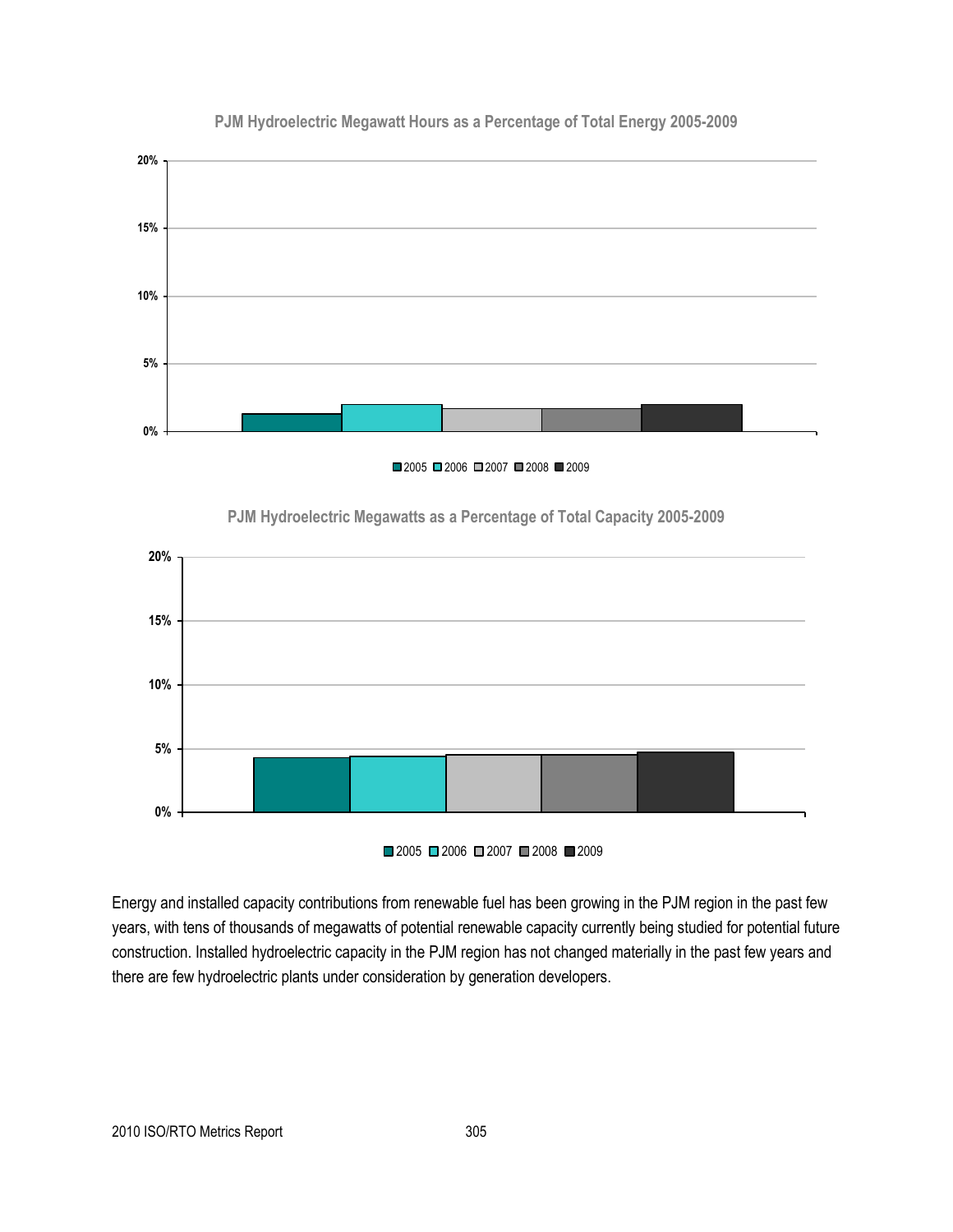PJM's operating, planning and market rules enable the incorporation of renewable resources into the electric system in the PJM region and into the markets administered by PJM. As of March 31, 2010, PJM had over 75,000 MWs of proposed new generation under consideration in its interconnection queues, including nearly 42,000 MWs of wind generation. At the same time, there were 3,648 MWs of nameplate wind generation in operation at 46 facilities, and 2,752 MWs under construction. In addition, there are 5.5 MW of solar on line at two facilities in the PJM region.

Renewable resources offer into the PJM markets and are subject to security constrained economic dispatch, just as any other generating resource. Renewable resources like wind tend to bid in at zero cost or a negative cost, and this value is considered when economically dispatching units for reliability reasons. In the aggregate, wind resources in the PJM region have a 13% capacity factor, and solar resources in the PJM region have a 38% capacity factor.

The Renewable Energy Dashboard a[t www.green.pjm.com](http://www.green.pjm.com/) illustrates a user-friendly snapshot of the amount and type of generation that currently provides power to the 51 million people in the PJM region. The dashboard also features a map indicating where proposed renewable energy projects are planned and a summary of how much electricity has been produced by renewable sources since 2005.

The amount of renewable energy proposed changes throughout the year as new projects are added and some are withdrawn from the process. The dashboard reflects PJM's on-going commitment to examine energy-related issues and provide information as it relates to the power grid and wholesale power market to help inform public policy discussions.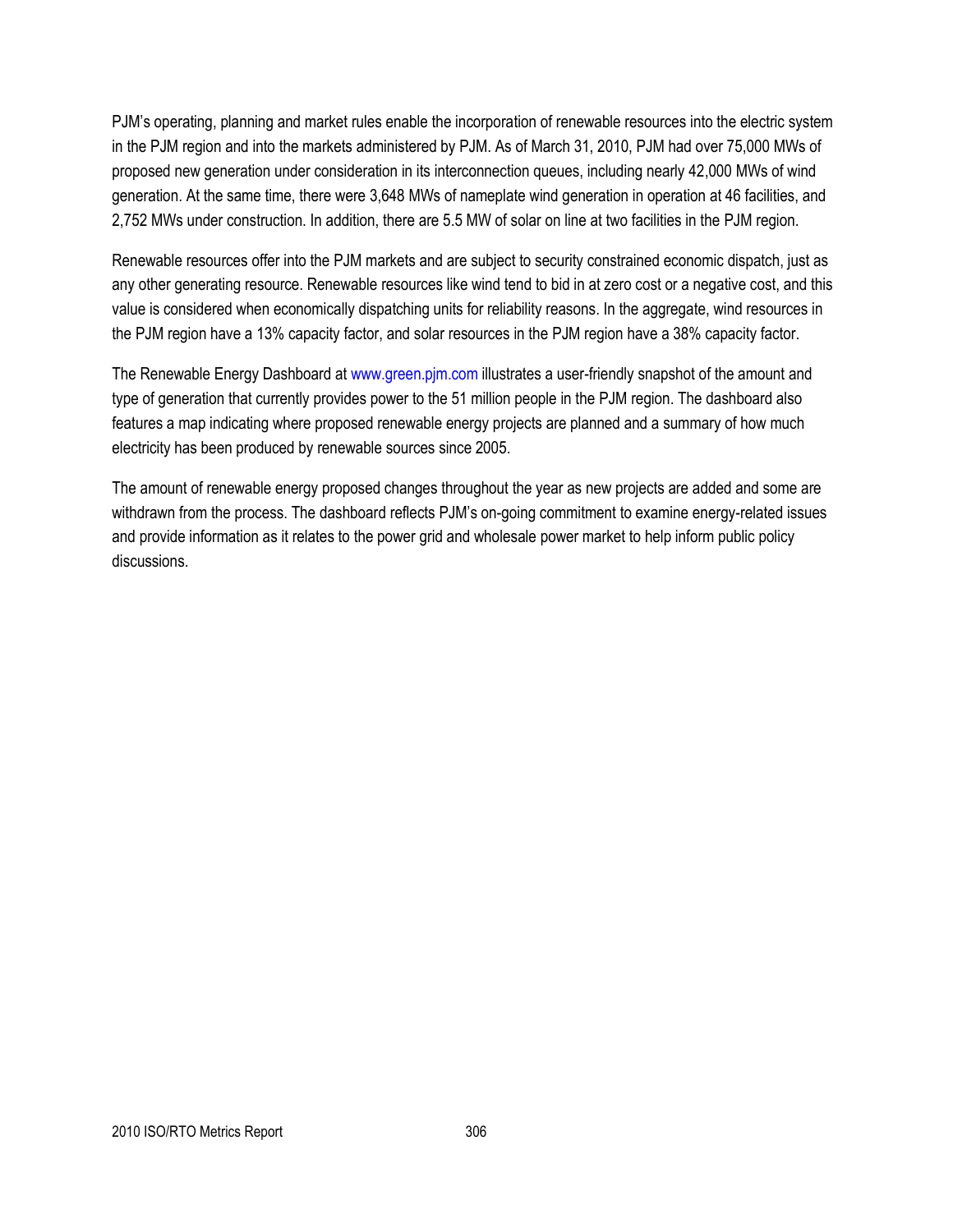### **C. PJM Organizational Effectiveness**

### *Administrative Costs*



**PJM Annual Actual ISO/RTO Costs as a Percentage of Budgeted Costs 2005-2009**

PJM's actual total costs for 2005 through 2009 averaged 90% of the approved budgets, without exceeding the total approved budget in any of those years. As represented in the chart below, PJM's 2005 through 2009 costs were primarily comprised of compensation, non-employee labor and technology expenses. These cost components are consistent with a service organization that utilizes significant people, hardware, software and telecommunications resources to serve its customers.

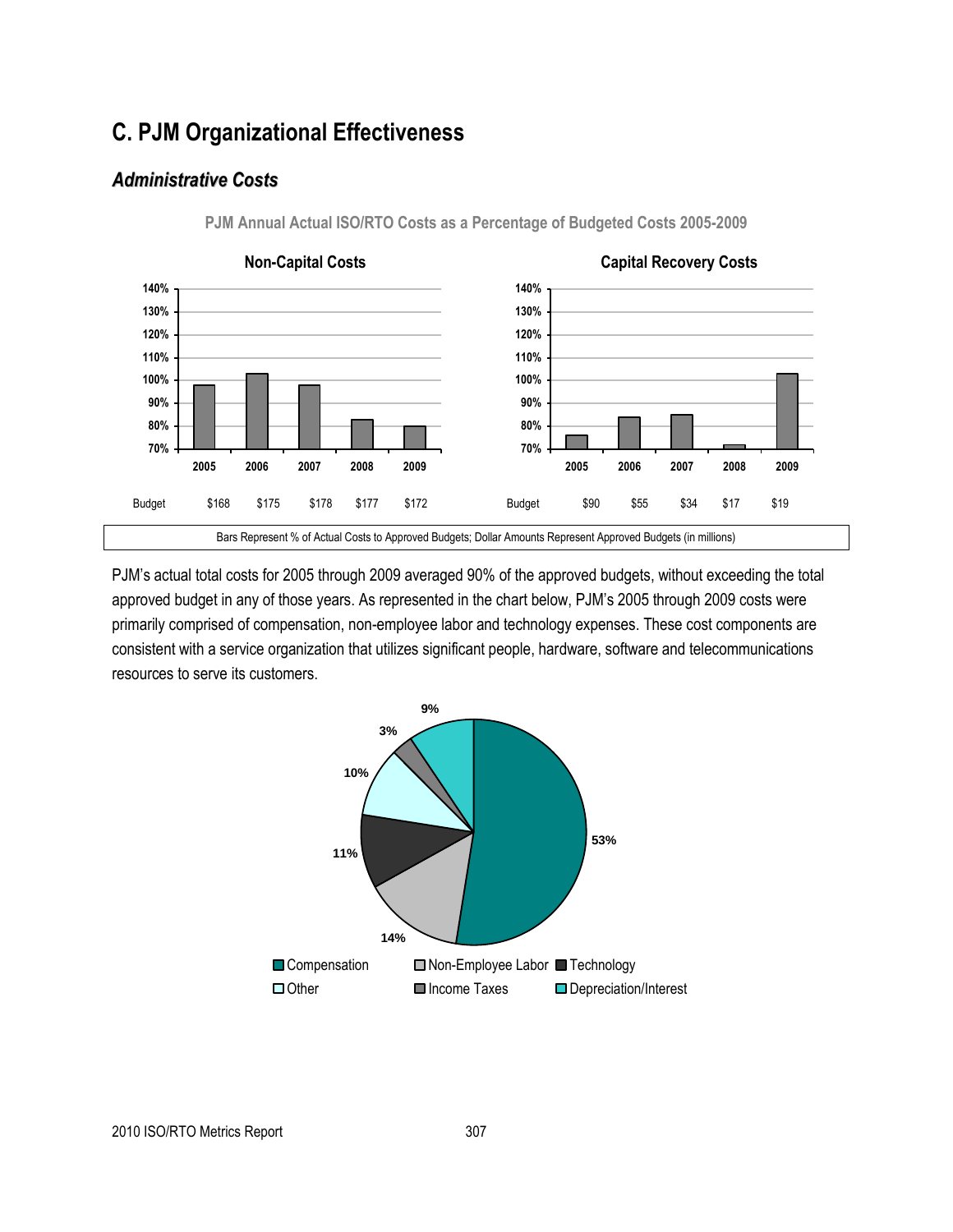PJM develops its annual expense and capital budget in consultation with the PJM Finance Committee. The PJM Finance Committee is comprised of two member representatives elected by each of the five member voting sectors plus two members of the PJM Board of Managers. PJM's Chief Financial Officer acts as the non-voting chair of the PJM Finance Committee. PJM's Finance Committee reviews and provides feedback on PJM's preliminary expense and capital budgets during August each year. Then, after PJM management incorporates feedback, the sectorelected representatives to PJM's Finance Committee issue a written recommendation letter to the PJM Board of Managers on the subsequent year's proposed expense and capital budgets. The PJM Board of Managers includes these recommendations in their consideration of the proposed expense and capital budgets no later than October 31<sup>st</sup> of the year prior to which the proposed budgets apply.

PJM's annual expense and capital resource allocations are based on its service obligations to its members and new initiatives, regulatory directives, industry standards and market rules to be implemented. Prior to the PJM Board of Managers considering the proposed expense and capital budgets, the proposed initiatives and projects are reviewed with several stakeholder committees to ensure the alignment of priorities between the proposed budget resource allocations and the annual plans for those stakeholder committees.

In addition to the recurring review and recommendations on the annual proposed expense and capital budgets, the PJM Finance Committee meets at least quarterly to discuss actual costs compared with approved budgets and the most recent forecast of expenses and capital expenditures for the current year. The PJM Finance Committee is also consulted and asked to provide recommendations regarding (a) proposed multi-year capital projects estimated to cost \$25 million or more, and (b) any potential changes to PJM's administrative cost recovery and rates in its Tariff.

PJM recovers its administrative expenses through stated rates applicable to market participants' transaction volumes, such as megawatt hours of load served, generation sold, and FTRs held. PJM is not authorized to charge its members rates higher than these stated rates without a FERC-approved rate filing. So, the stated rates act has longterm ceilings to how much PJM can charge members for the administrative costs of their transactions. If PJM's actual costs are less than the revenues resulting from the application of the stated rates, then PJM refunds the difference to members on a quarterly basis.

PJM's 2005 through 2007 actual non-capital expenses did not vary materially from the approved non-capital budget for those years. PJM's 2008 actual non-capital expenses were 17% lower than budget primarily due to lower consulting and contracting costs required during the development of PJM's second control center and lower income tax expenses. In June 2009, PJM's Board of Managers approved revisions to PJM's postretirement medical plan resulting in a non-recurring \$26 million income tax benefit which was the primary driver of the 20% variance in PJM's actual and budgeted non-capital expenses. The variances in 2008 and 2009 lowered PJM's administrative rate per MWhr of load served by about \$0.04 compared with each year's forecasted rates.

PJM's capital recovery costs in the previous chart reflect depreciation and interest expense in each year, as PJM's Tariff stipulates that capital investments are recovered from PJM's members after the related assets are placed in service. PJM's 2005 actual capital recovery costs were approximately 24% lower than its approved budget primarily due to lower than budgeted technology investment related to the integration of additional transmission zones into the PJM region. PJM's 2006 actual capital recovery costs were lower than budgeted for a few reasons – the lower 2005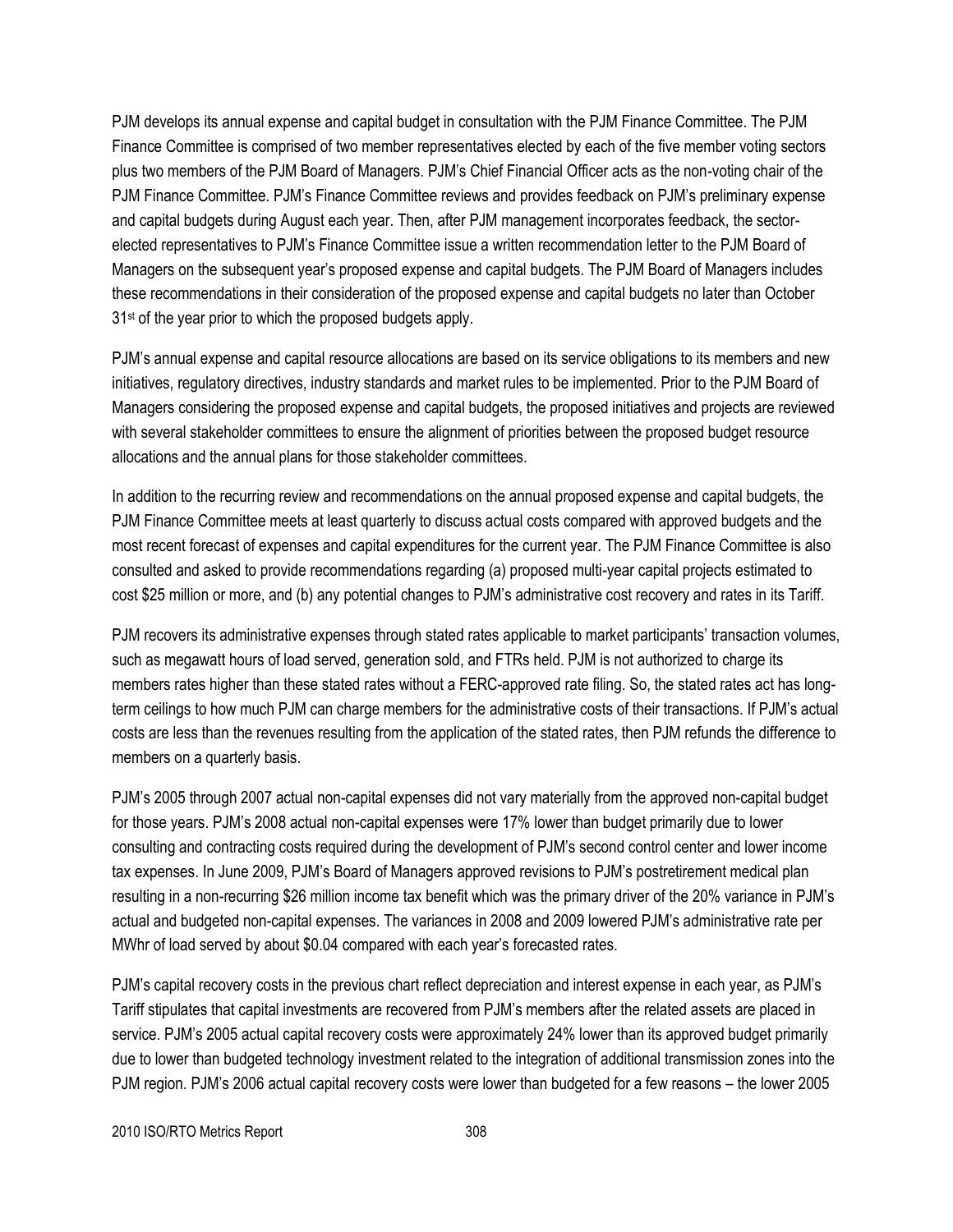actual capital spending, lower interest expense on lower than budgeted borrowing levels, and the shift of a few capital projects from 2006 to 2007. PJM's 2007 actual capital recovery costs were lower than budgeted due to lower interest expense due to lower borrowings required to fund PJM's capital expenditures.

PJM's 2008 actual capital recovery costs were 28% lower than budget due to the impact on depreciation and interest expense of the revised completion dates of certain projects such as the market settlement system replacement and lower interest expense from lower borrowings than budgeted. PJM's 2009 actual capital recovery costs did not vary significantly from its budgeted capital recovery costs. With the planned completion of PJM's second control center in 2011, PJM's capital recovery costs are projected to increase from 2011 forward to reflect the depreciation and interest expenses associated with that approximate \$140 million capital investment.





The administrative costs per MWh of load served data in the chart above should be reviewed in the context of the PJM annual load served noted in the table below.

| <b>ISO/RTO</b> | 2009 Annual Load Served<br>(in terawatt hours) |  |  |
|----------------|------------------------------------------------|--|--|
| <b>PJM</b>     | 710                                            |  |  |

PJM's actual to budget variances in 2008 and 2009 lowered PJM's administrative rate per MWh of load served by about \$0.04 compared with each year's forecasted rates. Prospectively, PJM forecasts its annual administrative rates will be approximately \$0.31 per MWh of load served as recovery of the investments in (1) a second control center and (2) new reliability and markets software and hardware commence in 2011.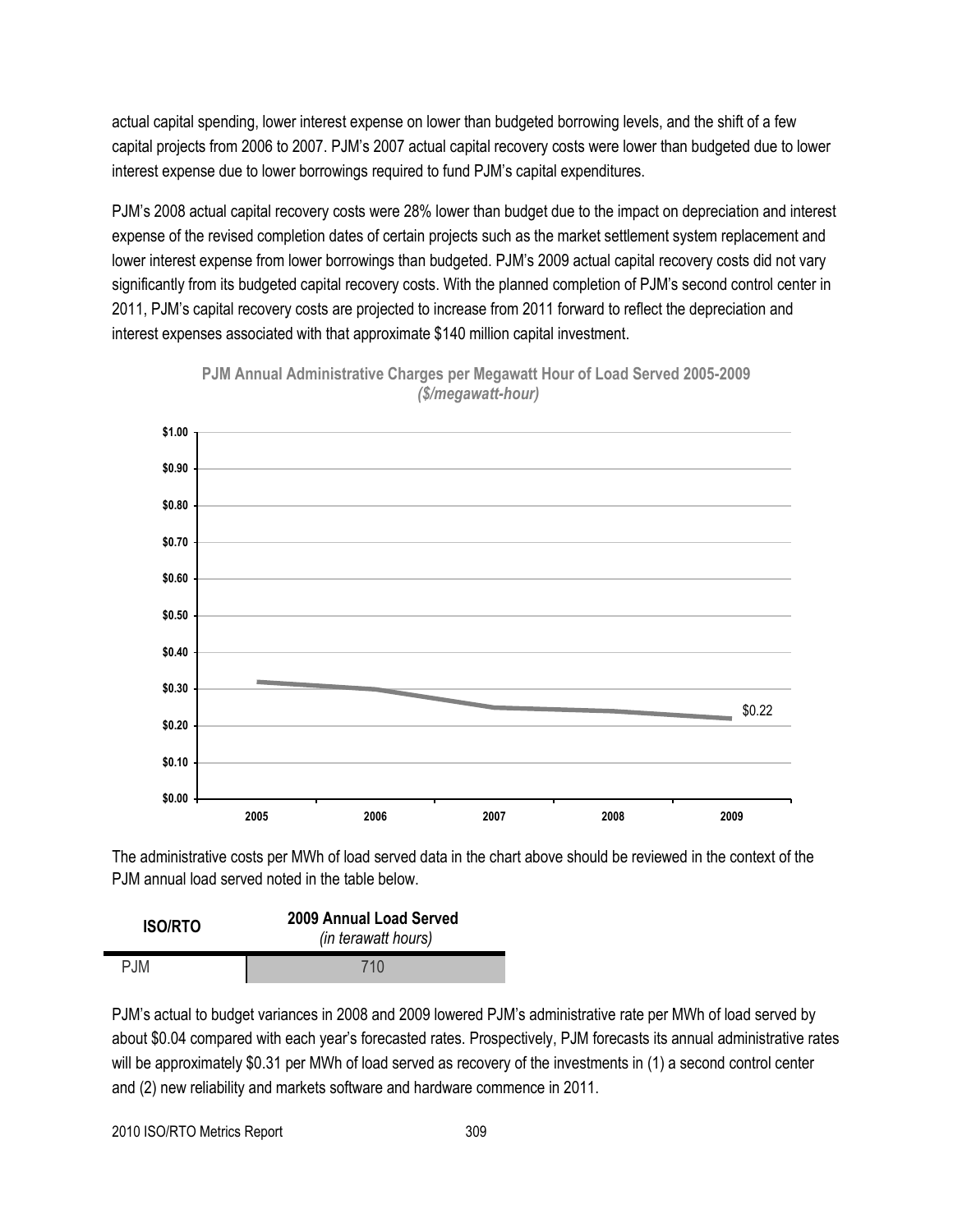### *Customer Satisfaction*



**PJM Percentage of Satisfied Members 2005-2009**

PJM's 2005 stakeholder survey did not ask the same satisfaction questions as were asked in 2006 through 2009; hence, there is no comparable 2005 satisfaction statistic for PJM. PJM's stakeholder survey requests anonymous feedback to an independent firm on levels of satisfaction and stakeholder value derived from numerous PJM functions. Based on survey takers' self-selected description, PJM's 2006 through 2009 satisfaction percentages have not differed significantly among member sectors, e.g. electric distributors, end-use customers, generation owners, other suppliers and transmission owners. In the 2009 survey, the reliability management and training functions received the highest satisfaction ratings with the system planning and communications areas demonstrating opportunities for improvement.

PJM implements action plans to address areas for which there are opportunities for improvement. In the past few years, PJM has focused on feedback to improve stakeholder access to PJM information and stakeholder communications with the PJM Board of Managers. For example, PJM and its members established the Liaison Committee in 2007 to provide greater opportunities for direct communications between stakeholders and the PJM Board of Managers. Also, in 2008, PJM redesigned its website to facilitate stakeholder access to information on operations, markets and stakeholder committee activity. In 2009, PJM's members responded with the highest value rating in PJM's ten-year history of surveying its members.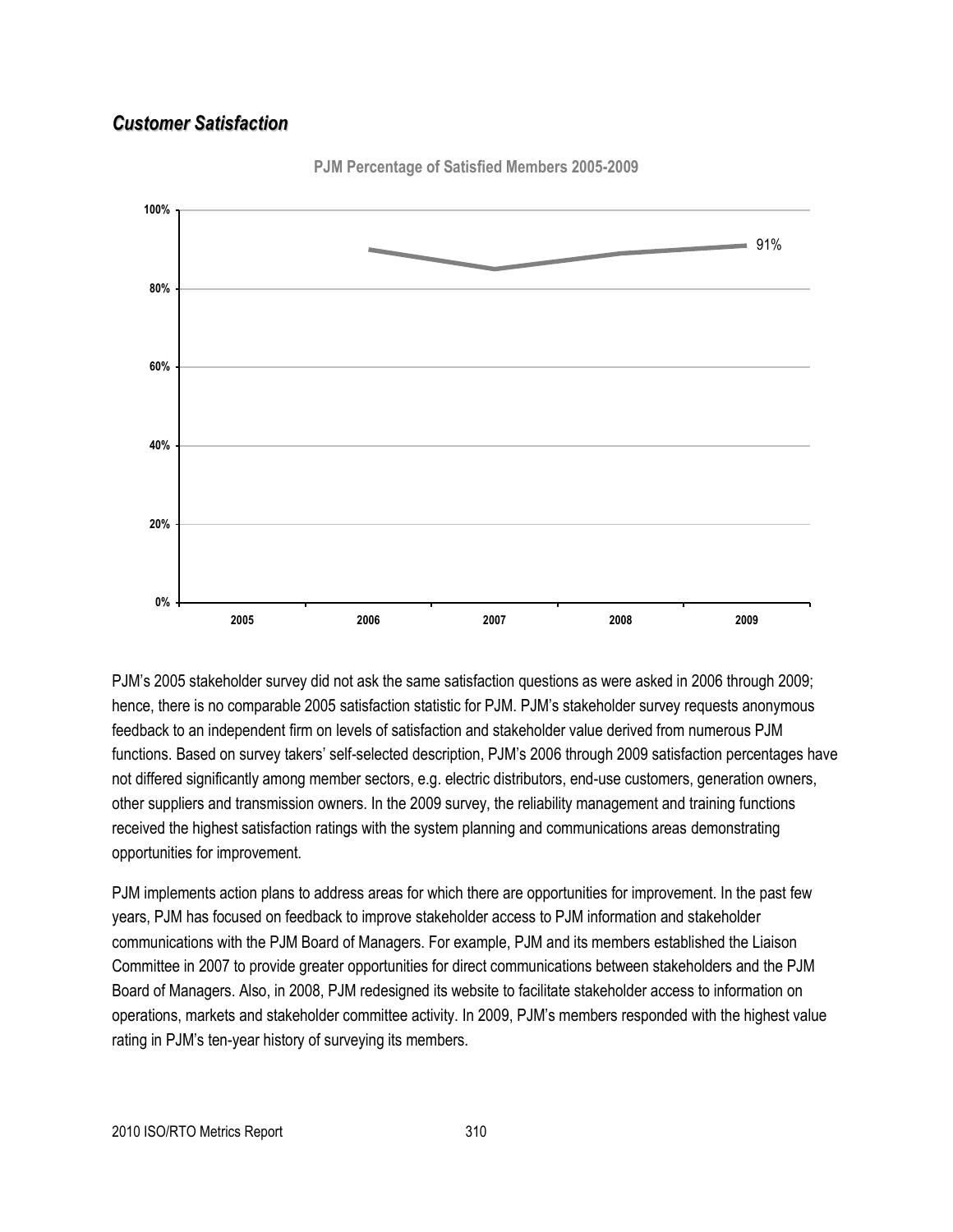#### *PJM Customer Satisfaction Future Enhancements:*

Based on feedback received during PJM's 2009 customer satisfaction survey, PJM will implement the following improvements during 2010:

Long-Term System Planning:

- Augment staffing levels
- Re-establish the Regional Planning Process Working Group as a member forum to address transmission planning concerns

### PJM Web-site:

- Improve web-site speed
- Improve web-site, generation interconnection and planning queue searches
- Implement Issues Tracking
- Increase frequency of communications to members on web-site changes

### *Billing Controls*

| <b>ISO/RTO</b> | 2005                       | 2006                       | 2007                       | 2008                       | 2009                       |
|----------------|----------------------------|----------------------------|----------------------------|----------------------------|----------------------------|
|                | Unqualified SAS            | <b>Unqualified SAS</b>     | <b>Unqualified SAS</b>     | <b>Unqualified SAS</b>     | <b>Unqualified SAS</b>     |
| <b>PJM</b>     | 70 Type 2 Audit<br>Opinion | 70 Type 2 Audit<br>Opinion | 70 Type 2 Audit<br>Opinion | 70 Type 2 Audit<br>Opinion | 70 Type 2 Audit<br>Opinion |

In 2009, PJM's market settlement billing controls passed the stringent SAS (Statement on Auditing Standards) 70 Type 2 audit for the ninth consecutive year, even with the significant 2009 change from a monthly to a weekly billing cycle. In keeping with governance rules, such as those in the Sarbanes‐Oxley Act of 2002, PJM's SAS 70 report is designed to provide an understanding of its internal controls to the auditors of the companies that use the organization's services, i.e. PJM's members. PJM's internal controls and processes related to all billing line items are included in the scope of testing completed during each twelve-month SAS 70 audit period.

PJM focuses on the accuracy of both prices posted and amounts billed to ensure members can rely on prices for transacting and have confidence in the amounts included in their PJM invoices.

- In the five years ended December 31, 2009, PJM reposted hourly energy prices once in 2006, twice in 2007 and five times in 2008. There were no energy price corrections in 2005 or 2009. The energy price corrections applied to either one pricing point or one hour's prices for each of the affected days and prices were revised from 0.06% to 6.43% for these hours. For the five-year period ended December 31, 2009, PJM achieved 99.99996% energy price posting accuracy.
- For the five-year period 2005 through 2009, PJM's billing accuracy based on dollars of billing adjustments divided by total dollars billed averaged 99.8%.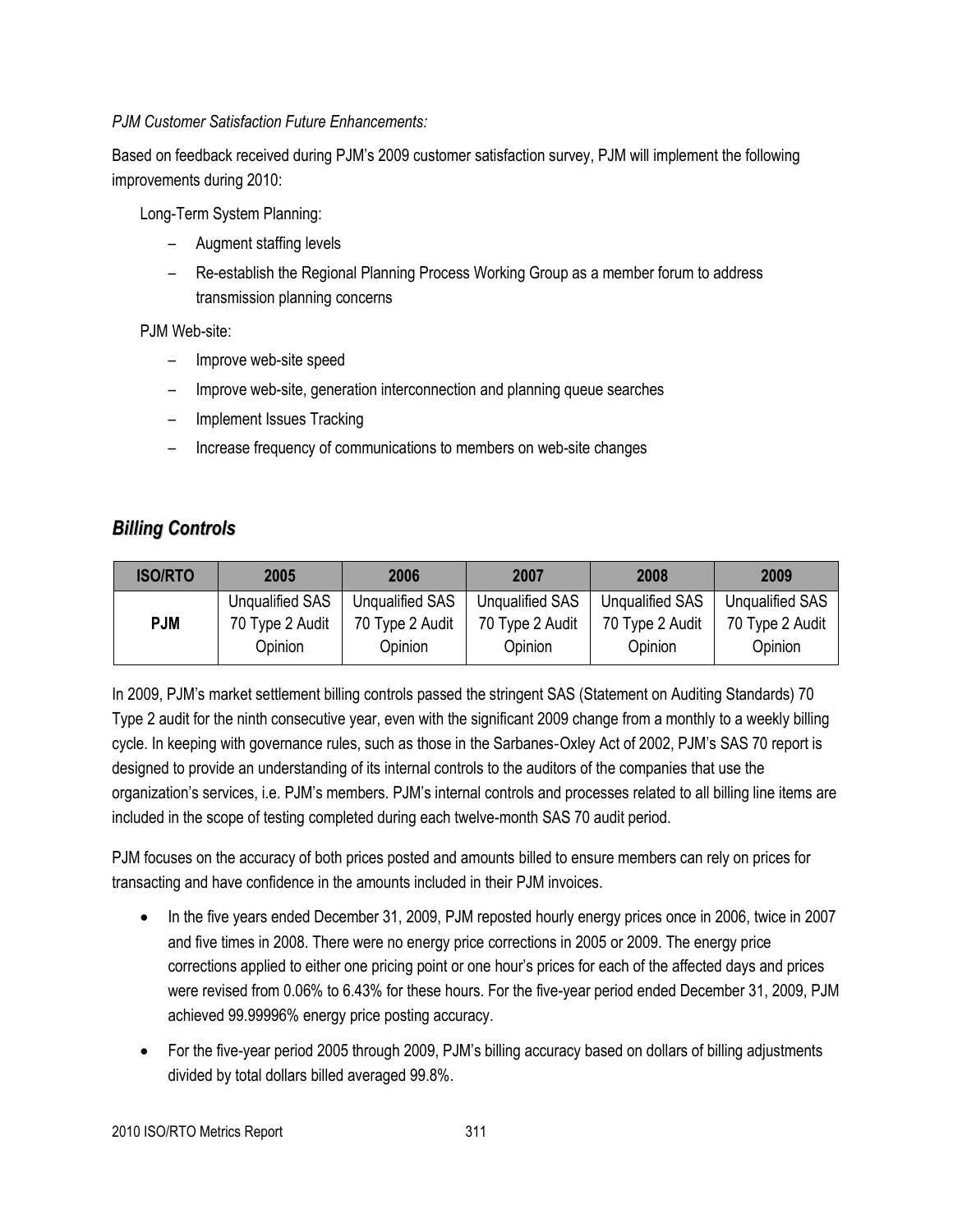### **D. PJM Interconnection Specific Initiatives**

*Perfect Dispatch:* PJM's Perfect Dispatch metric provides a measure of PJM's performance in dispatching the system in the most efficient manner possible and optimizing locational pricing as a reflection of the dispatch solution. The objective of the Perfect Dispatch measure is to compare PJM's actual dispatch solution against the ideal case if all system conditions, including actual electricity usage, had been known before the dispatch signals were sent to the generators in the PJM region. During 2009, PJM improved its generation dispatch sufficiently to reduce annual generation production costs by \$122 million.

### *PJM Perfect Dispatch Future Enhancement:*

During 2010, PJM will expand its Perfect Dispatch initiative to evaluate and optimize steam generating unit commitment actions outside of the Day-Ahead Market schedule to allow PJM to identify areas for further operational improvement in dispatch that result in dollar savings in generation production costs to members.

*Credit Risk Management:* PJM implemented more than a dozen improvements to its billing and credit practices during 2009 to reduce the risk of socialized default charges to its members. In particular, PJM replaced its previous monthly billing cycle with weekly billing and settlement on June 1, 2009. This change resulted in a \$2.9 billion (70%) reduction in the total credit risk exposure to PJM's members. Further, PJM returned \$1.0 billion of financial security to its members due to lower credit requirements under accelerated settlements.

### *PJM Credit Risk Management Future Enhancement:*

During 2010, PJM asked its members and the Federal Energy Regulatory Commission to support revisions to PJM's Operating Agreement and Tariff to clarify PJM's legal capacity as the central counterparty for members' non-bilateral transactions billed by PJM effective January 1, 2011.

*Demand Response and Energy Efficiency Capacity Market Participation:* During 2009, PJM implemented capacity market rule changes that increased the opportunities for demand response and energy efficiency to participate in PJM's capacity market auction for the 2012/2013 planning year. The 5,682 megawatt increase in demand resources over the last Reliability Pricing Model auction in 2008 is enough capacity that would be equivalent to the power needs of about five million households. A total of 67% of the demand resources cleared in constrained regions, reflecting its value in helping to reduce congestion. For the first time, energy efficiency participated in the sixth RPM auction bringing 569 megawatts of new energy efficiency resources to PJM. Total revenues earned by demand response resources in 2009 from energy, capacity and ancillary service market participation exceeded \$300 million, nearly a 60% increase from 2008.

*Market Liquidity:* Another measure of the efficiency and effectiveness of wholesale power markets is the ability for financial derivative products to be developed and utilized by physical market participants to mitigate price risk, such as swap futures. The development of such products that are settled against wholesale market outcomes also signals confidence in the accuracy and relevance of the prices determined in the wholesale market. Currently, the New York Mercantile Exchange (NYMEX) trades 52 PJM-based contracts that are differentiated by location, peak or off-peak, and day-ahead or real-time markets. Open interest in day-ahead and real-time contracts traded at locations within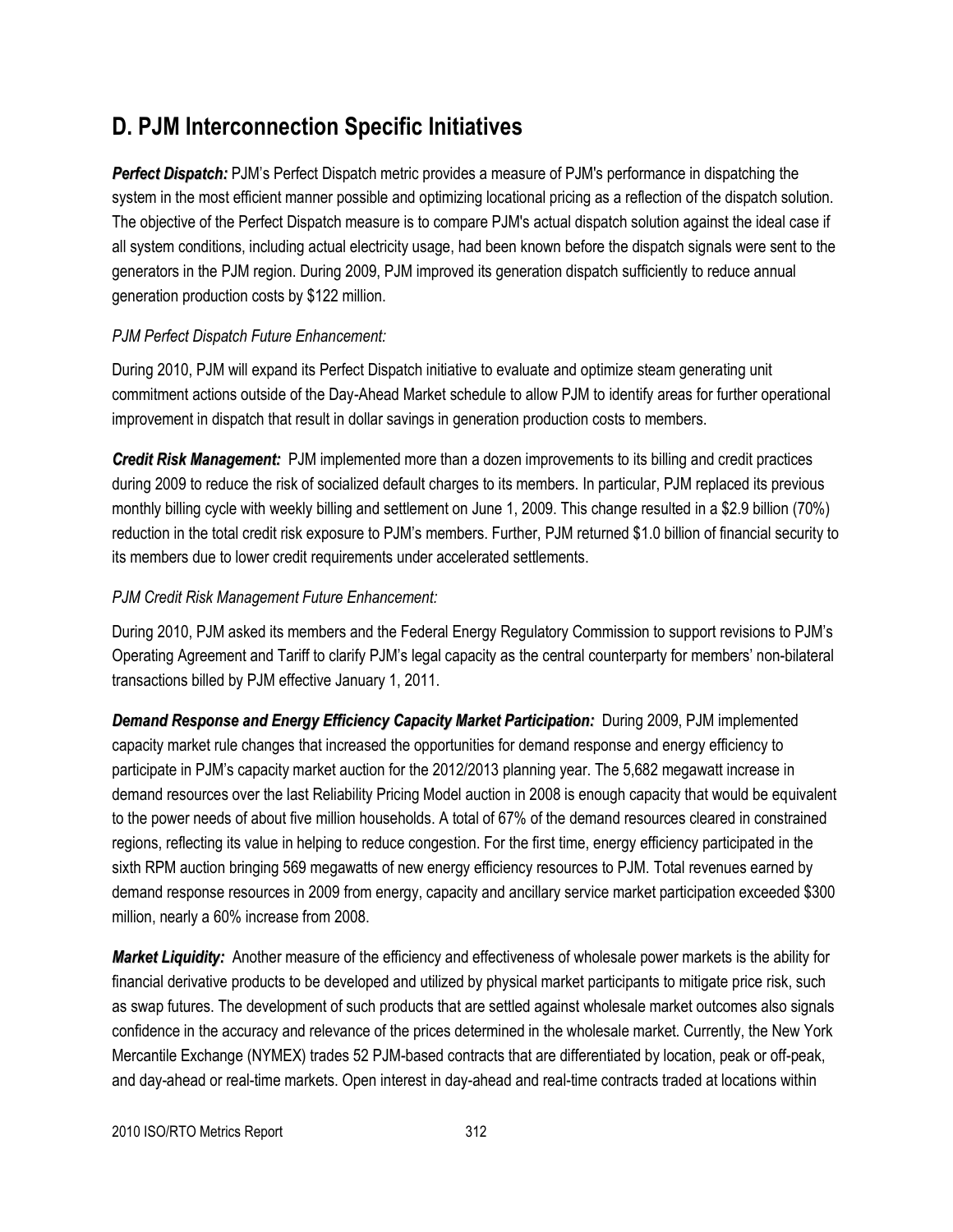PJM reflects the total megawatt hours (MWhs) of energy hedged by these Swap Futures, which is 9 – 12.5% of total load in the reference PJM transmission zones. The percentage of load hedged through financial contracts is even more significant if one considers that 17% of the real-time load was served out of the real-time market, with the remainder self-supplied or served by bilateral contracts. Such statistics indicate that the combination of wholesale power markets with financial instruments facilitates less than 10% of total load served in the PJM region likely being exposed to the potential volatility of real-time prices. Further, during 2009, PJM began hosting a long-term contracting bulletin board for all the ISOs/RTOs to enable buyers and sellers interested in longer-term contracts to contact each other.

*Industry Innovation / Collaboration:* PJM's ability to deliver value also involves leveraging its intellectual resources and vast stores of data to assess the impact of potential public policy initiatives on the grid and markets. An example is the widely referenced study of the potential impact of climate-control legislation that PJM published early 2009. PJM also sponsored symposiums on plug-in hybrid electric vehicles and demand response and Price Responsive Demand in order to provide members and policy-makers with knowledge on the issues and how their development might affect the grid and the PJM region.

*Grant Collaboration:* To further broader transmission planning, the Eastern Interconnection Planning Collaborative was formed in 2009. The collaborative and the states received a total of \$30 million in federal grants to address the need for wide-area planning to deal with the massive growth of wind energy and other renewable sources resulting from new energy policies in Washington. Also, the combined efforts of PJM and 12 transmission-owning members gained \$14 million in matching federal stimulus funds to support a massive expansion of the number of synchrophasors throughout 91 substations in 10 states. This will vastly expand our ability to see and quickly react to abnormal conditions, thereby strengthening both the reliability and digital intelligence of the bulk electric system.

**PJM Value Proposition:** The following summarizes the impact of specific elements of PJM's role that produce benefits and economic value for the region it serves. **Annual savings: as much as \$2.2 billion**

### **Reliability –**

resolving constraints and economic efficiency – **from \$470 million to \$490 million in annual savings**



**Generation investment –** decreased need for infrastructure investment – **from \$640 million to \$1.2 billion in annual savings**



**Energy production cost –** efficiency of centralized dispatch over a large region – **from \$340 million to \$445 million in annual savings**

**Grid services –**

cost-effective procurement of synchronized reserve, regulation – **from \$80 million to \$105 million in annual savings**